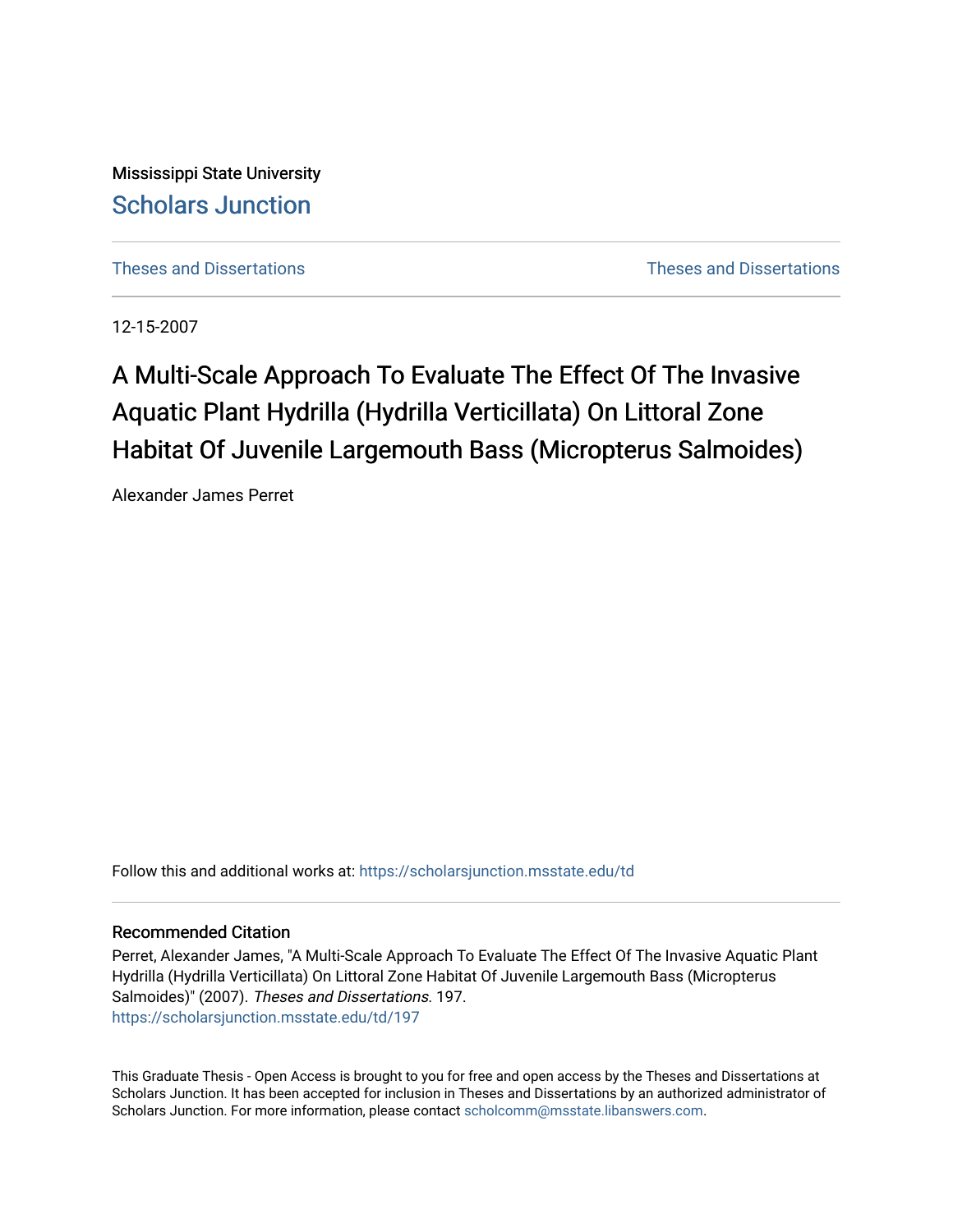# A MULTI-SCALE APPROACH TO EVALUATE THE EFFECT OF THE INVASIVE AQUATIC PLANT HYDRILLA (*HYDRILLA VERTICILLATA*) ON LITTORAL ZONE HABITAT OF JUVENILE LARGEMOUTH BASS (*MICROPTERUS SALMOIDES*)

By

Alexander James Perret

A Thesis Submitted to the Faculty of Mississippi State University in Partial Fulfillment of the Requirements for the Degree of Master of Science in Wildlife and Fisheries Science in the Department of Wildlife and Fisheries

Mississippi State, Mississippi

December 2007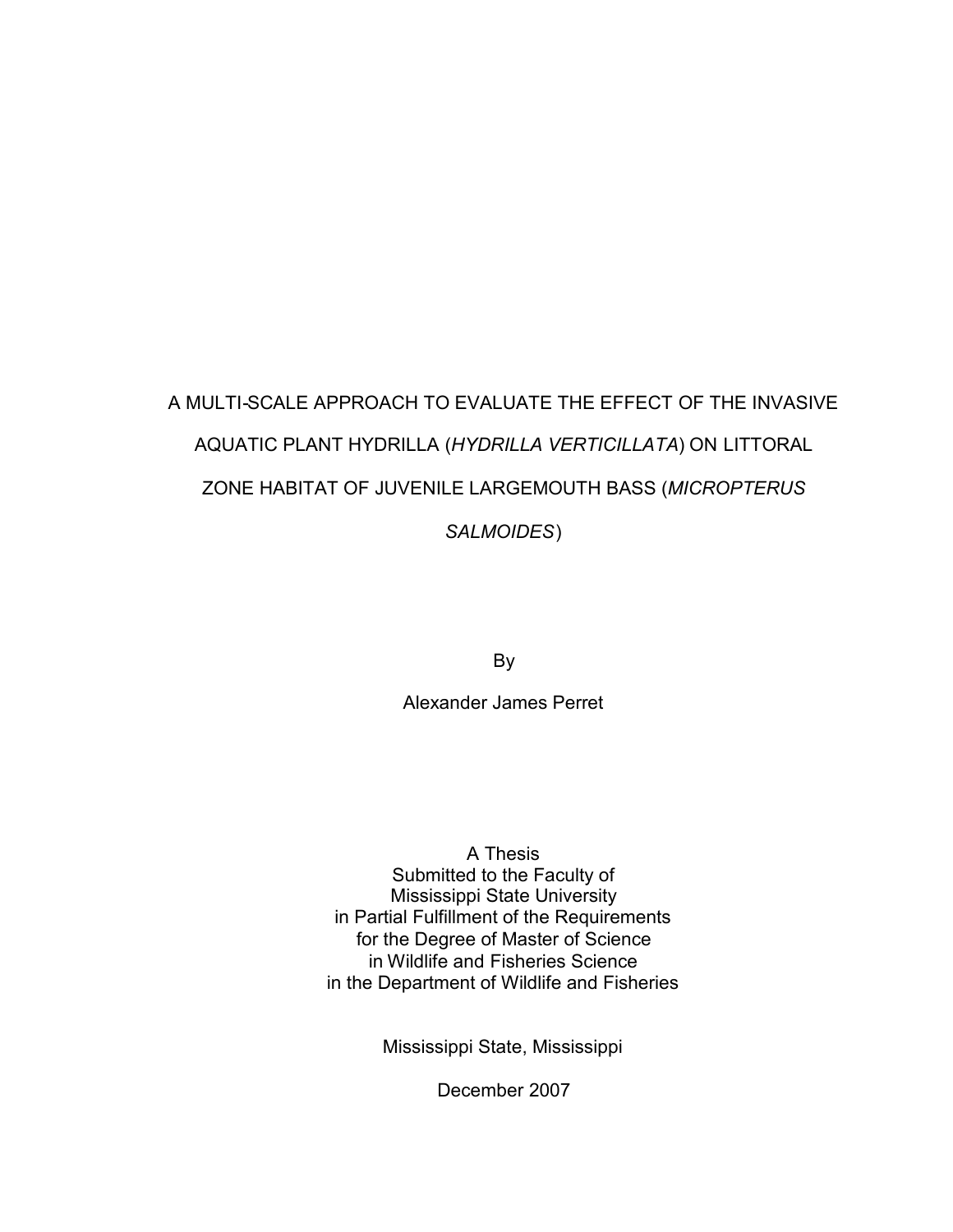# A MULTI-SCALE APPROACH TO EVALUATE THE EFFECT OF THE INVASIVE AQUATIC PLANT HYDRILLA (*HYDRILLA VERTICILLATA*) ON LITTORAL ZONE HABITAT OF JUVENILE LARGEMOUTH BASS (MICROPTERUS SALMOIDES)

By

Alexander James Perret

 $\overline{\phantom{a}}$  , and the contract of the contract of the contract of the contract of the contract of the contract of the contract of the contract of the contract of the contract of the contract of the contract of the contrac

Approved:

Eric D. Dibble Harold L. Schramm, Jr. Professor of Wildlife and Fisheries Professor of Wildlife and Fisheries (Committee Chairman) (Committee Member)

John D. Madsen Assistant Professor of GeoResources (Committee Member)

\_\_\_\_\_\_\_\_\_\_\_\_\_\_\_\_\_\_\_\_\_\_\_\_\_\_\_

 $\overline{\phantom{a}}$  , where  $\overline{\phantom{a}}$  , where  $\overline{\phantom{a}}$  , where  $\overline{\phantom{a}}$  , where  $\overline{\phantom{a}}$ Bruce D. Leopold Professor of Wildlife and Fisheries (Graduate Coordinator and Department Head of Wildlife and Fisheries)

 $\overline{\phantom{a}}$  , where  $\overline{\phantom{a}}$  , where  $\overline{\phantom{a}}$  , where  $\overline{\phantom{a}}$  , we have  $\overline{\phantom{a}}$ 

George M. Hopper Dean of the College of Forest Resources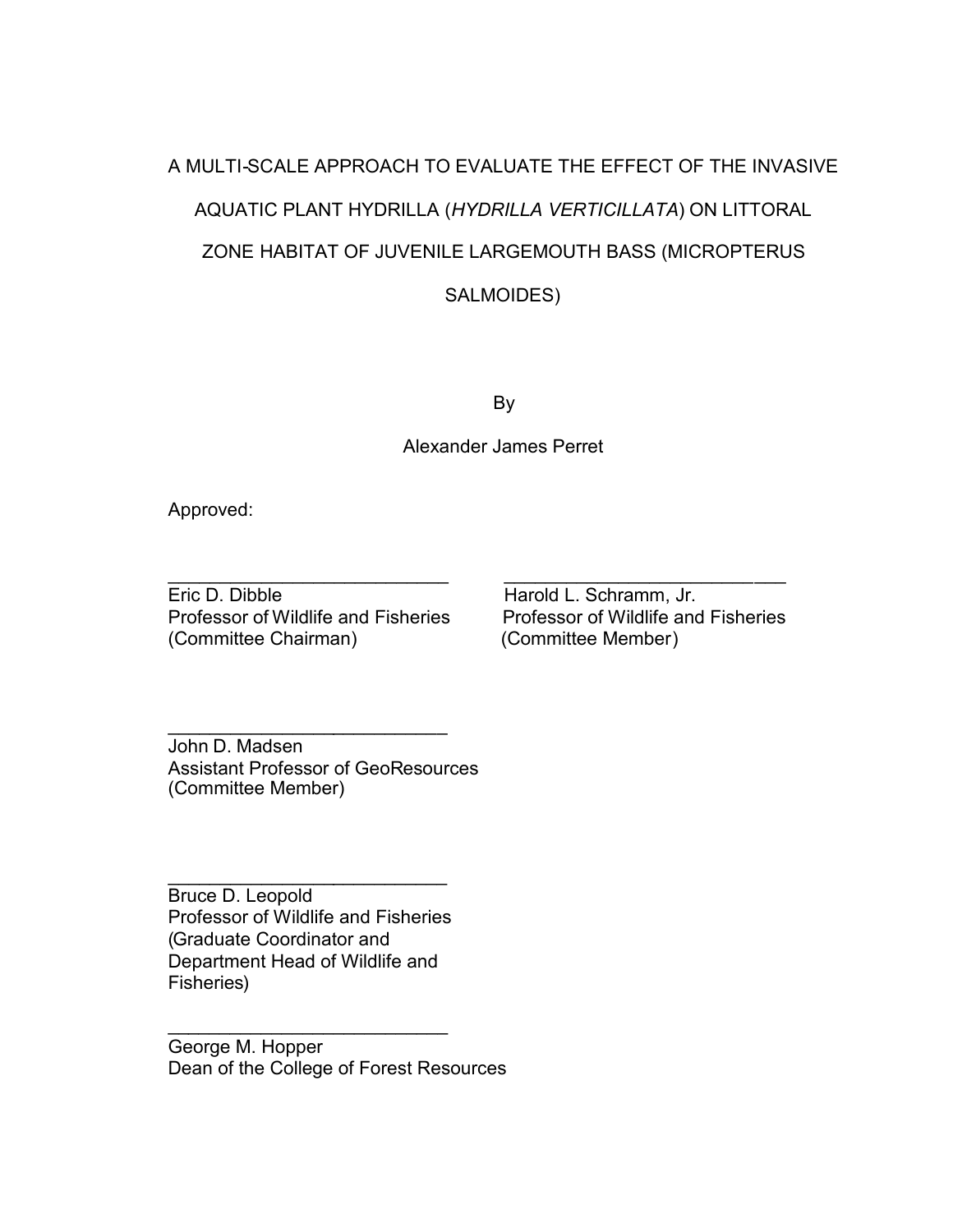Name: Alexander James Perret

Date of Degree: December 14, 2007

Institution: Mississippi State University

Major Field: Wildlife and Fisheries Science

Major Professor: Dr. Eric D. Dibble

# Title of Study: A MULTI-SCALE APPROACH TO EVALUATE THE EFFECT OF THE INVASIVE AQUATIC PLANT HYDRILLA (*HYDRILLA VERTICILLATA*) ON LITTORAL ZONE HABITAT OF JUVENILE LARGEMOUTH BASS (*MICROPTERUS SALMOIDES*)

Pages in Study: 62

Candidate for Degree of Master of Science

Two experiments were conducted to investigate the hypothesis that exotic macrophytes alter littoral zone habitat and impact fish that inhabit these areas. The pond experiment was conducted to explore impacts of exotic invasive plants on growth and condition of juvenile largemouth bass (*Micropterus salmoides*). The second experiment was conducted at a smaller scale in aquaria to simulate an invasion of hydrilla (*Hydrilla verticillata*) and its influence on juvenile bass foraging. Fish experienced slower growth in the hydrilla treatment than in the diverse, and the ability of bass to capture prey fish was impeded in hydrilla. Juvenile bass growth decreased in habitats containing hydrilla and is likely a result of increased difficulty in capturing quality prey items such as small fish. Results from the two experiments collectively supported my hypothesis that hydrilla growth altered the littoral zone habitat such that foraging was hindered and resulted in slower growth.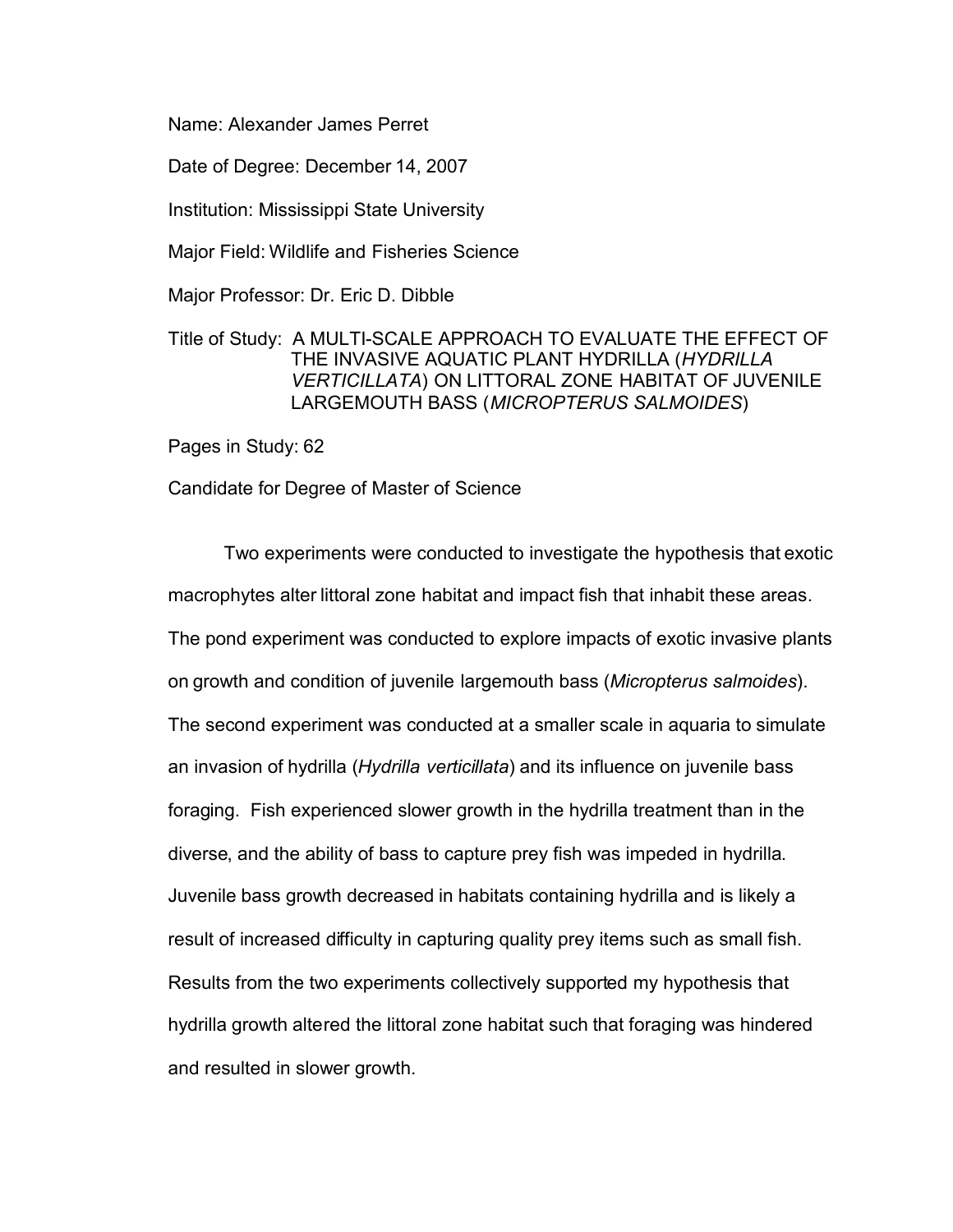# DEDICATION

<span id="page-4-0"></span>I would like to dedicate this thesis to my family, especially my wife Jessica, and my parents David and Mary Perret. They have always supported me in pursuing a career that I truly enjoy and take great pride in. I am blessed to have such a strong support system and source of motivation for being a success at everything I do.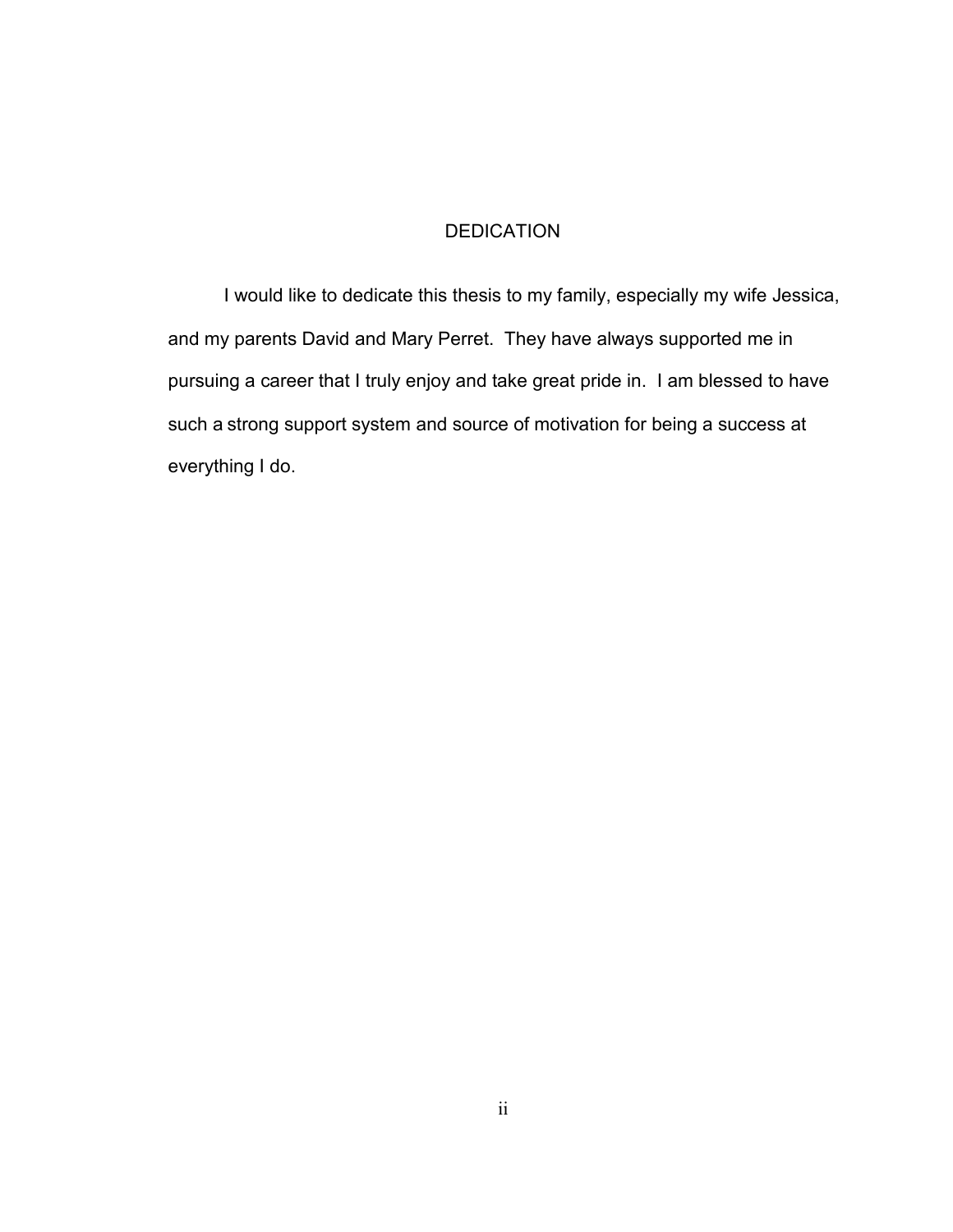#### ACKNOWLEDGEMENTS

<span id="page-5-0"></span>Many people played a part in my growth and success as a graduate student at Mississippi State University. I would like to thank Dr. Eric Dibble, my major professor, for the wisdom and guidance he has given me and especially for affording me the opportunity to study fish ecology in this excellent program. My committee members, Dr. Hal Schramm and Dr. John Madsen have been extremely informative and eager to assist me and have provided a plethora of knowledge and experience which have contributed to my growth as a biologist.

I also would like to thank all of the individuals who assisted with field and laboratory work throughout the course of my project. Heather Theel worked closely with me from start to finish and provided needed support and knowledge as well as assistance with data collection. Colin Cooper devoted many hours of plant collection, planting, and propagation to prepare the ponds for fish stocking. I also must thank Mike Habrat and Amy Shaw who assisted with fish collection, and Beth LaValley who helped with the stomach contents analysis in the laboratory. They were all a pleasure to work with. Also, this research would not have been possible without the funding provided by the U.S. Geological Survey.

iii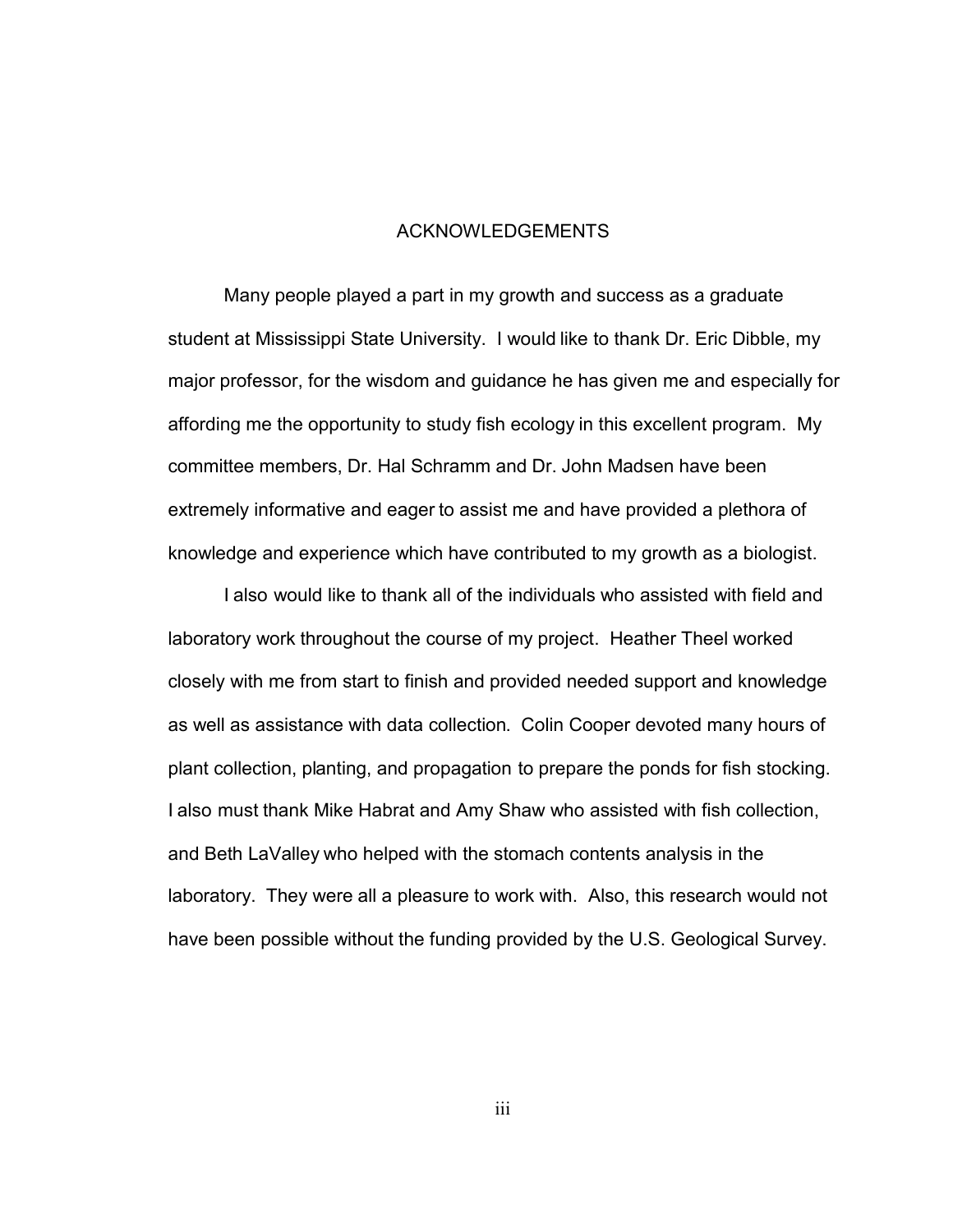# TABLE OF CONTENTS

|                |                                                                                                                                     | Page |
|----------------|-------------------------------------------------------------------------------------------------------------------------------------|------|
|                |                                                                                                                                     |      |
|                |                                                                                                                                     |      |
|                |                                                                                                                                     |      |
| <b>CHAPTER</b> |                                                                                                                                     |      |
| I.             |                                                                                                                                     |      |
|                |                                                                                                                                     |      |
| $\mathbf{II}$  | EVALUATION OF TWO DIFFERENT VEGETATED<br>HABITATS ON JUVENILE LARGEMOUTH BASS<br><b>GROWTH AND CONDITION IN A POND EXPERIMENT 9</b> |      |
|                |                                                                                                                                     |      |
|                | . <b>.</b>                                                                                                                          |      |

| EFFECTS OF NON-NATIVE MACROPHYTE INVASION ON  |  |
|-----------------------------------------------|--|
| JUVENILE LARGEMOUTH BASS FORAGING ABILITY  35 |  |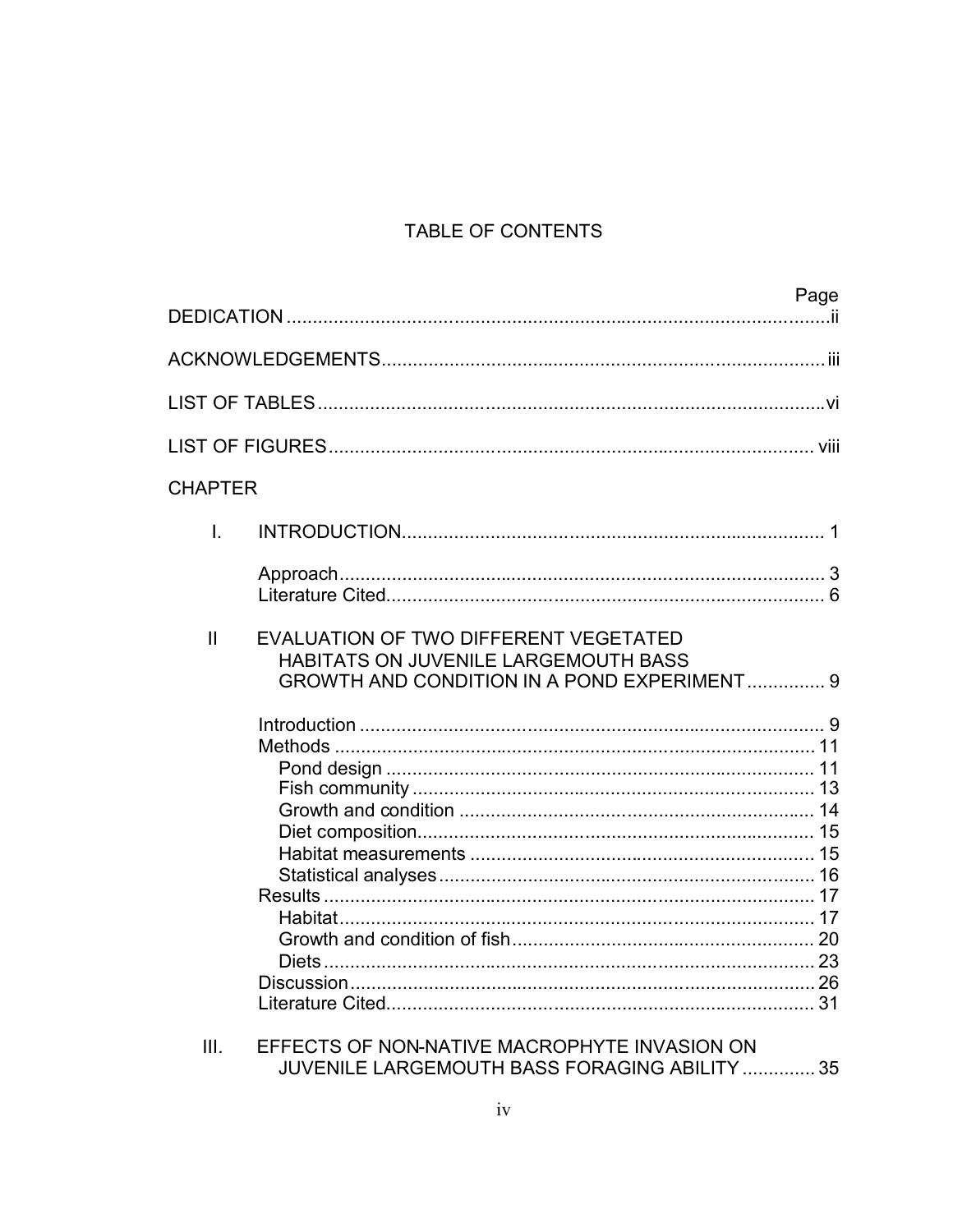|               | 35 |
|---------------|----|
|               |    |
|               |    |
|               |    |
|               |    |
|               |    |
|               |    |
|               |    |
|               |    |
|               | 52 |
|               | 57 |
| <b>APPEND</b> |    |

| STATISTICAL COMPARISONS OF DATA COLLECTED |  |
|-------------------------------------------|--|
|                                           |  |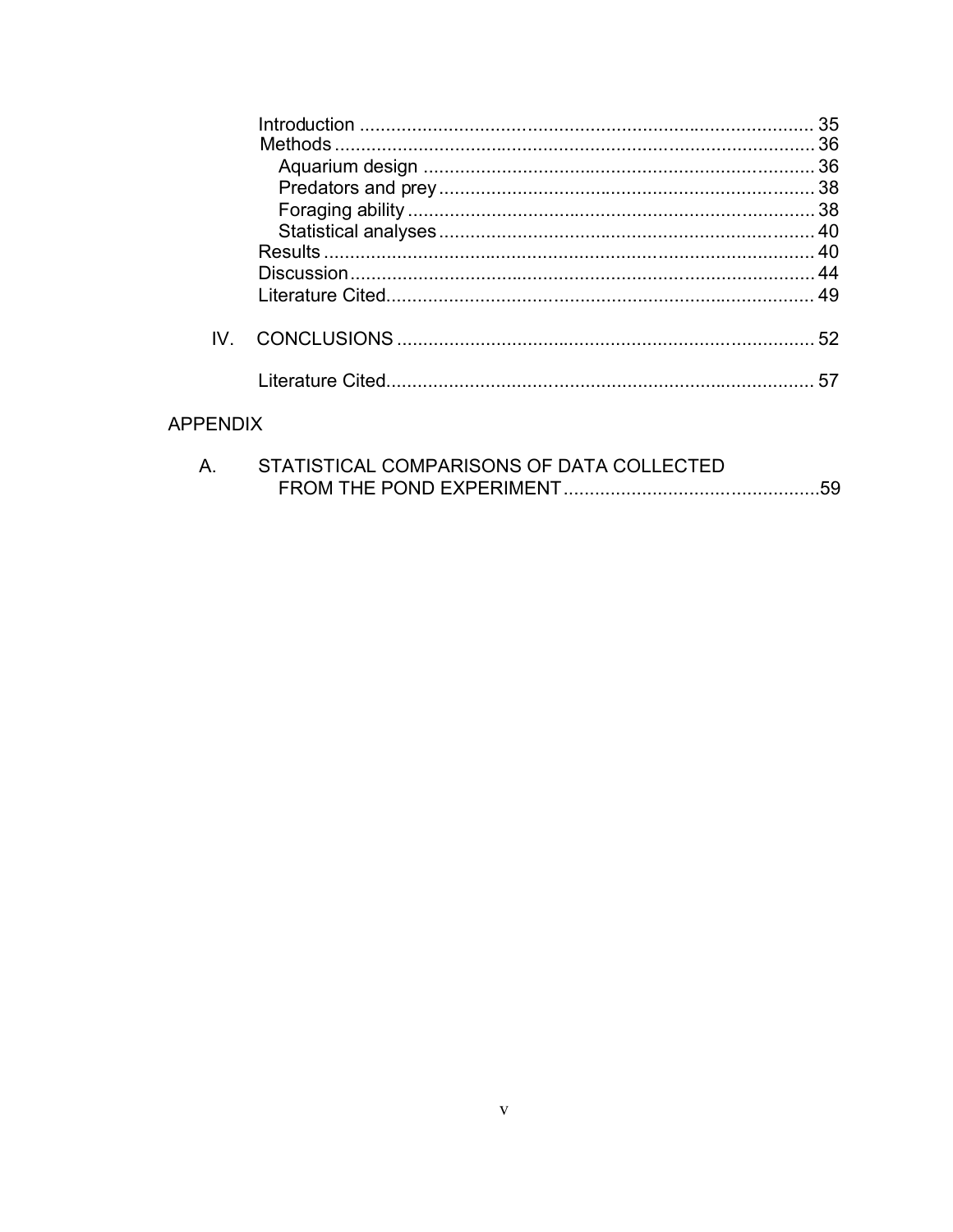# LIST OF TABLES

<span id="page-8-0"></span>

| <b>TABLE</b> |                                                                                                                                                                                                                                                                              | Page |
|--------------|------------------------------------------------------------------------------------------------------------------------------------------------------------------------------------------------------------------------------------------------------------------------------|------|
| 2.1          | Percent plant coverage measured at 41 different points<br>across treatments in the pond experiment at<br>Mississippi State University from July to October                                                                                                                   |      |
| 3.1          | Mean values for juvenile largemouth bass foraging<br>parameters measured across six treatment levels of<br>hydrilla composition and a control during the<br>aquarium foraging experiment conducted at<br>Mississippi State University from December 2005 to                  |      |
| 3.2          | Analysis of variance results for juvenile largemouth bass<br>foraging parameters measured across six treatment<br>levels of hydrilla composition and a control during<br>the aquarium foraging experiment conducted at<br>Mississippi State University from December 2005 to | 41   |
| A.1          | Analysis of variance results for aquatic plant coverage and<br>stem density measured across treatments in the<br>pond experiment at Mississippi State University from                                                                                                        |      |
| A.2          | Mean values for water quality parameters measured across<br>treatments in the pond experiment at Mississippi                                                                                                                                                                 |      |
| A.3          | Analysis of variance results for water quality parameters<br>measured across treatments in the pond experiment<br>at Mississippi State University from July to October                                                                                                       | 60   |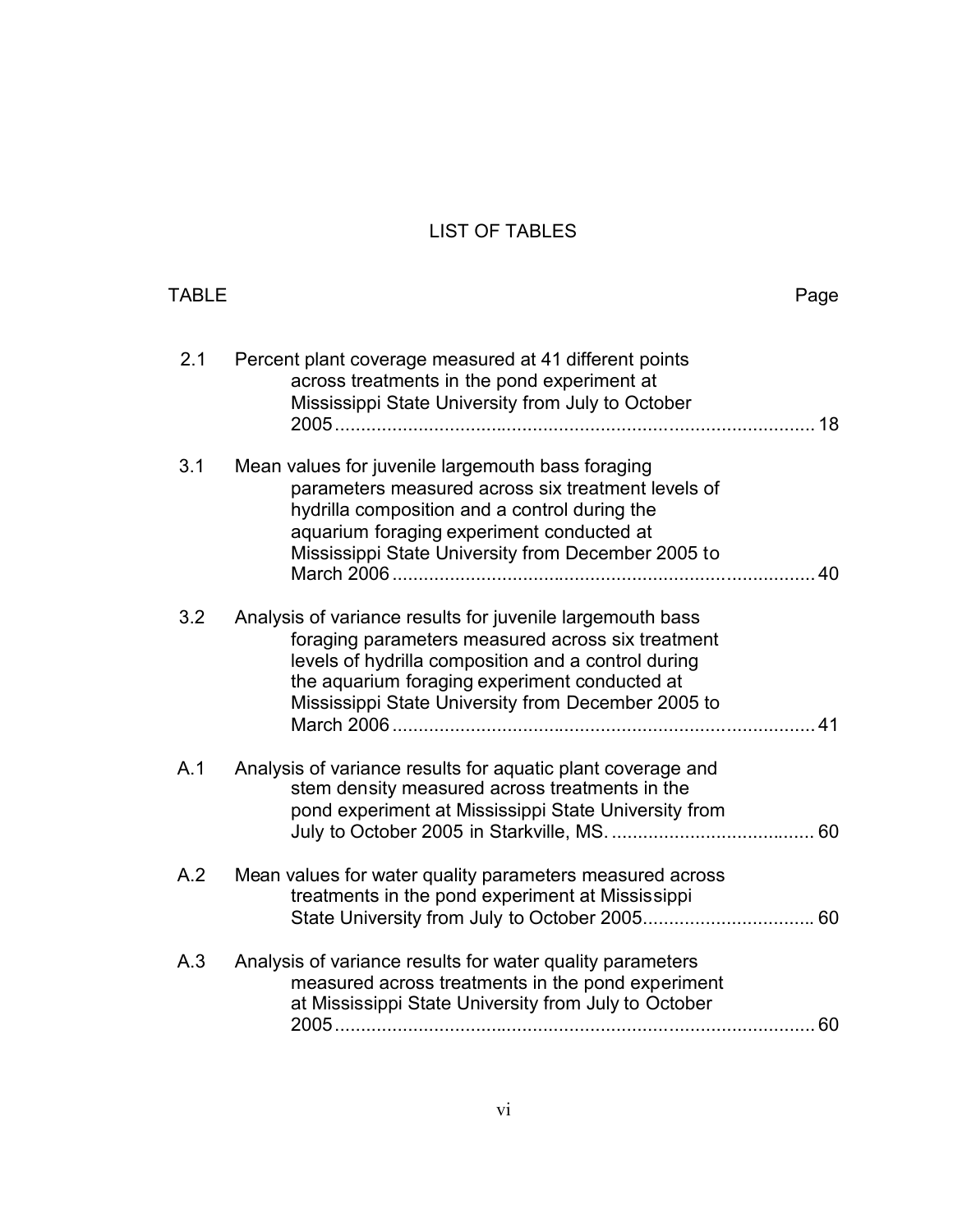| A.4 | Analysis of variance results for total length (mm) and weight<br>(g) of juvenile largemouth bass measured across<br>treatments in the pond experiment at Mississippi                                                         |
|-----|------------------------------------------------------------------------------------------------------------------------------------------------------------------------------------------------------------------------------|
| A.5 | Analysis of variance results for individual gains in total<br>length (mm) and weight (g) of tagged largemouth<br>bass measured across treatments in the pond<br>experiment at Mississippi State University from June         |
| A.6 | Analysis of variance results for relative weights $(W_r)$ of<br>tagged largemouth bass measured across<br>treatments in the pond experiment at Mississippi                                                                   |
| A.7 | Analysis of variance results for numbers of forage fish<br>found in the stomachs of largemouth bass measured<br>across treatments in the pond experiment at<br>Mississippi State University from June to November<br>62      |
| A.8 | Analysis of variance results for dry weights of forage fish<br>and invertebrates found in the stomachs of<br>largemouth bass measured across treatments in the<br>pond experiment at Mississippi State University from<br>62 |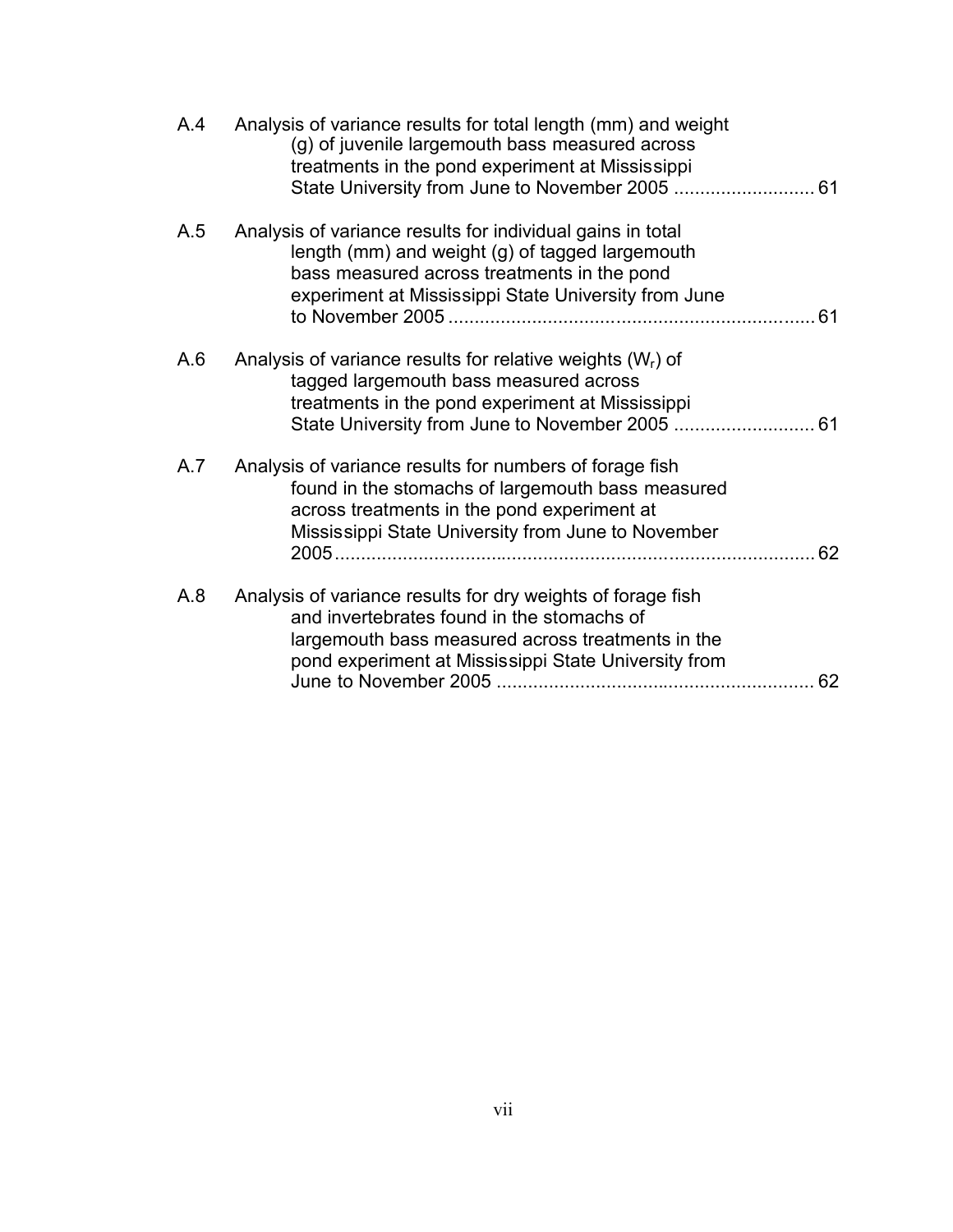# LIST OF FIGURES

<span id="page-10-0"></span>

| <b>FIGURE</b> |                                                                                                                                                                                                                                                                    | Page |
|---------------|--------------------------------------------------------------------------------------------------------------------------------------------------------------------------------------------------------------------------------------------------------------------|------|
| 2.1           | Mean weekly stem density measured at 10 different<br>random points across treatments in the pond<br>experiment at Mississippi State University in each<br>July to October 2005 (bars represent standard error) 18                                                  |      |
| 2.2           | Mean stem density measured at 10 different random points<br>across treatments in the pond experiment at<br>Mississippi State University from July to October<br>2005 (different letters indicate a significant difference                                          |      |
| 2.3           | Mean percent plant coverage measured at 41 different<br>points across treatments in the pond experiment at<br>Mississippi State University from July to October<br>2005 (different letters indicate a significant difference                                       |      |
| 2.4           | Mean total length at harvest of juvenile largemouth bass<br>measured across treatments in the pond experiment<br>at Mississippi State University from June to<br>November 2005 (different letters indicate a<br>significant difference and bars represent standard | 21   |
| 2.5           | Mean weight at harvest of juvenile largemouth bass<br>measured across treatments in the pond experiment<br>at Mississippi State University from June to<br>November 2005 (different letters indicate a<br>significant difference and bars represent standard       |      |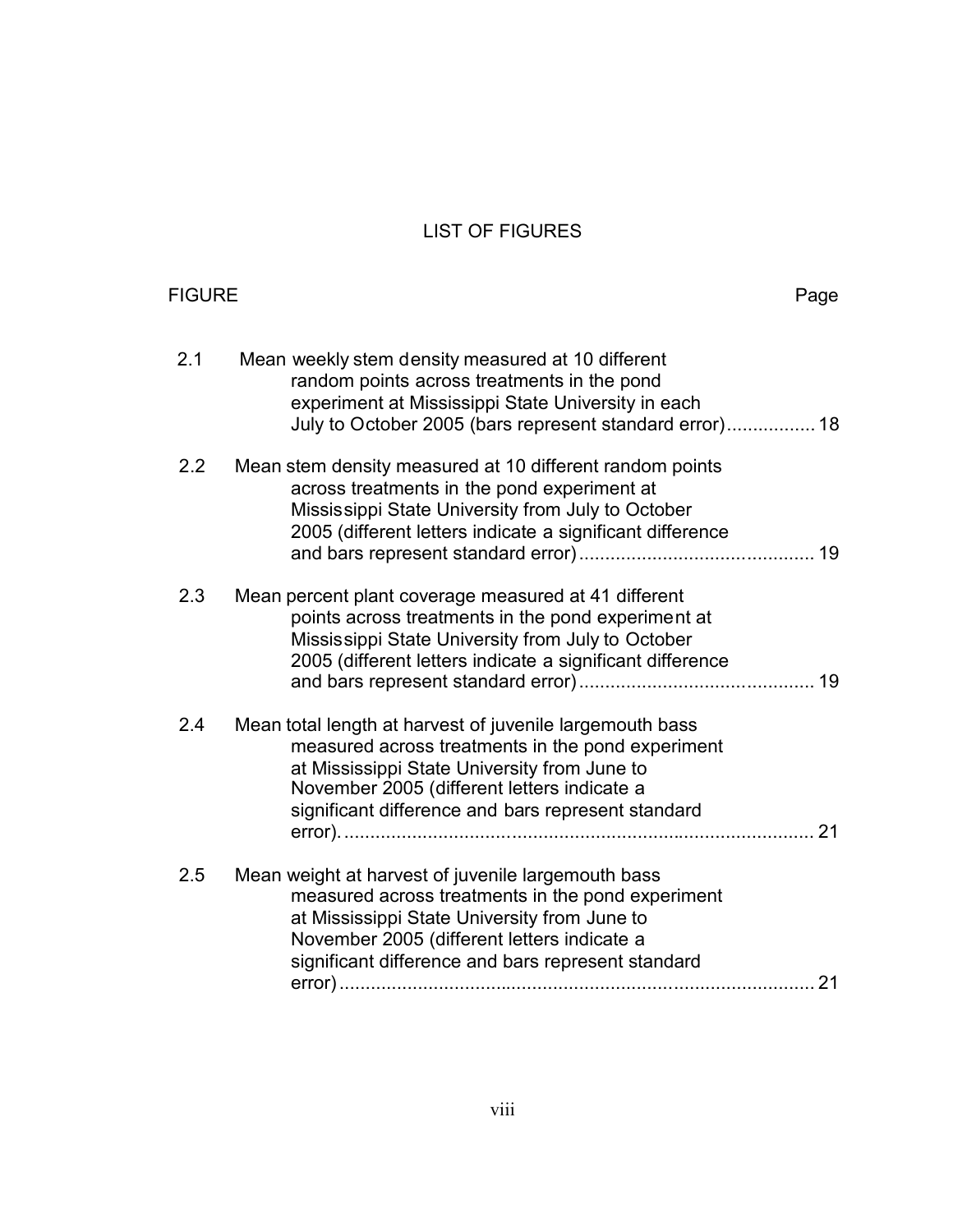| 2.6  | Mean individual gains in total length of juvenile largemouth<br>bass measured across treatments in the pond<br>experiment at Mississippi State University from June<br>to November 2005 (different letters indicate a<br>significant difference and bars represent standard                                         | 22 |
|------|---------------------------------------------------------------------------------------------------------------------------------------------------------------------------------------------------------------------------------------------------------------------------------------------------------------------|----|
| 2.7  | Mean individual gains in weight of juvenile largemouth bass<br>measured across treatments in the pond experiment<br>at Mississippi State University from June to<br>November 2005 (different letters indicate a<br>significant difference and bars represent standard                                               | 22 |
| 2.8  | Mean relative weight of juvenile largemouth bass measured<br>across treatments in the pond experiment at<br>Mississippi State University from June to November<br>2005 (different letters indicate a significant difference                                                                                         |    |
| 2.9  | Frequency distribution of mean gains in individual total<br>length of juvenile largemouth bass measured across<br>treatments in the pond experiment at Mississippi                                                                                                                                                  |    |
| 2.10 | Mean dry weights of two types of food items found in each<br>stomach of juvenile largemouth bass measured<br>across treatments in the pond experiment at<br>Mississippi State University from June to November<br>2005 (different letters indicate a significant difference                                         | 25 |
| 3.1  | Mean numbers of mosquitofish captured by juvenile<br>largemouth bass measured across six treatment<br>levels of hydrilla composition and a control during<br>the aquarium foraging experiment conducted at<br>Mississippi State University December 2005 to<br>March 2006 (different letters indicate a significant |    |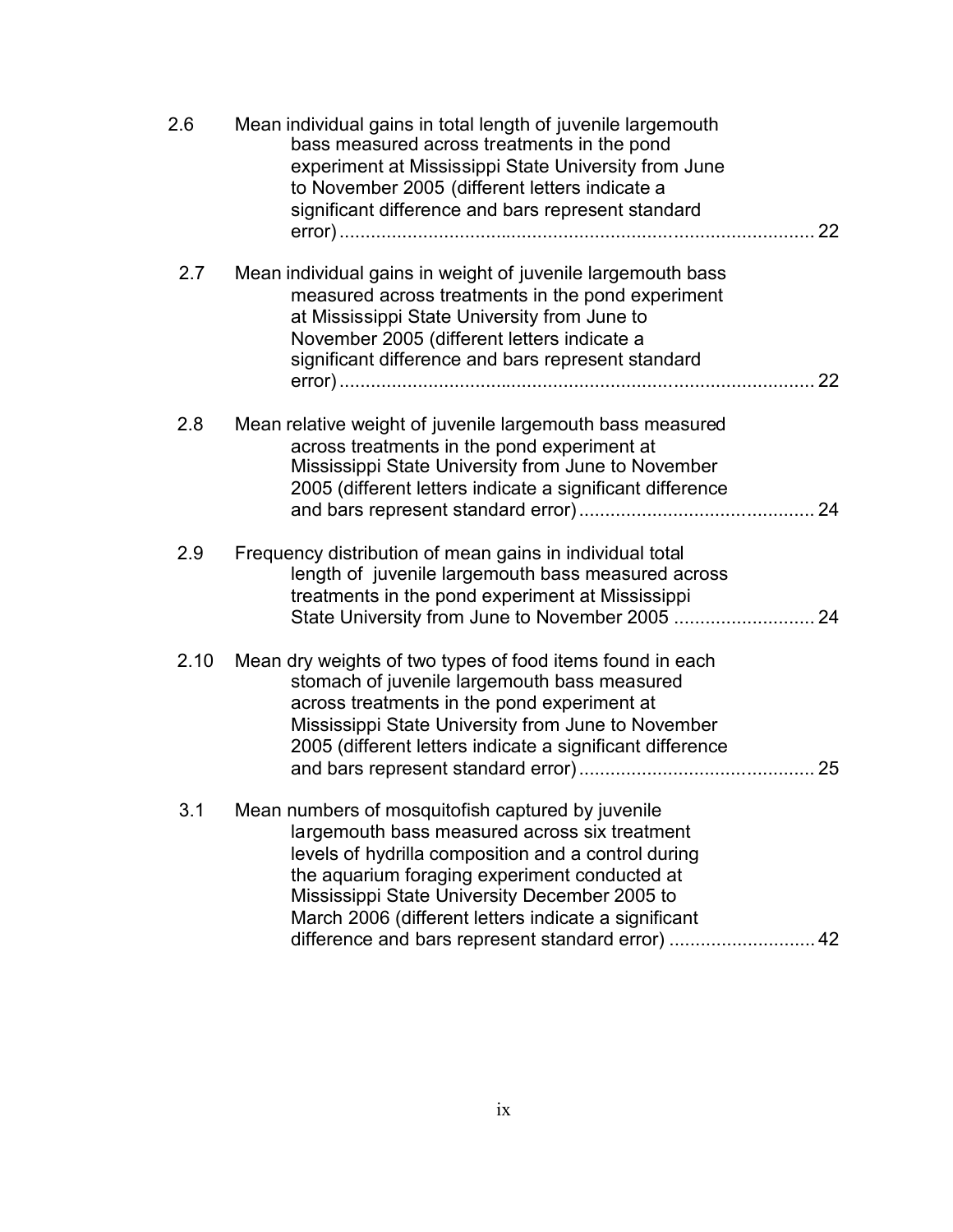| 3.2 | Mean numbers of attempts per capture of mosquitofish by<br>juvenile largemouth bass measured across six<br>treatment levels of hydrilla composition and a control<br>during the aquarium foraging experiment conducted<br>at Mississippi State University December 2005 to<br>March 2006 (different letters indicate a significant<br>difference and bars represent standard error)  42 |
|-----|-----------------------------------------------------------------------------------------------------------------------------------------------------------------------------------------------------------------------------------------------------------------------------------------------------------------------------------------------------------------------------------------|
| 3.3 | Mean numbers of attempts to capture mosquitofish by<br>juvenile largemouth bass that never resulted in a<br>catch measured across six treatment levels of<br>hydrilla composition and a control during the<br>aquarium foraging experiment conducted at<br>Mississippi State University December 2005 to<br>March 2006 (different letters indicate a significant                        |
| 3.4 | Mean time (s) required to capture a mosquitofish by juvenile<br>largemouth bass measured across six treatment<br>levels of hydrilla composition and a control during<br>the aquarium foraging experiment conducted at<br>Mississippi State University December 2005 to<br>March 2006 (different letters indicate a significant                                                          |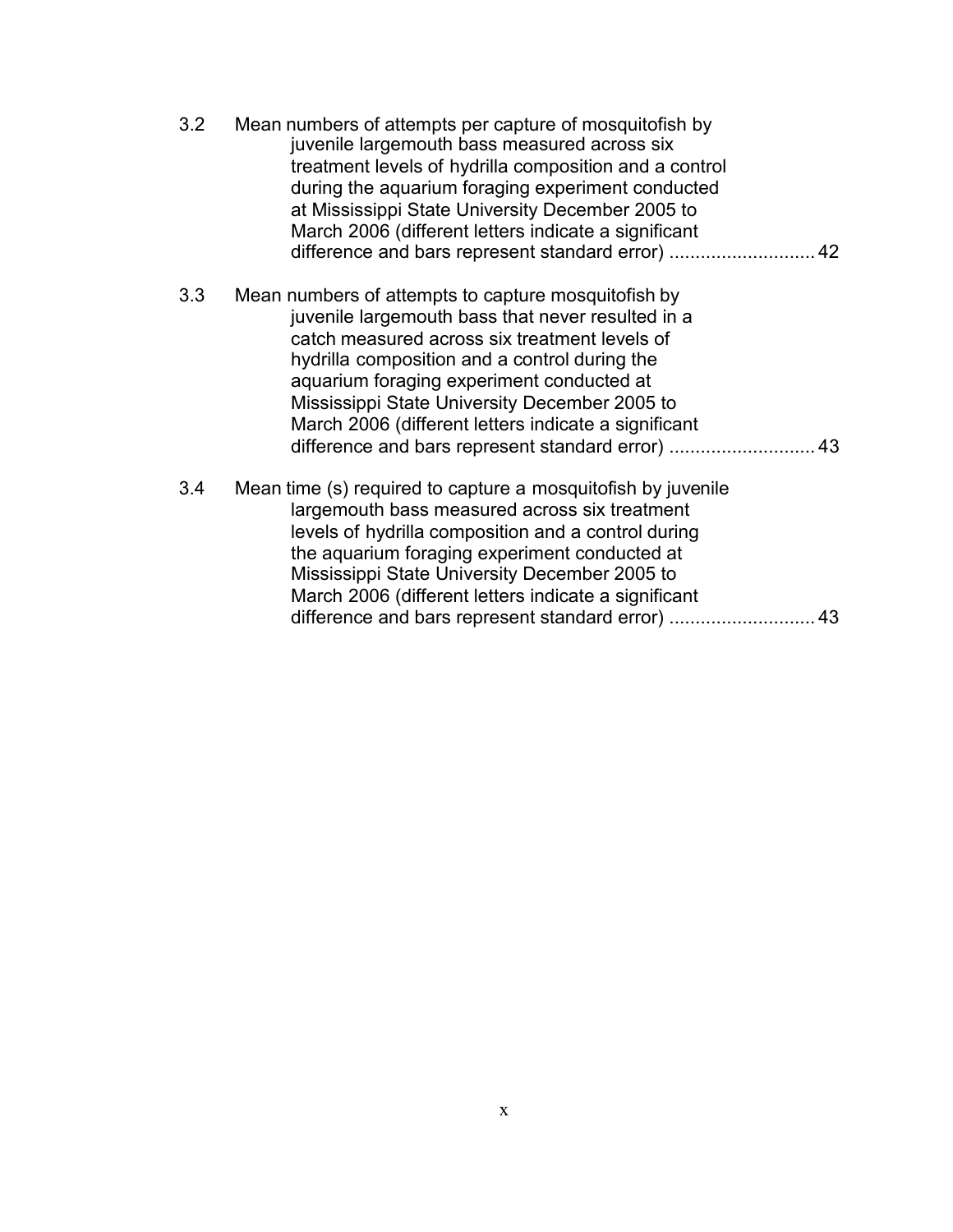### CHAPTER I

## **INTRODUCTION**

<span id="page-13-0"></span>Non-native macrophyte infestations in lakes and waterways of the United States have become a cause for concern in recent years. Aquatic plants provide substrate for macroinvertebrate populations which in turn provide food for juvenile fish that attract larger piscivorous fish, thus contributing to the importance of vegetation in aquatic habitats (Keast 1984, Schramm et al. 1987, Dibble et al. 1996). These macrophytes provide habitat for many of the forage fish that are important to the recruitment of largemouth bass (*Micropterus salmoides)* to adult size (Barnett and Schneider 1974, Gutreuter and Anderson 1985), while at the same time reducing predation on forage fish (Aggus and Elliot 1975, Crowder and Cooper 1979, Strange et al. 1975). The density and species composition of aquatic plant growth can impact abundance, growth, and foraging efficiency of fishes that inhabit these areas (Savino and Stein 1982, Anderson 1984, Bettoli et al. 1992).

Exotic macrophytes such as hydrilla (*Hydrilla verticillata*) and Eurasian watermilfoil (*Myriophyllum spicatum*), usually grow quickly and form a dense surface canopy that displaces native vegetation typically found in littoral zone habitats important to fish (Colle and Shireman 1980, Keast 1984, Nichols 1994, Boylen et al. 1999). The structural complexity of invasive plants is typically quite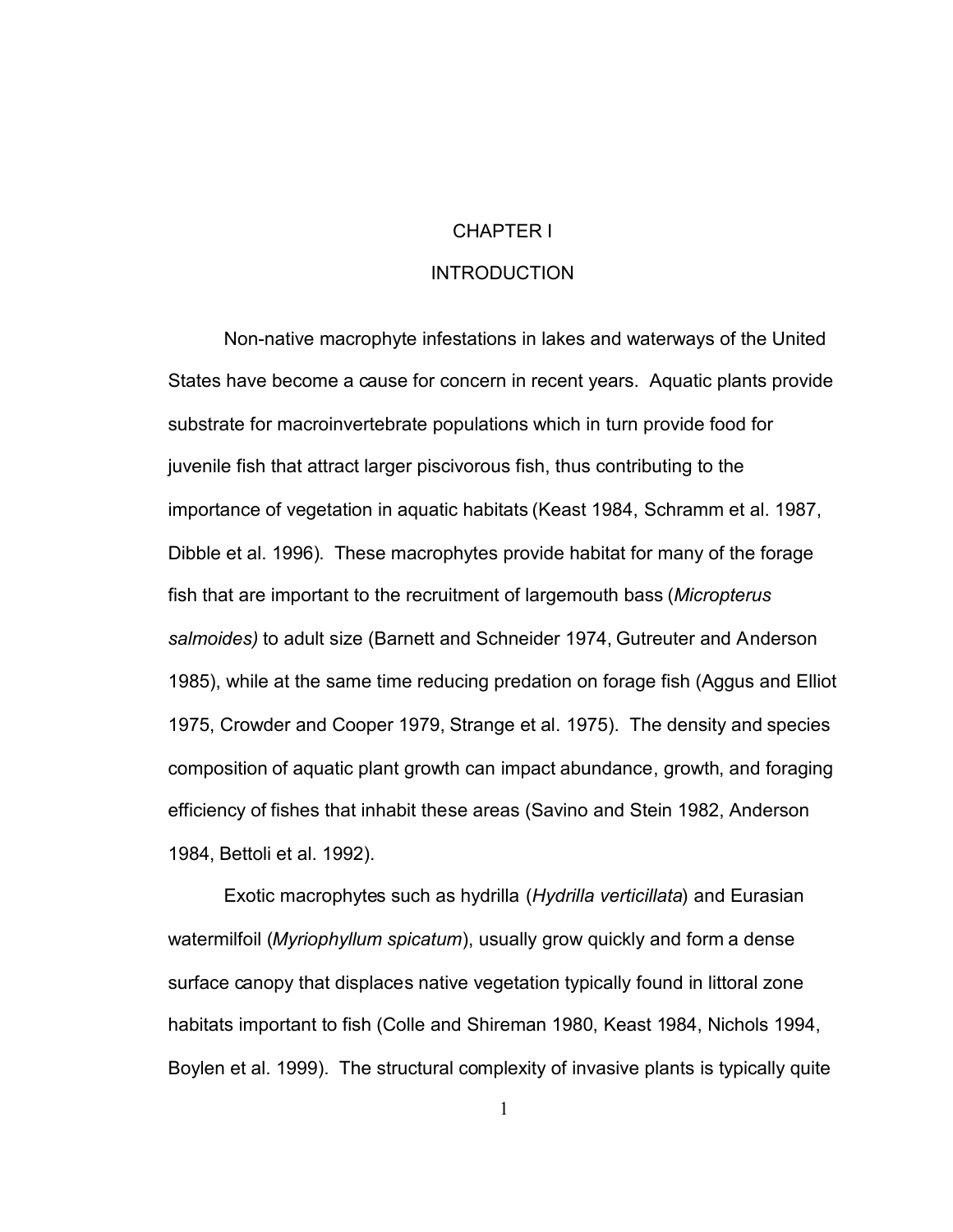high due to a high frequency of small gaps in the vegetation (Lillie and Budd 1992) making it difficult for fish to maneuver (Engel 1995). Exotic invasive growth can alter temperature, light, oxygen, and pH (Titus and Adams 1979, Carpenter and Lodge 1986, Madsen et al. 1991) in the water column below the canopy, thus restricting fish to the canopy (Valley and Bremigan 2002) where increased structural complexity can reduce the ability to capture prey (Crowder and Cooper 1979). As a result this may increase the difficulty of capturing forage fish and the amount of energy required to capture prey, and reduce growth and condition (Colle and Shireman 1980, Dibble et al. 1996). Variations in plant density, complexity, and architecture also can affect foraging efficiency and diet composition of fishes inhabiting these areas (Crowder and Cooper 1982, Savino and Stein 1989, Dionne and Folt 1991, Dibble and Harrel 1997). Others have hypothesized that energy gained by juvenile centrarchids may be greater in native rather than exotic invasive plant beds (Pedlow 2003) and it may be linked to increased foraging efficiency in these sites due to a decrease in habitat complexity (Bettoli et al. 1992, Engel 1995, Harrell and Dibble 2001).

In contrast, most native macrophyte beds provide open areas because of the variability in architecture due to size, number, and orientation of stems and leaves (Valley and Bremigan 2002). This increases largemouth bass foraging success (Colle and Shireman 1980, Killgore et al. 1989, Olson et al. 1998). Bass can move more freely in these habitats, allowing them better access to forage species. This results in greater predator-induced mortality of small fishes which restricts the population density of these species and reduces competitive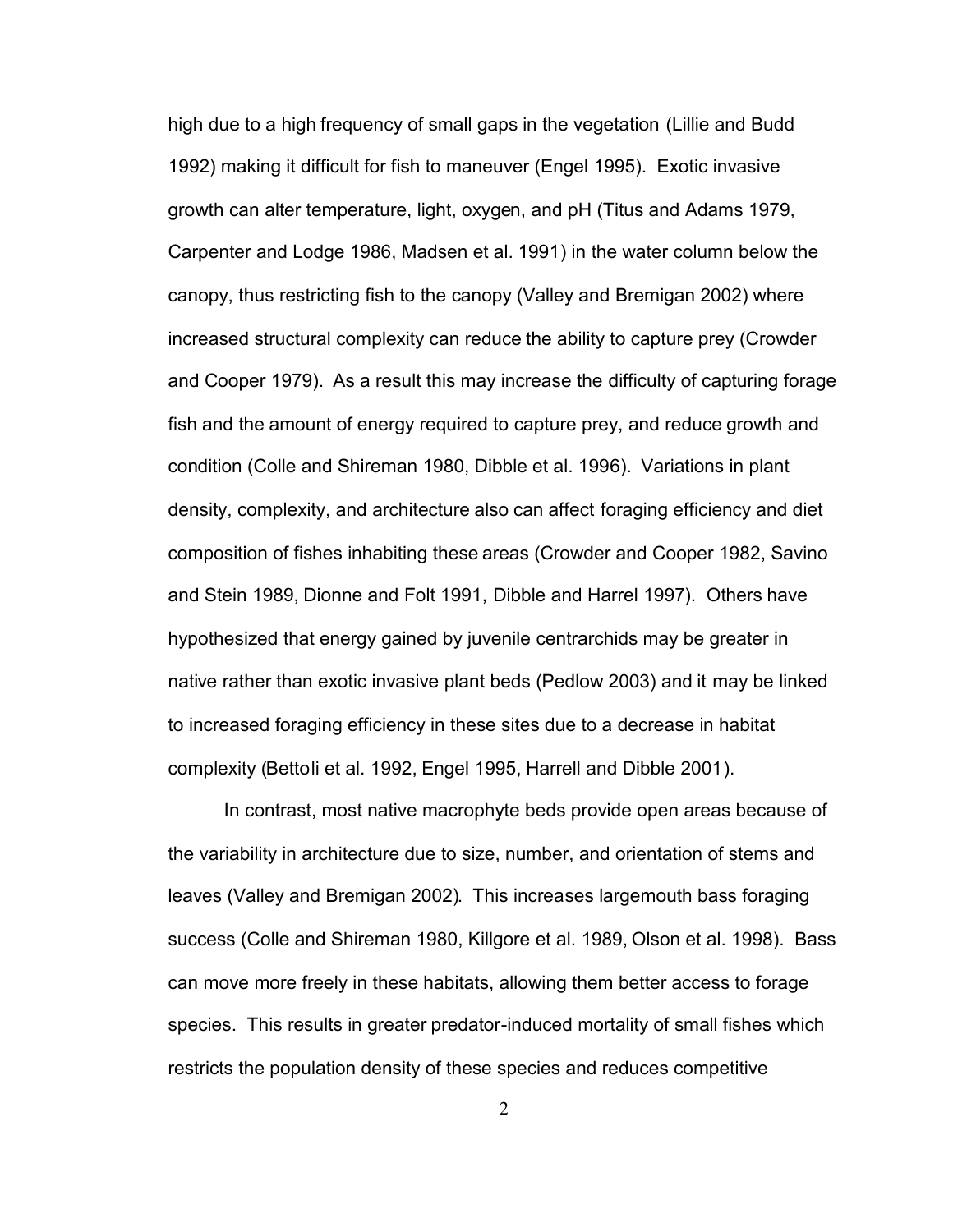<span id="page-15-0"></span>interactions (Savino and Stein 1982, Mittelbach 1988, Gotceitas and Colgan 1989).

The increased occurrence of exotic plant infestations in the past 30 years has provided the impetus for conducting many field and laboratory experiments that investigate the impacts of this invasive growth on fish (Colle and Shireman 1980, Anderson 1984, Lillie and Budd 1992, Dibble et al. 1996, Valley and Bremigan 2002). Most of this field research has been conducted in large water bodies and was intended to determine if presence of invasive plants affects fish abundance, size, and condition. Previous laboratory experiments have investigated fish responses to increased levels of stem density and coverage, including patch selection and foraging efficiency. However, few field experiments have been conducted to determine if fish growth is affected by exotic plant invasion that shifts habitat from a diverse native plant bed to a single species monoculture. I am aware of no laboratory research that has incorporated live plants in a simulated invasion of an exotic species in an effort to identify mechanisms that affect fish growth. A shift of research experiments in this direction may lead to a better understanding of the impacts invasive macrophytes have on fish.

#### **Approach**

A multi-scale experiment was designed to evaluate the influence of a nonnative macrophyte invasion on littoral zone habitat and how it may impact juvenile largemouth bass. I investigated these effects by conducting a pond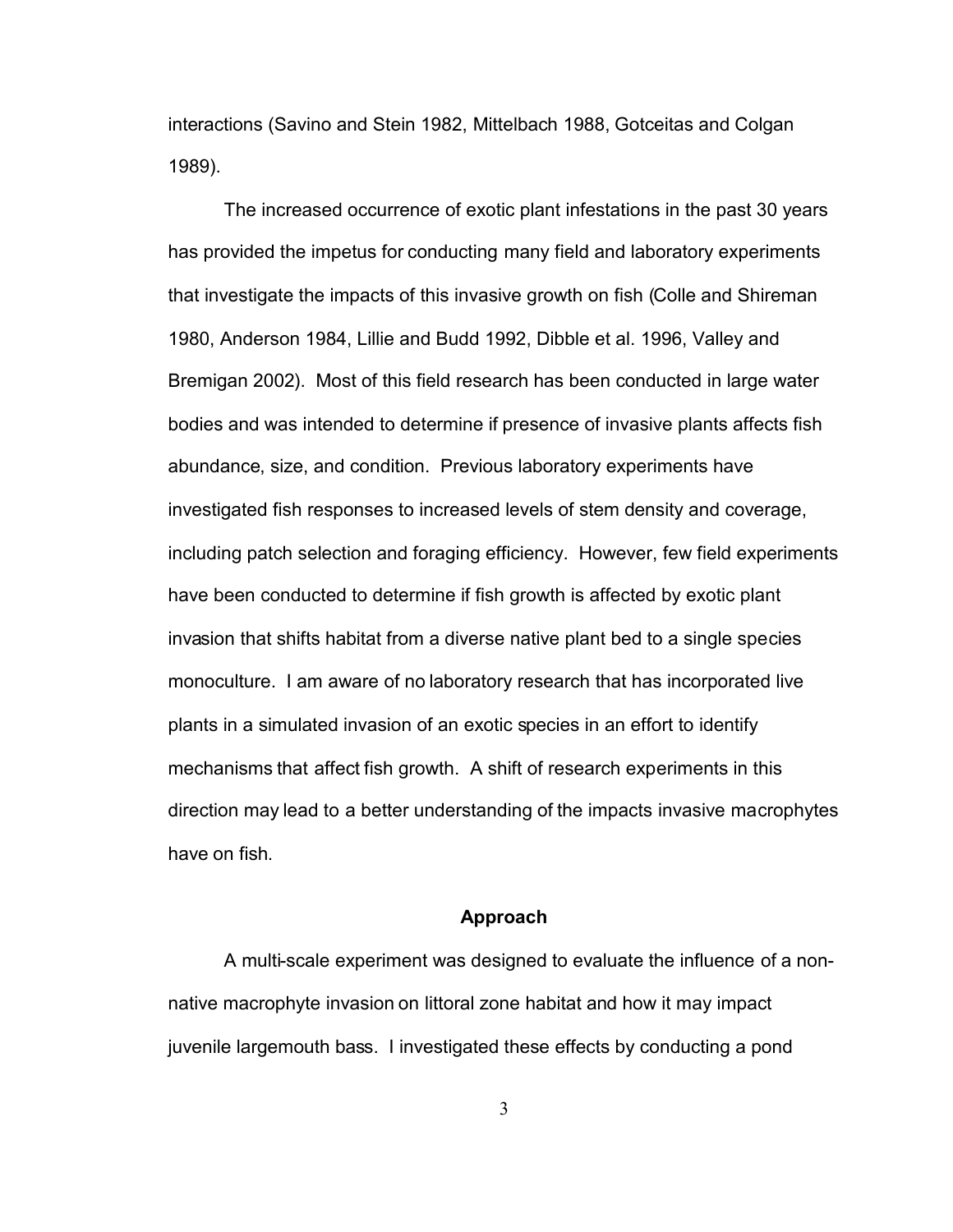experiment to compare growth and condition in different vegetated habitats and an aquarium experiment to research foraging ability during exotic plant invasion. The objectives of this research were to evaluate the level at which the invasive homogeneous plant growth of the exotic hydrilla alters native plant coverage and stem density, and the impact it may have on the growth, condition, and foraging ability of young largemouth bass.

Chapter 2 describes the pond experiment conducted at the Mississippi Agricultural and Forestry Experiment Station (MAFES) in Starkville, MS from June to November 2005. This experiment evaluated the null hypothesis that juvenile largemouth bass growth would not differ between a diverse native vegetated habitat and a hydrilla-dominated one. Based on previous research (Colle and Shireman 1980, Killgore et al. 1989, Olson et al. 1998), I expected bass in the diverse treatment to have greater gains in total length and weight than those in the hydrilla ponds (Crowder and Cooper 1979, Colle and Shireman 1980, Dibble et al. 1996). Increased structural complexity of some invasive macrophytes (Lillie and Budd 1992) decreases the maneuverability of fish (Engel 1995) and reduces their ability to capture prey (Crowder and Cooper 1979). This may cause reduced growth and condition (Colle and Shireman 1980, Dibble et al. 1996) of fish inhabiting these monotypic areas. Ponds containing either a mix of native plants or hydrilla were stocked with juvenile largemouth bass and redear sunfish (*Lepomis microlophus*) as forage. After approximately 5 months, bass were harvested and measurements of total length and weight were used to compare growth and condition (relative weight) among treatments.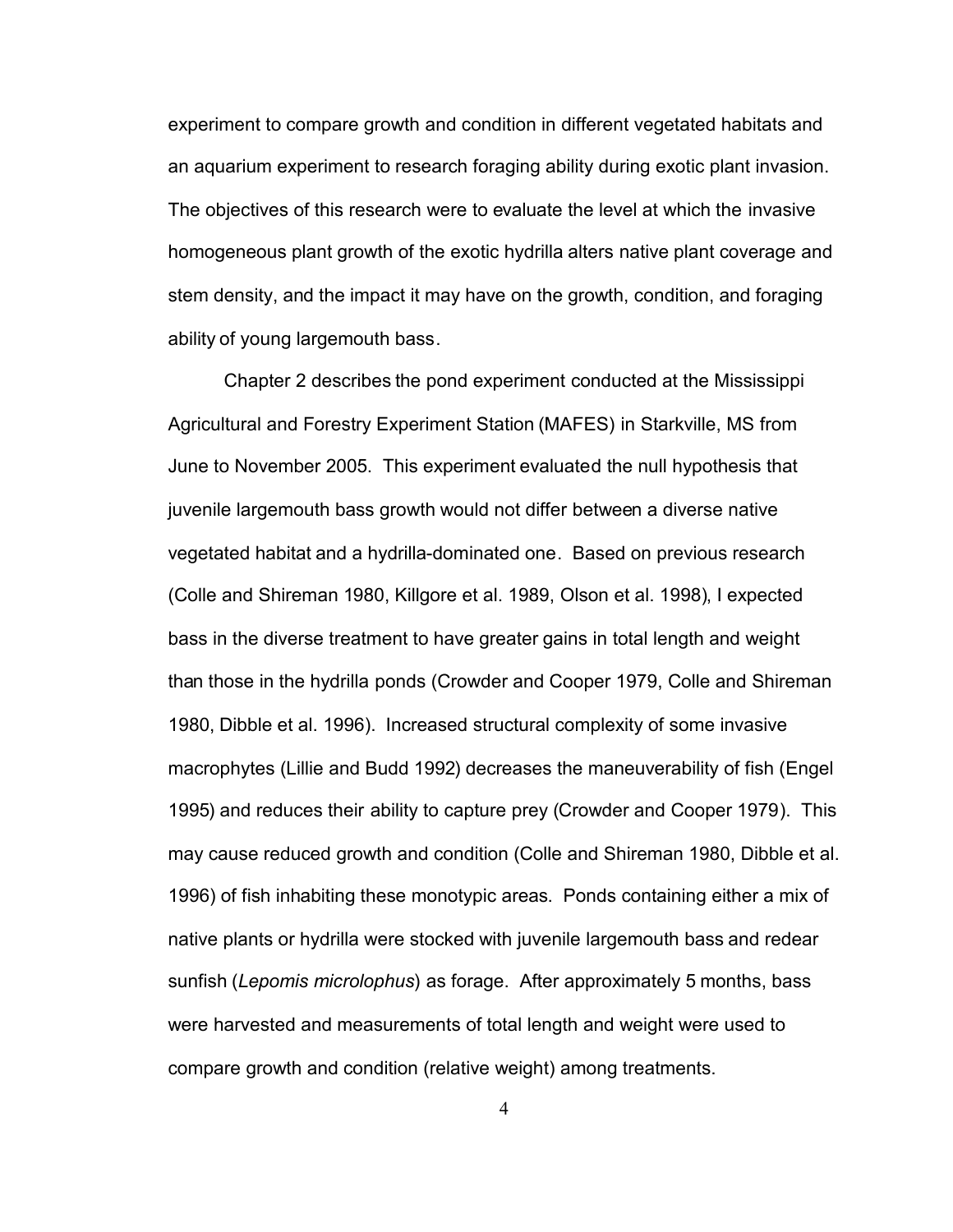The aquarium experiment described in Chapter 3 was designed to address the issue of decreased foraging ability as the mechanism that causes lesser juvenile largemouth bass growth in habitats taken over by an invasive macrophyte. It was conducted in an aquarium laboratory at Mississippi State University from December 2005 to March 2006. This procedure was intended to mimic what happens in natural systems when hydrilla is introduced, outcompetes native macrophytes, and forms a dense monoculture. Based on previous experiments conducted with artificial plants (Savino and Stein 1982, Anderson 1984, Gotceitas and Colgan 1987, Valley and Bremigan 2002) and knowledge that increases in complexity decrease predator maneuverability (Engel 1995), I predicted that the ability of juvenile largemouth bass to capture forage fish would decrease as the percentage of hydrilla increased and tested the null hypothesis that no difference among foraging behavior would be observed across different treatments of hydrilla concentration. It is my goal and intent that this work will lead to a better understanding of how exotic plant infestation affects littoral zone habitat, and how a shift in habitat may alter mechanisms responsible for mediating growth in juvenile largemouth bass.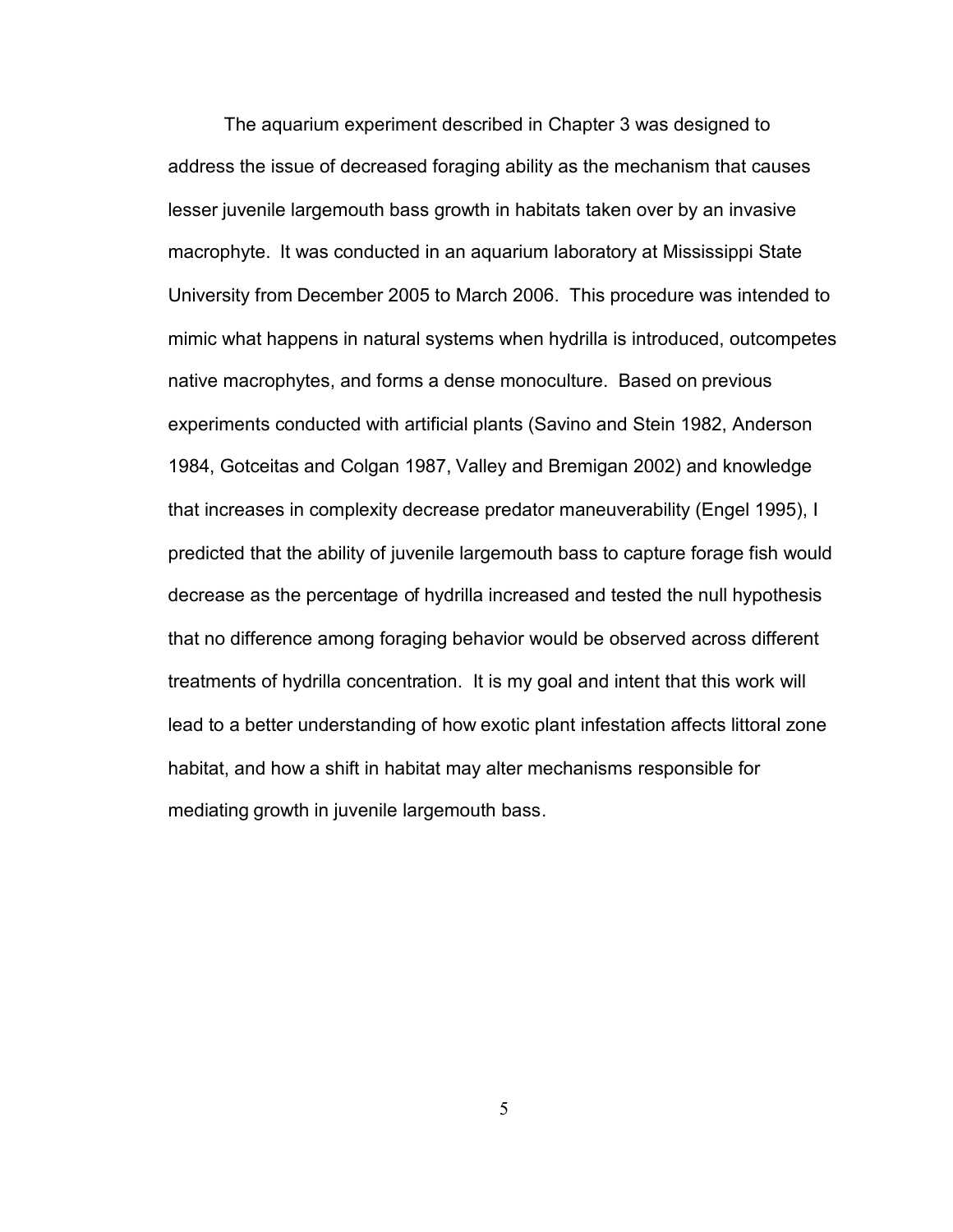### **Literature Cited**

- <span id="page-18-0"></span>Aggus, L. R., and G. V. Elliot. 1975. Effects of cover and food on year-class strength of largemouth bass. Pages 317-322 *in* R. H. Stroud and H. Clepper, editors. Black bass biology and management. Sport Fishing Institute, Washington, DC.
- Anderson, O. 1984. Optimal foraging by largemouth bass in structured environments. Ecology 65(3):851-861.
- Barnett, B. S., and R. W. Schneider. 1974. Fish populations in dense submersed plant communities. Hyacinth Control Journal 12:12-14.
- Bettoli, P. W., M. J. Maceina, R. L. Noble, and R. K. Betsill. 1992. Piscivory in largemouth bass as a function of aquatic vegetation abundance. North American Journal of Fisheries Management 12:509-516.
- Boylen, C. W., L. W. Eichler, and J. D. Madsen. 1999. Loss of native aquatic plant species in a community dominated by Eurasian watermilfoil. Hydrobiologia 415:207-211.
- Carpenter, S. R., and D. M. Lodge. 1986. Effects of submersed macrophytes on ecosystem processes. Aquatic Botany 26:341-370.
- Colle, D. E., and J. V. Shireman. 1980. Coefficients of condition for largemouth bass, bluegill, and redear sunfish in hydrilla-infested lakes. Transactions of the American Fisheries Society 109:521-531.
- Crowder, L. B., and W. E. Cooper. 1979. Structural complexity and fish-prey interactions in ponds: a point of view. Pages 2-10 *in* D. L. Johnson and R. A. Stein, editors. Response of fish to habitat structures in standing water. American Fisheries Society, North Central Division, Special Publication 6, Bethesda, MD.
- Dibble, E. D., and S. L. Harrel. 1997. Largemouth bass diets in two aquatic plant communities. Journal of Aquatic Plant Management 35: 74-78.
- Dibble, E. D., K. J. Killgore, and S. L. Harrel. 1996. Assessment of fish-plant interactions. American Fisheries Society Symposium 16: 357-372.
- Dionne, M. and C. L. Folt. 1991. An experimental analysis of macrophyte growth forms as fish foraging habitat. Can. J. Fish. Aquat. Sci. 48:123- 131.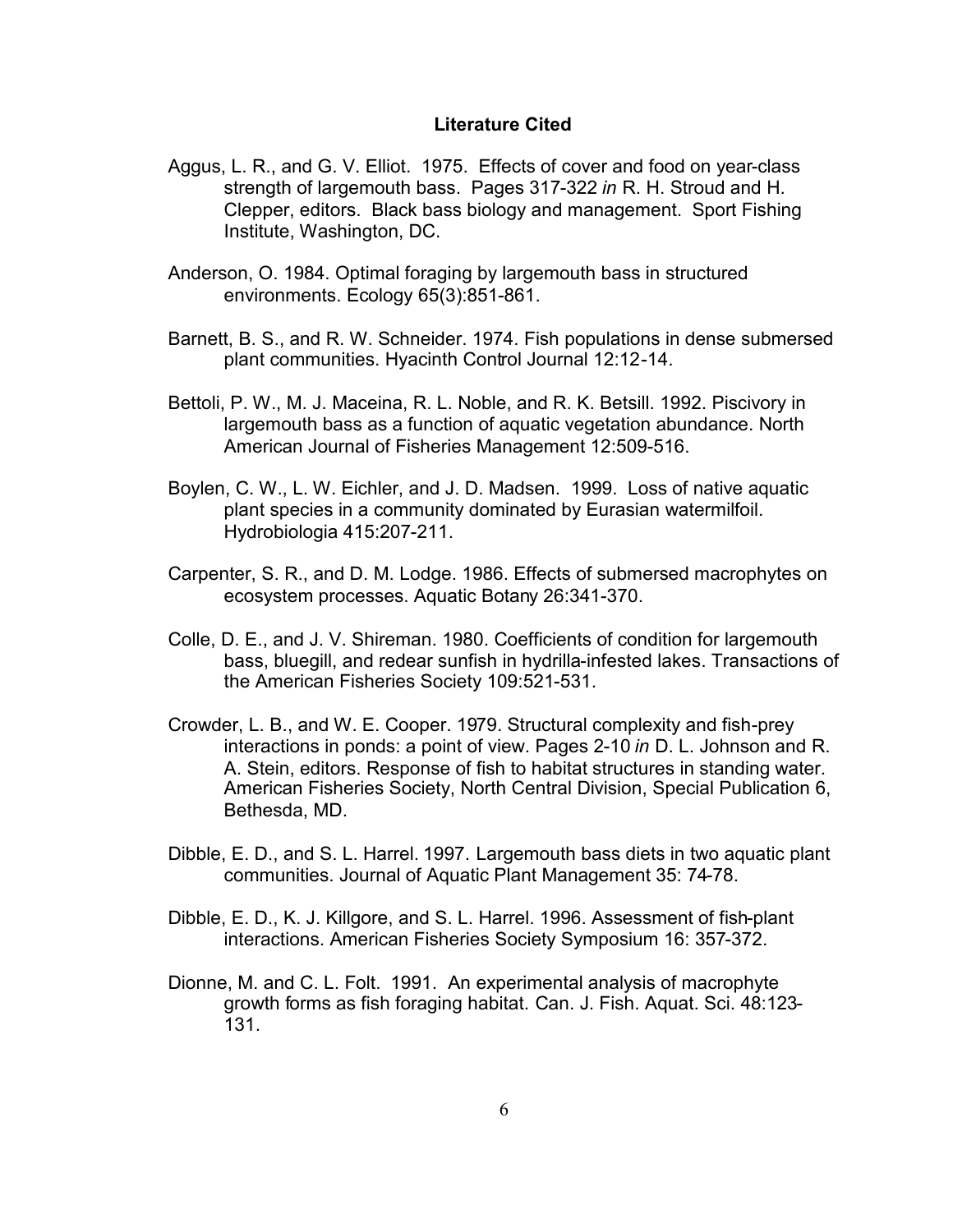- Engel, S. 1995. Eurasian watermilfoil as a fishery management tool. Fisheries Management 20(3):20-27.
- Gotceitas, V., and P. Colgan. 1987. Selection between densities of artificial vegetation by young bluegills avoiding predation. Transactions of the American Fisheries Society 116:40-49.
- Gotceitas, V., and P. Colgan. 1989. Predator foraging success and habitat complexity: quantitative test of the threshold hypothesis. Oecologia 80:158-166.
- Gutreuter, S. J., and R. O. Anderson. 1985. Importance of body size to the recruitment process in largemouth bass populations. Transactions of the American Fisheries Society 114:317-327.
- Harrell, S. L., and E. D. Dibble. 2001. Foraging efficiency of juvenile bluegill, *Lepomis macrochirus*, among different vegetated habitats. Environmental Biology of Fishes 62:441-453.
- Keast, A. 1984. The introduced aquatic macrophyte, *Myriophyllum spicatum*, as habitat for fish and their invertebrate prey. Canadian Journal of Zoology 62:1289-1303.
- Killgore, K. J., R. P. Morgan II, and N. B. Rybicki. 1989. Distribution and abundance of fishes associated with submersed aquatic plants in the Potomac River. North American Journal of Fisheries Management 9:101- 111.
- Lillie, R. A., and J. Budd. 1992. Habitat architecture of *Myriophyllum spicatum* L. as an index to habitat quality for fish and macroinvertebrates. Journal of Freshwater Ecology 7:113-125.
- Madsen, J. D., J. W. Sutherland, J. A. Bloomfield, L. W. Eichler, and C. W. Boylen. 1991. The decline of native vegetation under dense Eurasian Milfoil canopies. Journal of Aquatic Plant Management 29:94-99.
- Mittelbach, G. G. 1988. Competition among refuging sunfishes and effects of fish density on littoral zone invertebrates. Ecology 69:614-623.
- Nichols, S. A. 1994. Evaluation of invasions and declines of submersed macrophytes for the upper Great Lakes region. Lake and Reservoir Management 10:29-33.
- Olson, M. H., and coauthors. 1998. Managing macrophytes to improve fish growth: a multi-lake experiment. Fisheries Management 23(2):6-12.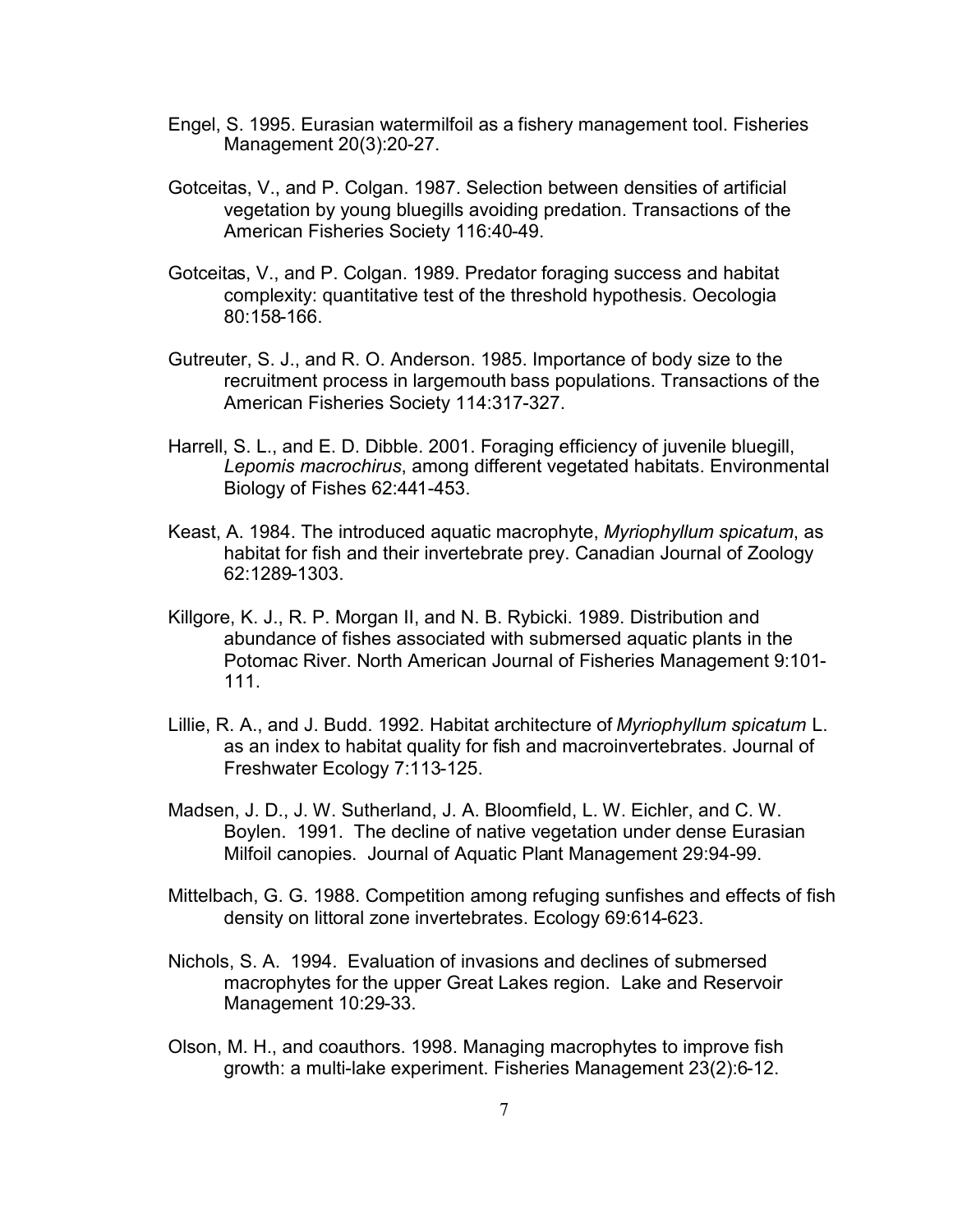- Pedlow, C. L. 2003. An aquatic community assessment relative to a whole-lake herbicide treatment in Perch Lake, Michigan. Masters Thesis. Mississippi State University, Starkville, Mississippi.
- Savino, J. F., and R. A. Stein. 1982. Predator-prey interaction between largemouth bass and bluegills as influenced by simulated, submersed vegetation. Transactions of the American Fisheries Society 111:255-266.
- Savino, J. F., and R. A. Stein. 1989. Behavioural interactions between fish predators and their prey: effects of plant density. Animal Behaviour 37:311-321.
- Schramm, H. L. Jr., K. J. Jirka, and M. V. Hoyer. 1987. Epiphytic macroinvertebrates on dominant macrophytes in two central Florida lakes. Journal of Freshwater Ecology 4: 151-161.
- Strange, R. J., C. R. Berry, and C. B. Schreck. 1975. Aquatic plant control and reservoir fisheries. Pages 513-521 *in* R. H. Stroud and H. Clepper, editors. Black bass biology and management. Sport Fishing Institute, Washington, DC.
- Titus, J. E., and M. S. Adams. 1979. Coexistence and the comparative light relations of the submersed macrophytes *Myriophyllum spicatum* L. and *Vallisneria americana* Michx. Oecologia 40:273-286.
- Valley, R. D., and M. T. Bremigan. 2002. Effects of macrophyte bed architecture on largemouth bass foraging: implications of exotic macrophyte invasions. Transactions of the American Fisheries Society 131:234-244.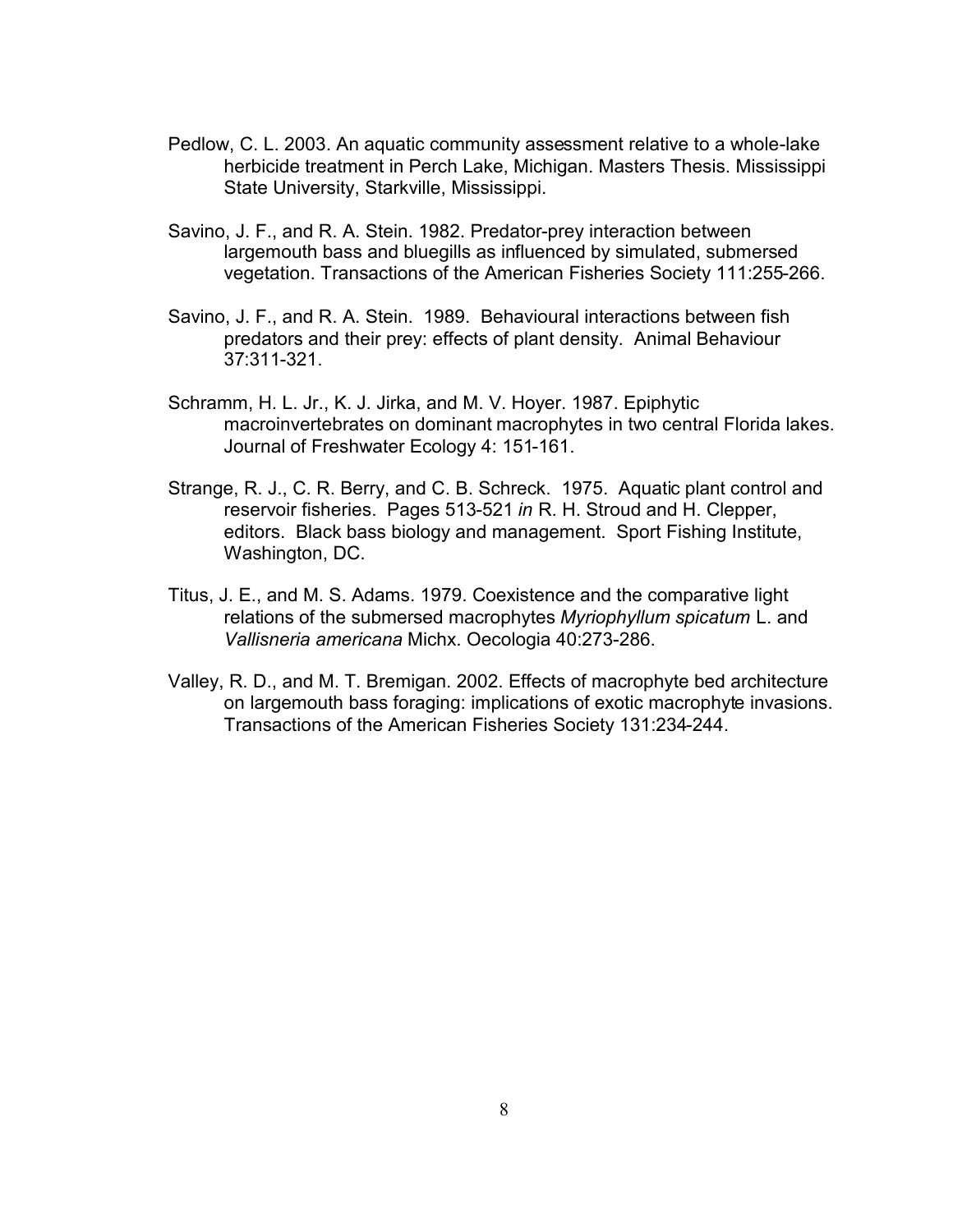#### CHAPTER II

# <span id="page-21-0"></span>EVALUATION OF TWO DIFFERENT VEGETATED HABITATS ON JUVENILE LARGEMOUTH BASS GROWTH AND CONDITION IN A POND EXPERIMENT

#### **Introduction**

Non-native plant invasion has recently become a popular research topic in the areas of fisheries science and aquatic ecology, brought on by the increased occurrences of these infestations in the aquatic systems of the United States. Much of this research has focused on determining fish abundance and condition for various species associated with different exotic plant beds in large systems (Colle and Shireman 1980, Hoyer and Canfield, Jr. 1996, Brown and Maceina 2002, Tate et al. 2003), as well as the impacts of invasive plant removal on littoral zone fish species in large lakes (Serafy et al. 1994, Olson et al. 1998, Pothoven et al. 1999, Unmuth et al. 1999, Hunt and Annett 2002). A less common level of investigation has sought an understanding of how the varying growth forms of different plants affect the behavior of the fish that inhabit them. It is at this level that we may better quantify how invasive macrophytes alter habitat important to fish.

Aquatic plants provide substrate for macroinvertebrate populations that in turn provide food for small and juvenile fishes that comprise the forage base for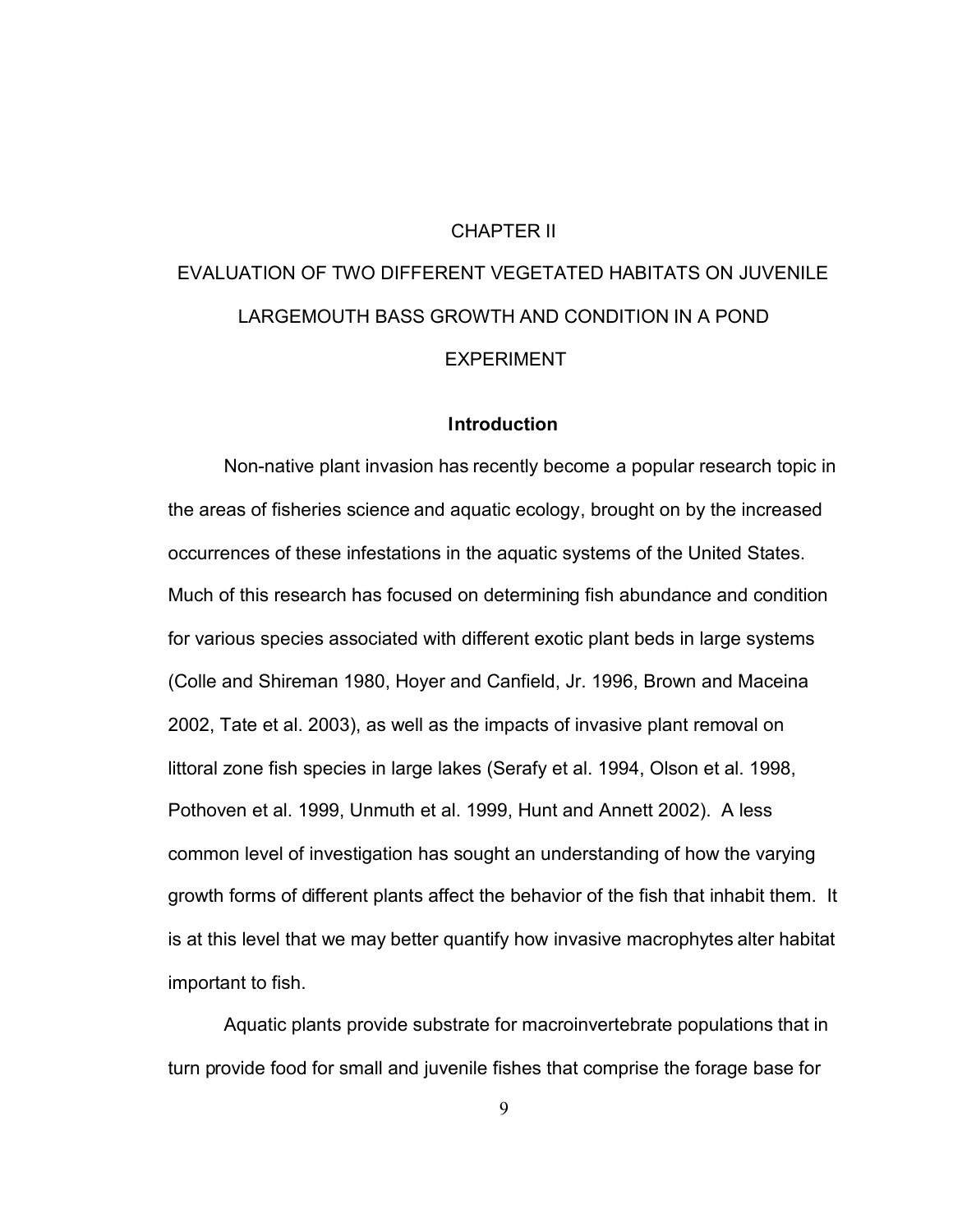predatory species (Keast 1984, Schramm et al. 1987, Dibble et al. 1996). These forage fish are important to the recruitment of largemouth bass (*Micropterus salmoides*) to adult size (Barnett and Schneider 1974, Gutreuter and Anderson 1985). At intermediate densities, aquatic macrophytes can increase foraging efficiency and increase prey availability, resulting in greater predator feeding rates (Crowder and Cooper 1979). The density and diversity of aquatic plant growth can impact the density, growth, and foraging efficiency of the fishes that inhabit these areas (Savino and Stein 1982, Anderson 1984, Bettoli et al. 1992, Savino et al. 1992).

Most native macrophyte beds contain multiple species and provide open areas because of the variability in size, number, and orientation of stems and leaves (Valley and Bremigan 2002). This increases largemouth bass foraging success (Killgore et al. 1989, Olson et al. 1998). Bass can move more freely in these habitats, allowing them better access to forage species while still providing ambush opportunities. This results in greater predator-induced mortality of small fishes that reduces the population density of these species and reduces competitive interactions (Savino and Stein 1982, Gotceitas and Colgan 1989).

Invasive macrophytes, such as the exotic hydrilla, typically grow rapidly and form dense surface canopies that displace native vegetation (Colle and Shireman 1980, Keast 1984, Nichols 1994, Boylen et al. 1999). The structural complexity of invasive macrophytes is usually high due to a high frequency of small gaps (Lillie and Budd 1992) which makes it difficult for fish to maneuver (Engel 1995). These plants can alter temperature, light, oxygen, and pH (Titus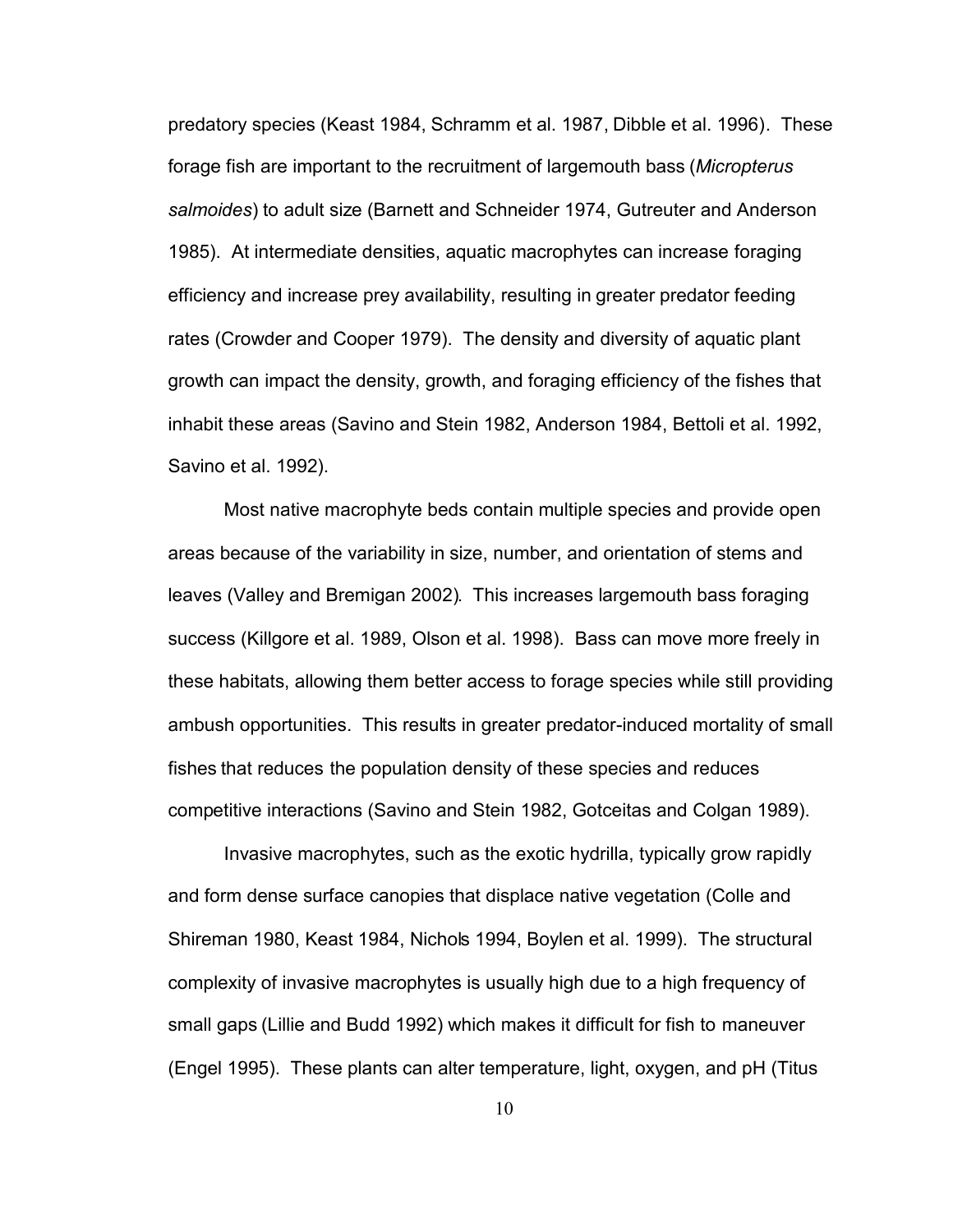<span id="page-23-0"></span>and Adams 1979, Carpenter and Lodge 1986) below the canopy, thus decreasing the habitable areas of the water column. Fish become restricted to the canopy (Valley and Bremigan 2002) where increased structural complexity reduces their ability to capture prey (Crowder and Cooper 1979).

It has been hypothesized that the increased difficulty of capturing forage fish and amount of energy required to feed may result in reduced growth and condition (Colle and Shireman 1980, Dibble et al. 1996). However, few studies have investigated this hypothesis by comparing these plant-induced habitats under controlled conditions. I hypothesize and predict that fish feeding in a diverse plant assemblage, because of its increased structural heterogeneity and available foraging habitat, will exhibit better condition and growth than fish feeding in a habitat heavily dominated by a single species. I conducted a pond experiment to test the null hypothesis that condition, growth, and diet of juvenile largemouth bass would not differ between a diverse native plant habitat and an invasive monotypic one dominated by hydrilla.

### **Methods**

#### *Pond design*

The pond experiment was conducted in six, 0.04 ha ponds at the Mississippi Agricultural and Forestry Experiment Station (MAFES) at Mississippi State University. The experimental treatment consisted of two different vegetated habitats: 1) diverse, native plant assemblage, and 2) monotypic, single-species plant culture. The diverse, native assemblage consisted of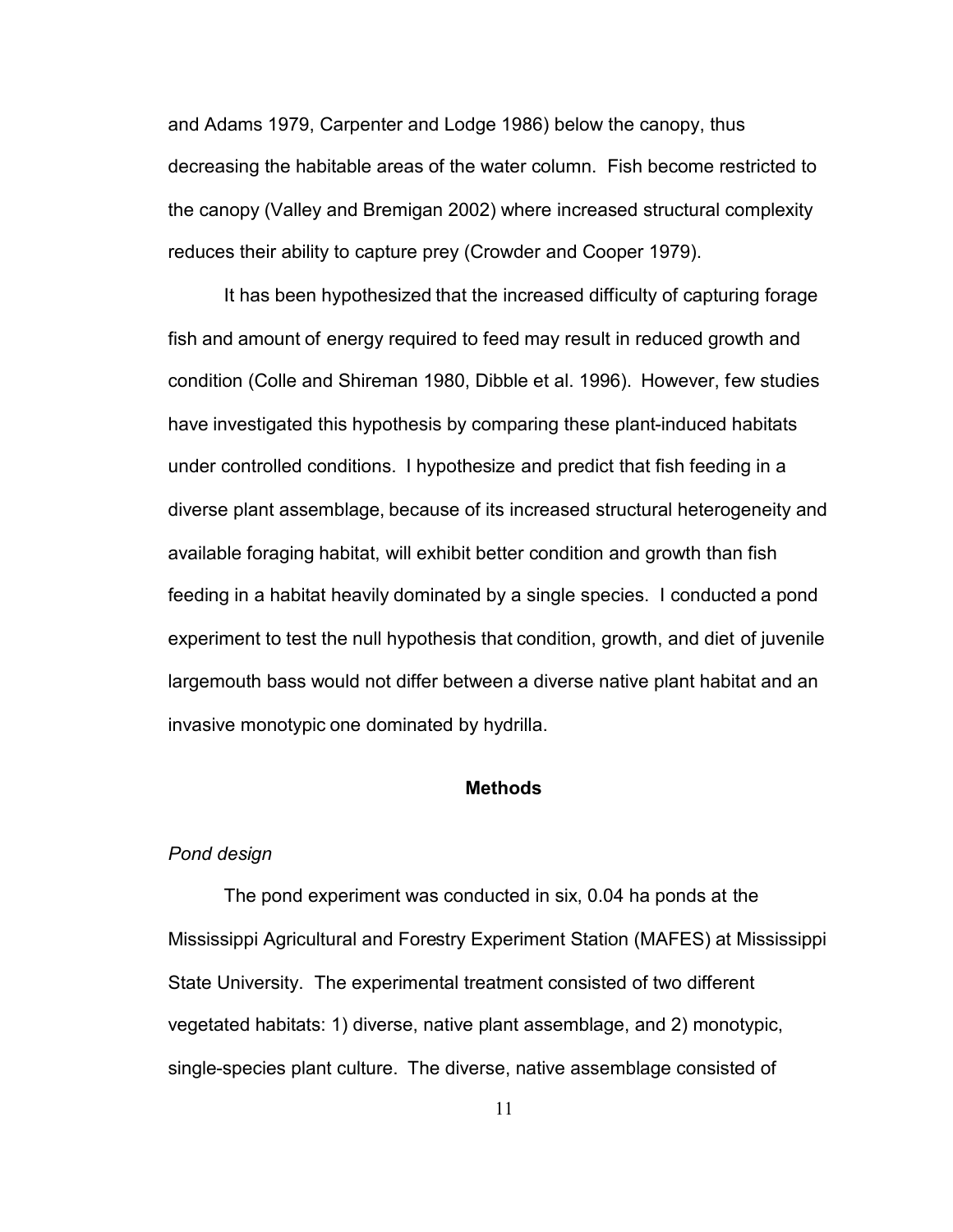fragrant water lily *Nymphaea odorata*, water-shield *Brasenia schreberi*, coontail *Ceratophyllum demersum*, large leaf pondweed *Potamogeton nodosus*, and arrowhead *Sagittaria latifolia*. The monotypic treatment was dominated by the exotic hydrilla, and represented a typical invasion condition (Tate et al. 2003). In addition to the two plant treatments, two ponds were left unplanted contatining a predominantly open-water environment. All treatments were replicated twice.

All plants used in the pond experiment were collected from Noxubee National Wildlife Refuge and the Tennessee-Tombigbee Waterway. After collection, plants were propagated and grown in large pools in a greenhouse until they had a large enough root base to survive being transplanted into the ponds. Water lilies were planted in large and small plastic pots, pondweed and coontail were planted in 7.5 mm peat pots, and watershield was grown in small plastic pots.

Preparation of the ponds began in June 2004. Destruction of the introduced diverse plants by herbivores persisted throughout the summer and rendered the 2004 planting efforts generally unsuccessful. In the spring of 2005, fences were erected around each of the diverse ponds to lessen effects of herbivory. At this time water levels in all ponds were drawn down until they were near empty and treated with a 25% permethrin solution to dampen the effects of crayfish on the new plant growth. After three days, the ponds were filled to 25% capacity and planting began.

Ten large plastic containers (2 m diameter) and twelve small plastic containers (1 m diameter) were placed in each of the diverse ponds and filled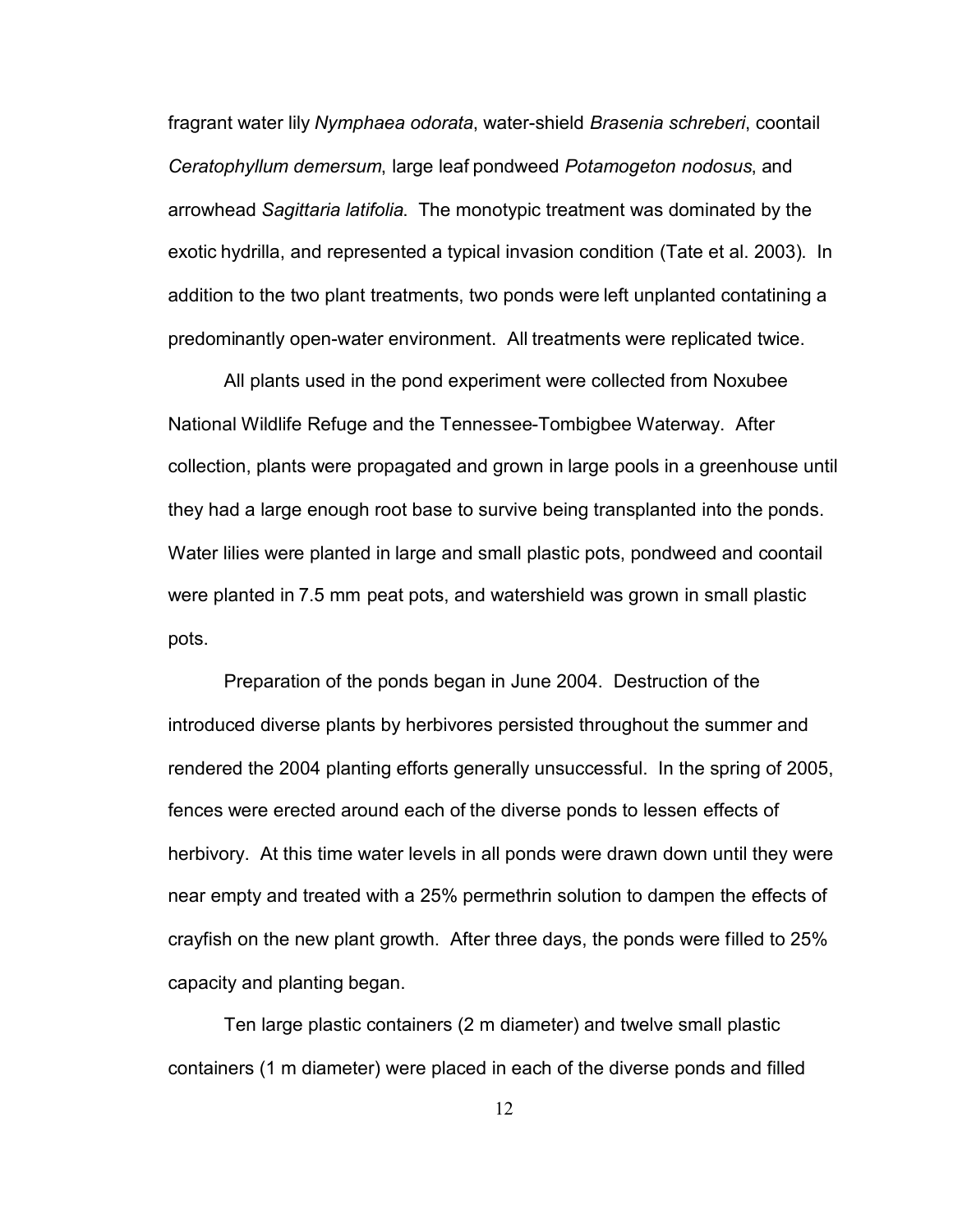<span id="page-25-0"></span>with a combination of potting soil and hydrated soil from the site from which the plants were collected. One large pot and two small pots of the rooted water lilies, three peat pots each of the rooted pondweed and coontail, and three rooted watershield plants were placed in each of the small containers. The large containers contained two large and three small pots of the water lilies, four peat pots each of pondweed and coontail, and five rooted watershield plants. Three of the arrowhead plants were planted in different areas in each of the diverse ponds. Water levels in the ponds were raised as the plants grew until the pond reached and was maintained at full capacity.

Introduction of the hydrilla in June and July 2004 resulted in a large monotypic plant bed filling each of the designated ponds. However, it did not grow back as expected in spring 2005. It was introduced into these ponds again at the same time the diverse ponds were being prepared, with forty rooted bunches being planted throughout each of the ponds while the water level was at approximately 25% of pond capacity. Water levels were raised gradually as the hydrilla growth spread. The control ponds were drained and treated for crayfish with the 25% permethrin solution along with the other four. Sparse growth of emergents was present along the fringes of the ponds, but no submersed species were present.

#### *Fish community*

Juvenile largemouth bass (45-65mm) were stocked in mid-June 2005 at a density of 50 fish per pond to resemble population densities found in coves of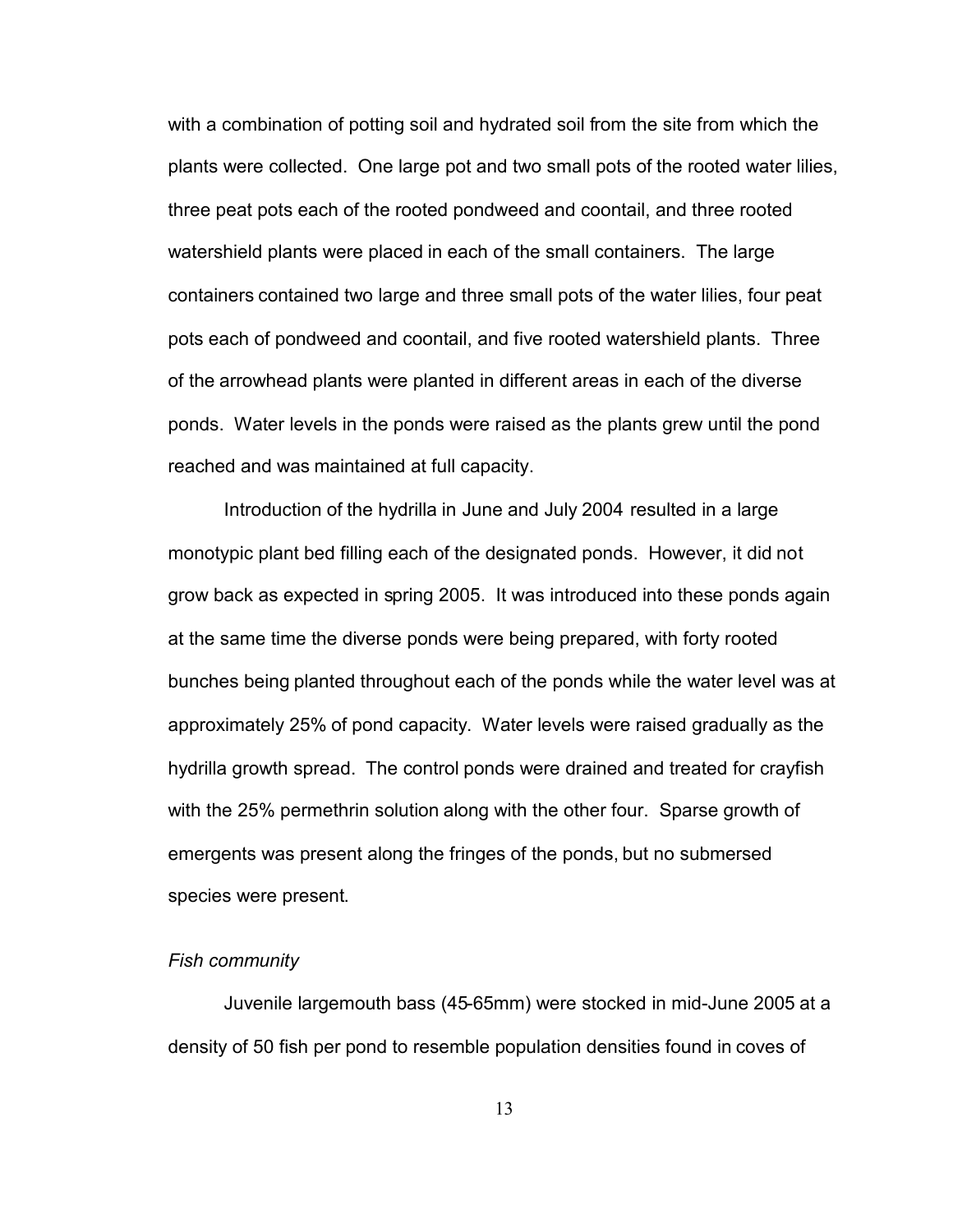<span id="page-26-0"></span>reservoirs in Mississippi (Meals and Miranda 1991) and to account for stocking mortality. Vegetation in the ponds had been established and growing for approximately 1month at the time of all fish introductions. The forage base consisted of recently hatched redear sunfish (*Lepomis microlophus*) 1-3 weeks old and fathead minnows (*Pimephales promelas*) 25.4mm-50.8mm stocked at densities of 300 and 100 fish per pond respectively in June 2005. These fish were introduced solely as a source of food for the bass as they grew throughout the experiment.

Juvenile largemouth bass were measured and weighed prior to their introduction into the ponds. Twenty bass in each pond were marked with VI Alpha fluorescent subcutaneous tags prior to stocking to obtain individual growth data. Pre-stock measurements represented original total length (TL) of the fish, with the final TL being obtained six months later at the beginning of November 2005 when the fish were collected. At this point all ponds were drained, requiring approximately 6 hours each. Approximately 12 inches of water was left in the control ponds which were then seined repeatedly until no more fish were collected. Then ponds were drained completely and fish were picked out by hand. All fish collected were preserved whole in a 10% formalin solution and transferred to the laboratory for stomach removal and diet assessment.

# *Growth and condition*

All length and weight measurements obtained were used to compare average fish growth between treatments. Individual gains in length and weight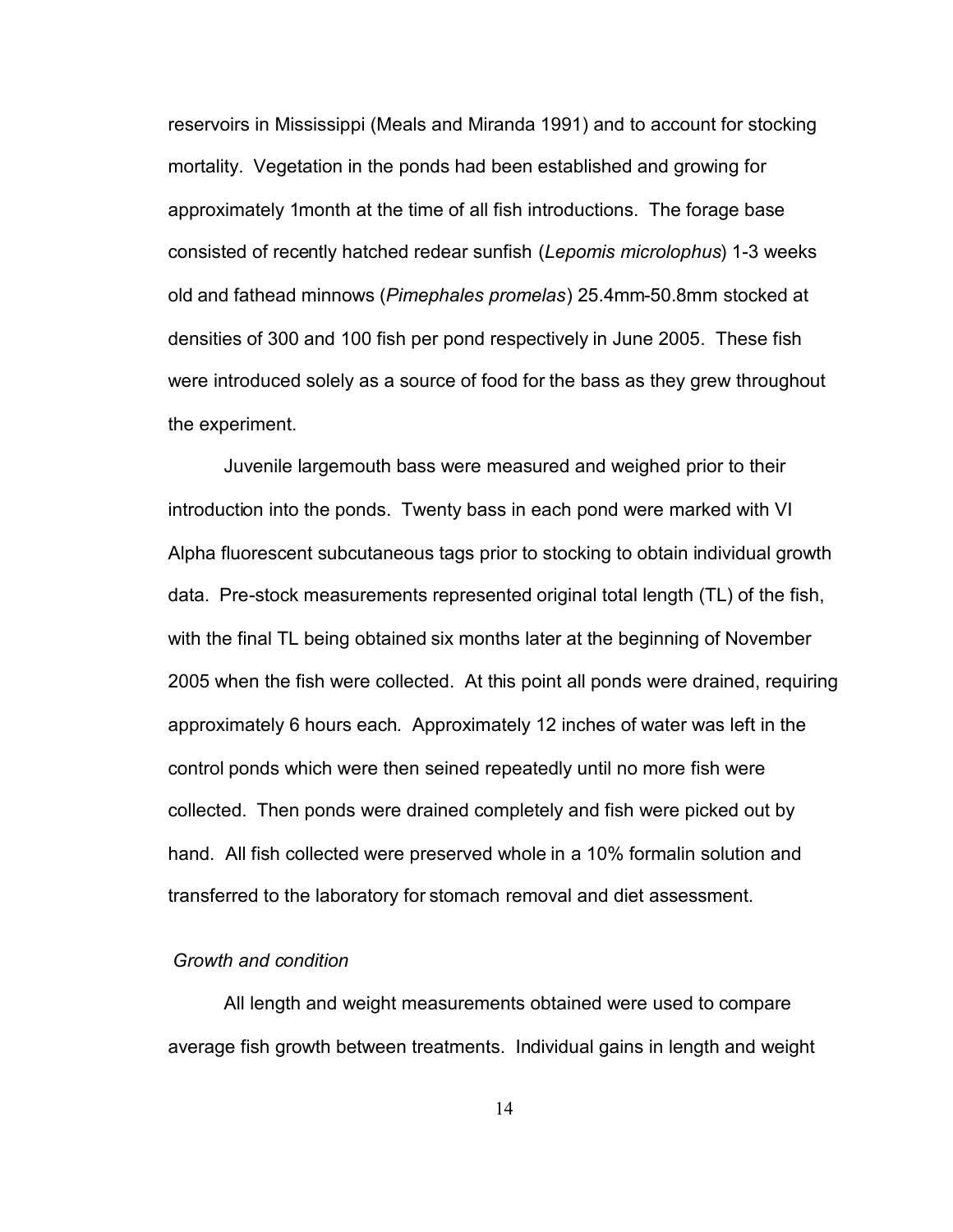<span id="page-27-0"></span>obtained from tagged fish were used to determine if a significant difference in individual growth occurred between treatments and to compare the distribution of growth among the fish. Condition factors were calculated using the final length and weight measurements of all fish collected at the conclusion of the experiment. Condition was expressed as relative weight  $(W<sub>r</sub>)$  and calculated as follows:  $W_r = (WW_s) \times 100$  (Anderson and Neumann 1996).

#### *Diet composition*

Once in the laboratory, stomachs were removed from all bass, placed in a 70% ethanol solution, and stored until each was dissected and the contents removed for identification. A dissecting microscope was used to identify each item present in the stomachs. Items were classified into two prey types and referred to as either fish or invertebrates. To accurately compare the food items consumed in each treatment contents from each individual stomach were placed in a drying oven at 100 °C for 24 hours, and each prey type was weighed and expressed as dry weight (Bowen 1996). The dry weight method was used to remove variation in water weight that may have resulted during fixation and because it may be the most appropriate approach for analyzing stomach contents for piscivorous fish (Hyslop 1980).

#### *Habitat measurements*

To monitor changes in habitat structure, presence-absence of plants and stem densities were measured bimonthly among the two treatments of aquatic vegetation during July 2005 through the end of October 2005. These vegetation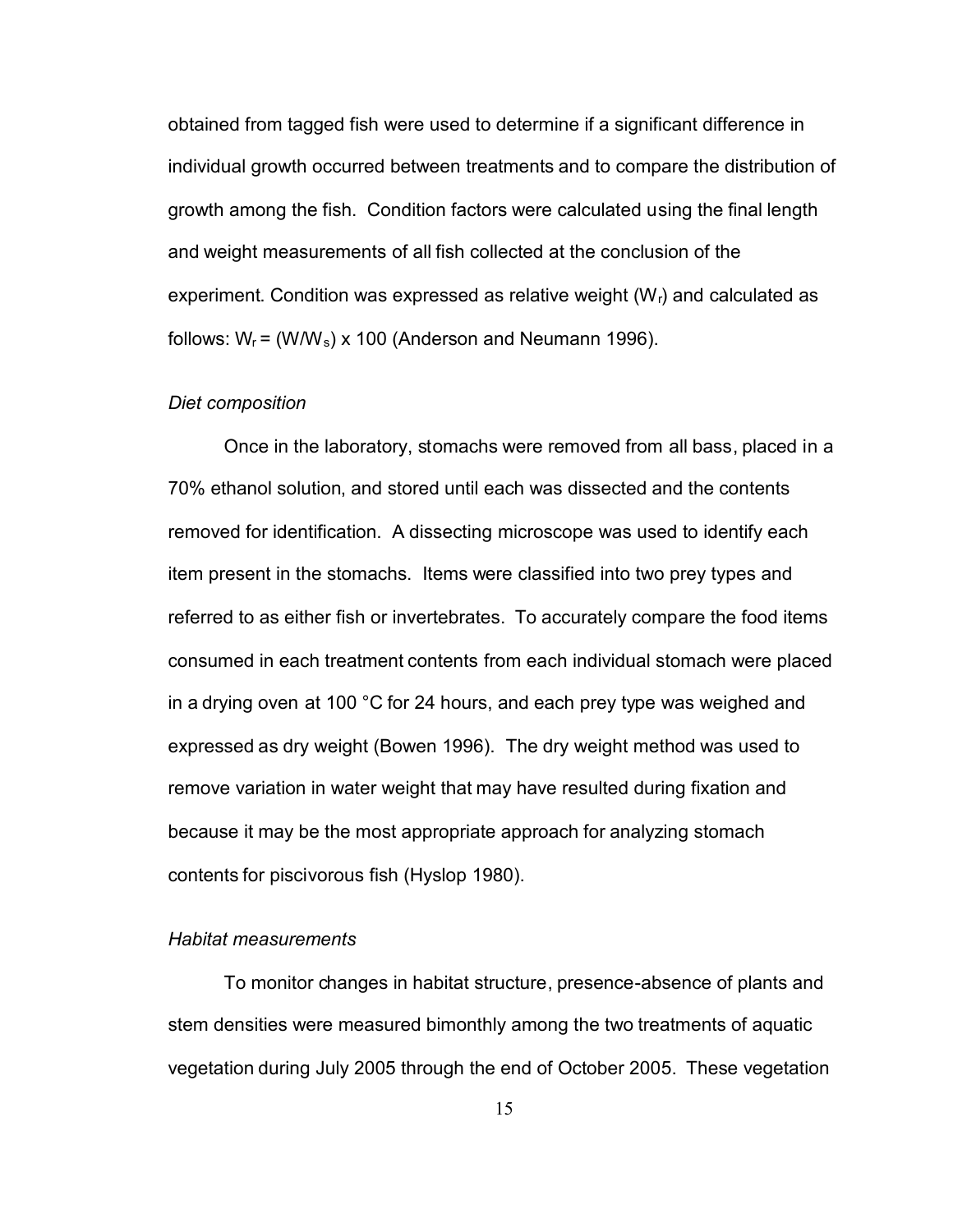<span id="page-28-0"></span>measurements were modified after Madsen et al. (1991) and Canfield (1941). A grid was applied to each pond and each intersection was numbered for random selection of sampling points and to ensure that presence-absence was recorded consistently at the same spots. Presence-absence was determined at each point using a 0.33  $m^2$  quadrat, and all species present at each point were identified. For each sample, the number of points containing vegetation was expressed as a percentage of the total number of points sampled, or percent coverage. Stem density was measured at 10 randomly selected points in each pond during each sampling session. At each selected point a 0.33  $m<sup>2</sup>$  quadrat was placed 0.6 m below the surface to count submergent as well as emergent forms of vegetation. The species of plants present were identified and total number of stems counted.

Water quality was monitored bimonthly using YSI 55 (dissolved oxygen) and YSI 63 (pH, conductivity, and temperature) meters deployed at five randomly selected points in each pond. Data from all ponds were combined to follow changes in water quality throughout the experiment. Light transmission to a depth of 0.6 m was measured by using a LiCore LI-1400 lightmeter at each of the ten randomly chosen stem density points in each pond. These data allowed comparisons of plant structure and architecture present in the two treatments by analyzing amount of light allowed through the water column by each type.

#### *Statistical analyses*

Differences between treatments for all habitat and fish growth measurements were tested for in SAS using an analysis of variance (ANOVA) in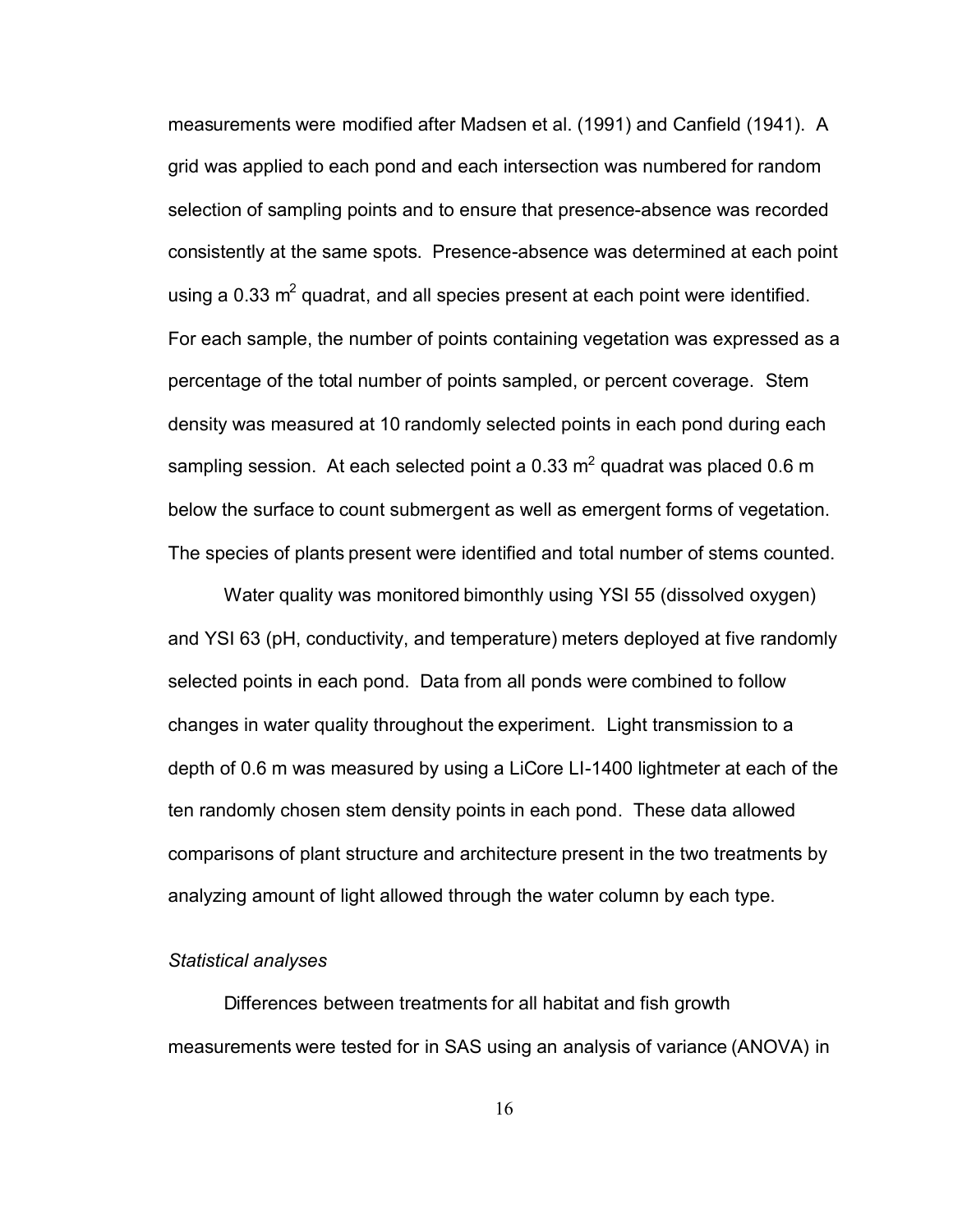<span id="page-29-0"></span>which ponds were nested within treatment. Treatment affect will be explained by significant differences between ponds which indicate a Tukey-Kramer adjusted p<0.05. A log-linear regression was run on a distribution of gains in individual total length from each treatment to determine if significant differences existed (Littell et al. 2006). Data were grouped by treatment for distribution analysis due to varying numbers of tagged fish harvested from each pond. Analyses of the diet data included the numbers and dry weights of fish and invertebrates that were removed from stomachs of the bass. Differences in stomach contents among treatments were tested for using a multivariate analysis of variance (MANOVA) in SAS. These tests were conducted at a 95% confidence level.

### **Results**

#### *Habitat*

Each treatment provided a different level of stem density and plant coverage as was intended to expose the fish to various habitat complexities (Figure 2.1 and Table 2.1). Hydrilla, in its respective ponds, increased in density throughout the sample season (Figure 2.1). Mean percent plant coverages were 81.70% and 90.54% for hydrilla, and 70.73% and 85.96% for diverse ponds and significant differences were detected between several ponds (Figure 2.2). Mean stem densities were 151 stems/m<sup>2</sup> and 113 stems/m<sup>2</sup> for hydrilla ponds, and 45 stems/ $m^2$  and 53 stems/ $m^2$  for diverse ponds. Significant differences existed between several ponds (Figure 2.3). Mean values for monitored water quality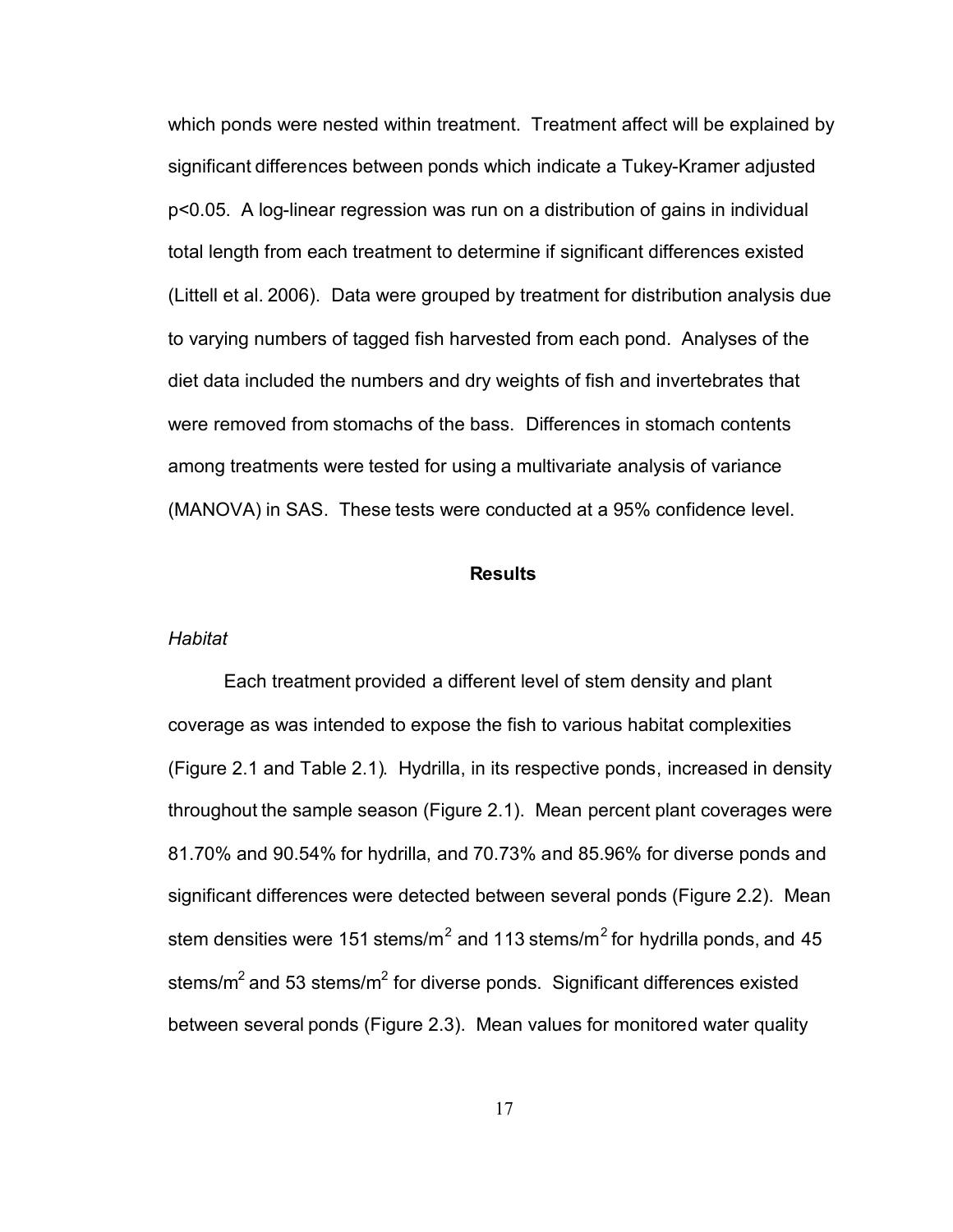

Figure 2.1. Mean weekly stem density measured at 10 different random points across treatments in the pond experiment at Mississippi State University from July to October 2005 (bars represent standard error).

| Table 2.1. Percent plant coverage measured at 41 different points across |
|--------------------------------------------------------------------------|
| treatments in the pond experiment at Mississippi State University        |
| from July to October 2005.                                               |

|             | <b>Percent Plant Coverage</b> |            |           |           |
|-------------|-------------------------------|------------|-----------|-----------|
| Sample Week | Hydrilla 1                    | Hydrilla 2 | Diverse 1 | Diverse 2 |
|             | 68.3                          | 70.7       | 75.6      | 70.7      |
| 2           | 95.1                          | 80.5       | 70.7      | 73.2      |
| 3           | 100.0                         | 78.1       | 70.7      | 82.9      |
| 4           | 100.0                         | 95.0       | 75.6      | 90.2      |
| 5           | 100.0                         | 100.0      | 70.7      | 95.1      |
| 6           | 100.0                         | 100.0      | 68.3      | 92.7      |
| 7           | 100.0                         | 100.0      | 68.3      | 92.7      |
| 8           | 100.0                         | 100.0      | 65.9      | 90.2      |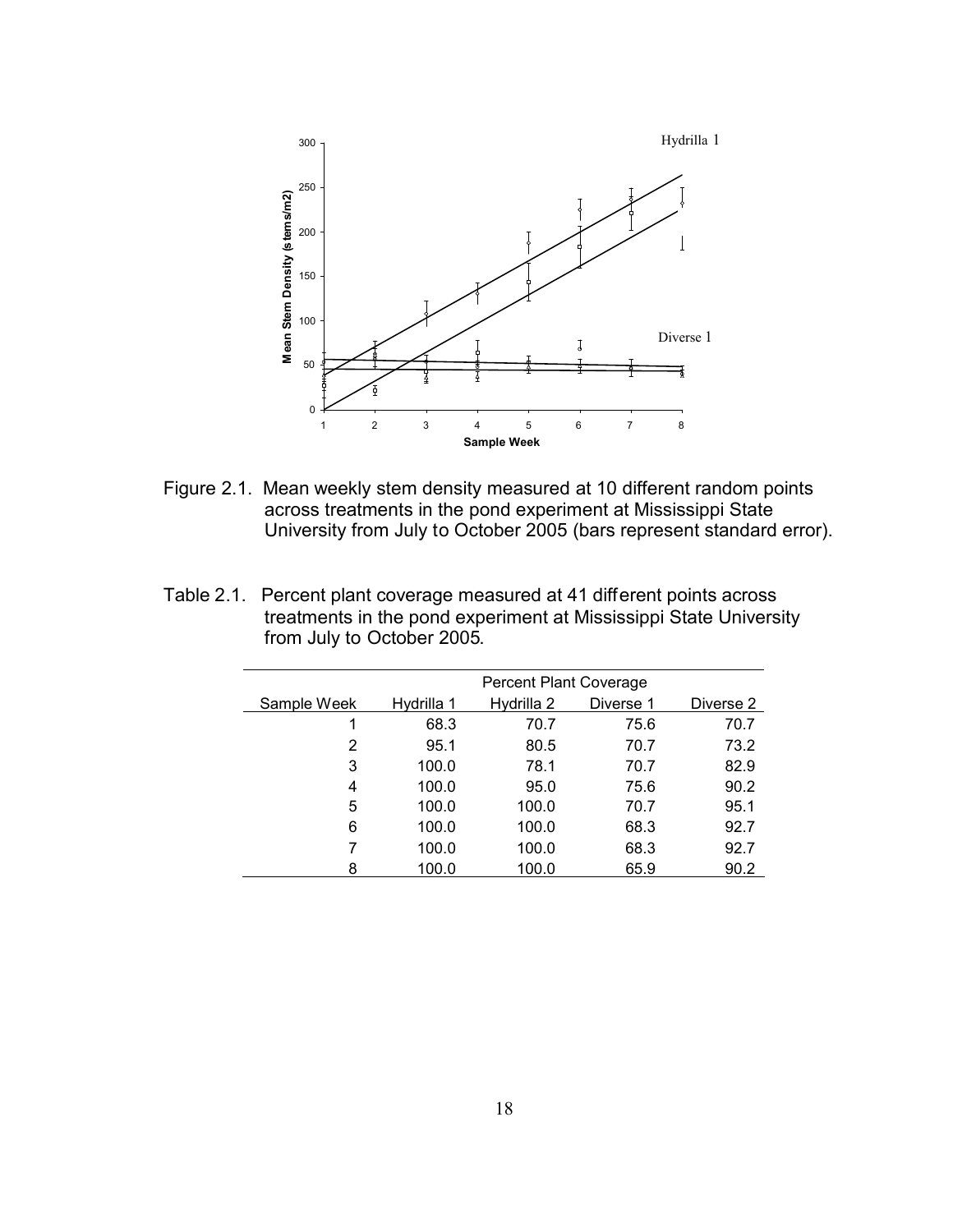

Figure 2.2. Mean stem density measured at 10 different random points across treatments in the pond experiment at Mississippi State University from July to October 2005 (different letters indicate a significant difference and bars represent standard error).



Figure 2.3. Mean percent plant coverage measured at 41 different points across treatments in the pond experiment at Mississippi State University from July to October 2005 (different letters indicate a significant difference and bars represent standard error).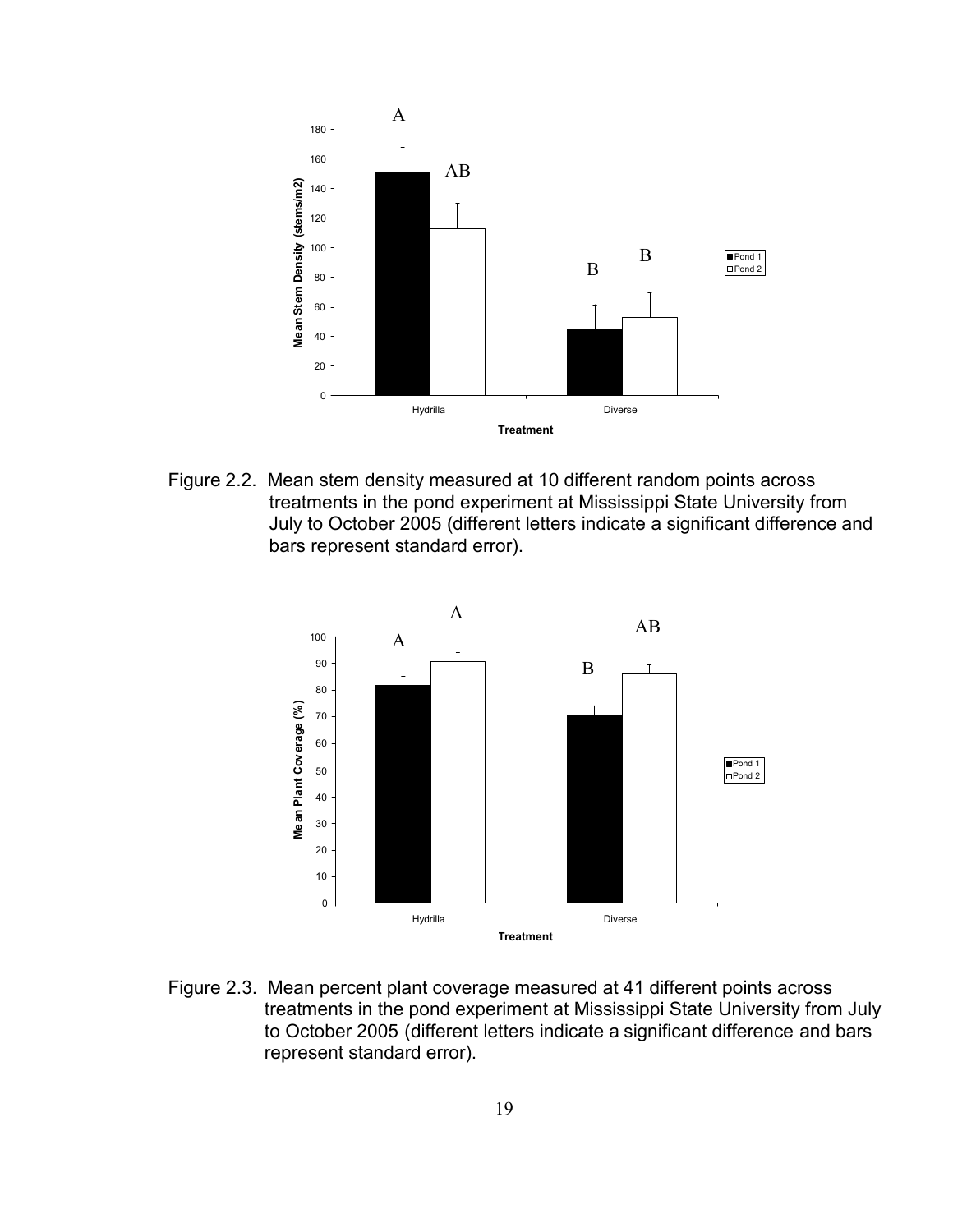<span id="page-32-0"></span>parameters throughout the experiment were 24.93 °C, 8.59, 178.27 mS/cm, and 5.62 g/mL for temperature, pH, specific conductivity, and dissolved oxygen, respectively. The average percentage of light transmitted through the water column was 6.78 % and 8.15 % for hydrilla ponds, and 8.31 % and 8.74 % for diverse ponds. Ponds did not differ significantly for light transmission.

## *Growth and condition of fish*

Mean largemouth bass sizes just prior to stocking for hydrilla ponds were 54 mm and 53 mm for total length, and 1.47 g and 1.36 g for weight. Mean prestock largemouth bass measurements for the diverse ponds were 52 mm and 53 mm total length and 1.34 g and 1.46 g for weight. There were no significant differences in pre-stock total length or weight between ponds. Post-harvest means for bass total length were 174 mm and 183 mm for hydrilla ponds, and 213 mm and 188 mm for diverse ponds. Nested ANOVA detected significant differences in total length between several ponds (Figure 2.4). Mean postharvest weights were 64.17 g and 71.31 g for hydrilla ponds, and 119.82 g and 76.73g for diverse ponds. Significant differences in post-harvest weight existed between ponds (Figure 2.5).

Individual largemouth bass averaged gains in total length of 119 mm and 129 mm in hydrilla ponds, and 154 mm and 136 mm in diverse ponds during the experiment. Mean individual gains in weight for bass in hydrilla ponds were 59.02 g and 67.91 g, and mean gains for those in diverse ponds were 105.14 g and 75.97 g during the growth trial. Several ponds differed significantly for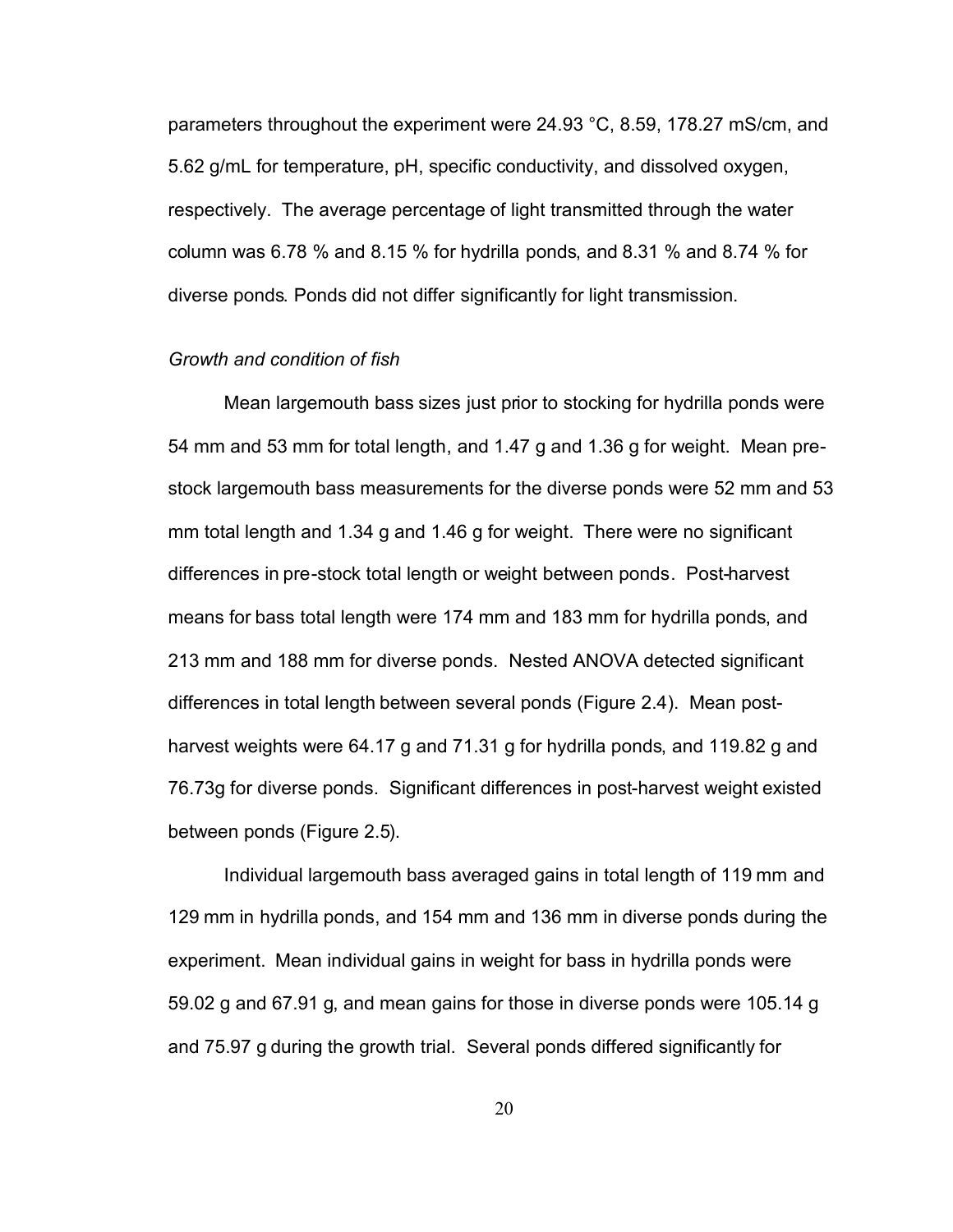

Figure 2.4. Mean total length at harvest of juvenile largemouth bass measured across treatments in the pond experiment at Mississippi State University from June to November 2005 (different letters indicate a significant difference and bars represent standard error).



Figure 2.5. Mean weight at harvest of juvenile largemouth bass measured across treatments in the pond experiment at Mississippi State University from June to November 2005 (different letters indicate a significant difference and bars represent standard error).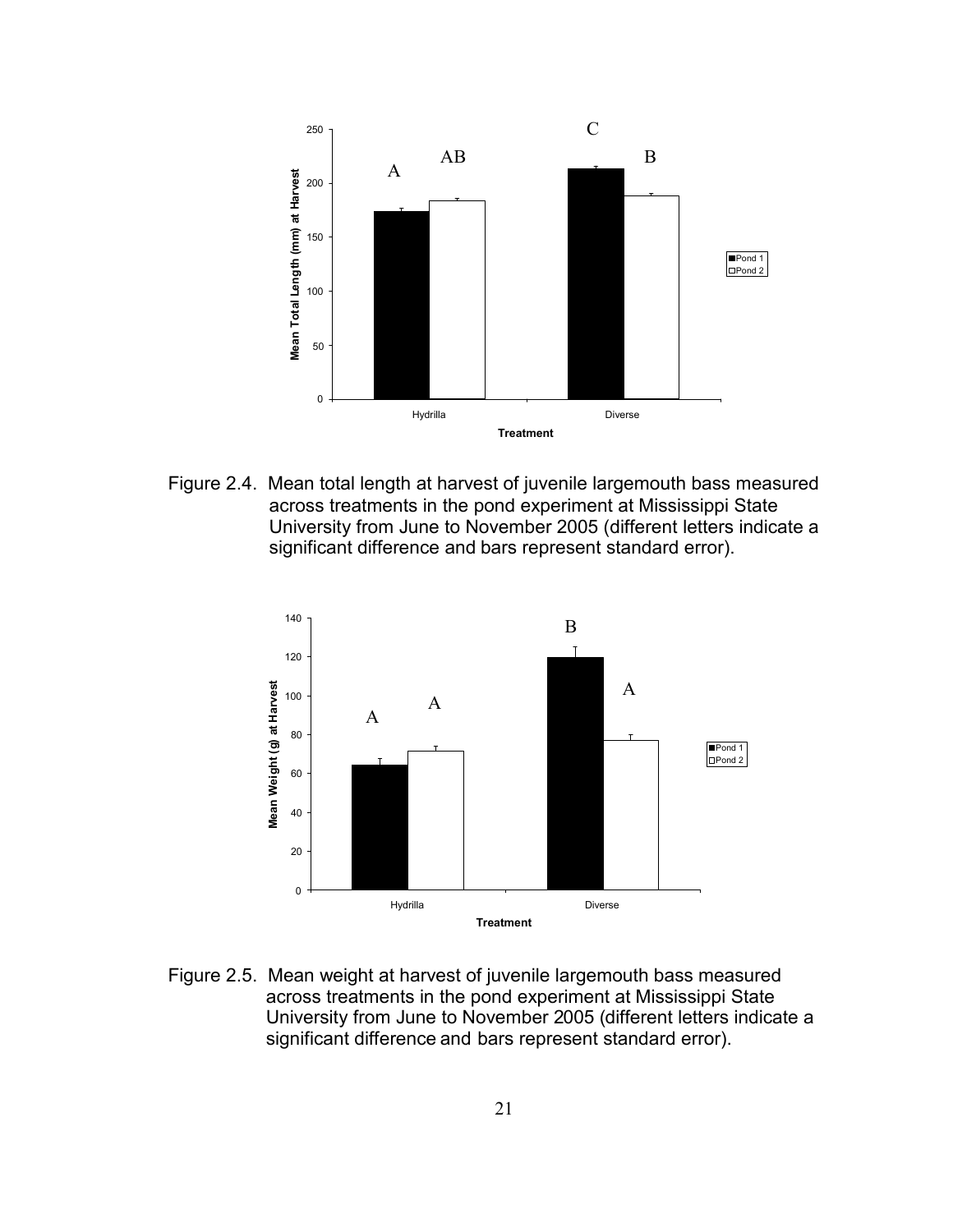

Figure 2.6. Mean individual gains in total length of juvenile largemouth bass measured across treatments in the pond experiment at Mississippi State University from June to November 2005 (different letters indicate a significant difference and bars represent standard error).



Figure 2.7. Mean individual gains in weight of juvenile largemouth bass measured across treatments in the pond experiment at Mississippi State University from June to November 2005 (different letters indicate a significant differences and bars represent standard error).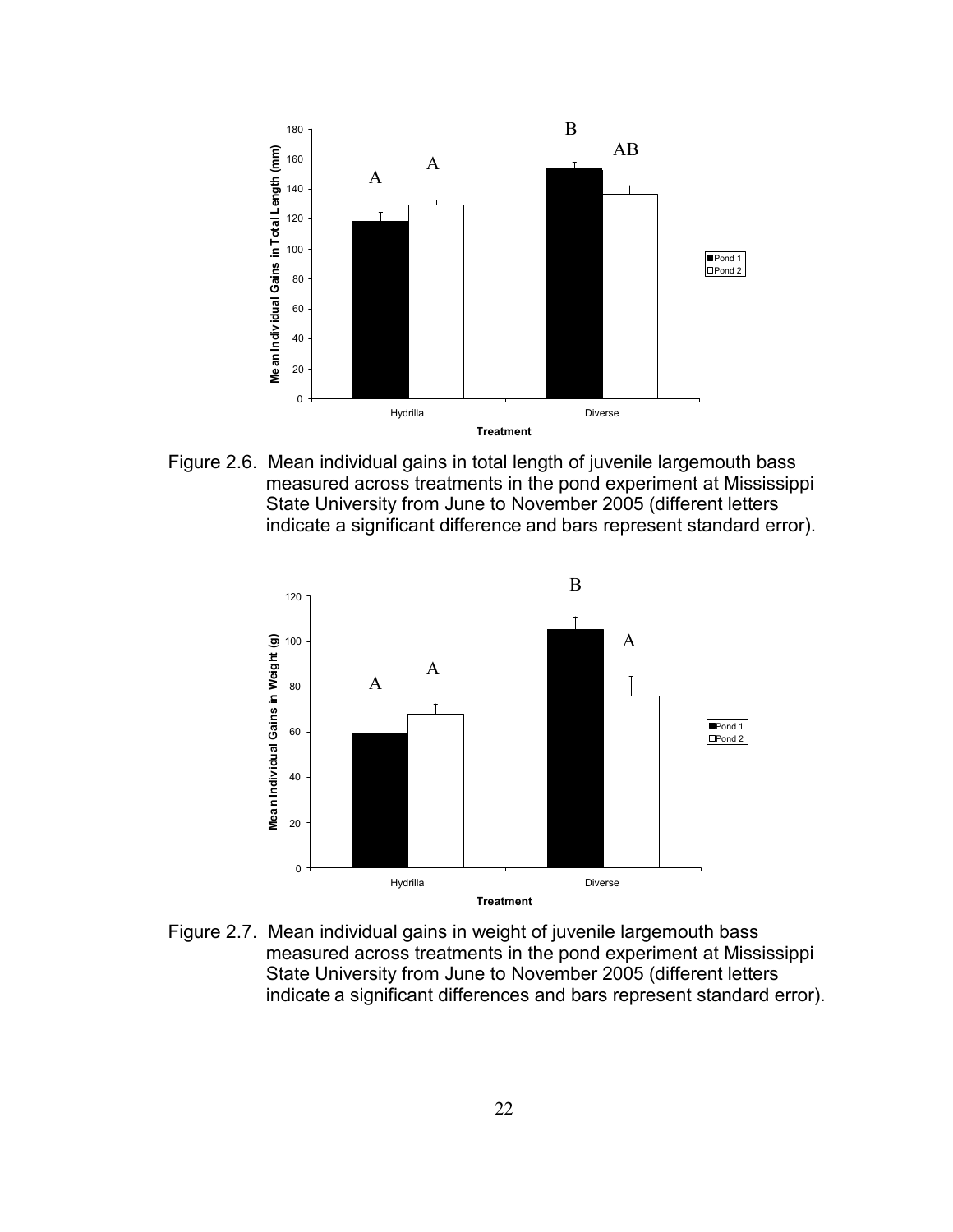<span id="page-35-0"></span>individual gains in total length and weight (Figures 2.6 and 2.7). Mean relative weight calculations for condition of all largemouth bass were 93.02 and 87.32 for hydrilla ponds, and 90.14 and 86.64 for diverse ponds. A significant difference in relative weight was detected among experimental ponds (Figure 2.8).

The distribution of gains in length details the growth of the individually tagged fish from each treatment throughout the experiment (Figure 2.9). Seventy-nine percent of the fish in the hydrilla treatment gained less than 140 mm whereas 43 % and 33 % from the diverse and control ponds, respectively, experienced that level of growth. The median growth class, 140 mm – 149.9 mm, contained 16 %, 19 %, and 53 % of the bass from the monoculture, diverse, and control treatments, respectively. The diverse assemblage of plants resulted in the greatest percentage (38 %) of fish that grew more than 150 mm. Only one bass (5 %) from the hydrilla treatment and two (13 %) from the control grew more than 150 mm. Log-linear regression performed on the frequency of distributions revealed significant differences between the hydrilla and diverse treatments (*F* = 20.46, *P* ≤0.001) and the hydrilla and control (*F* = 19.14, *P*≤0.001). There was no significant difference in the frequency of distributions of largemouth bass growth between the diverse treatment and the control (*F*=0.04, *P*=0.834).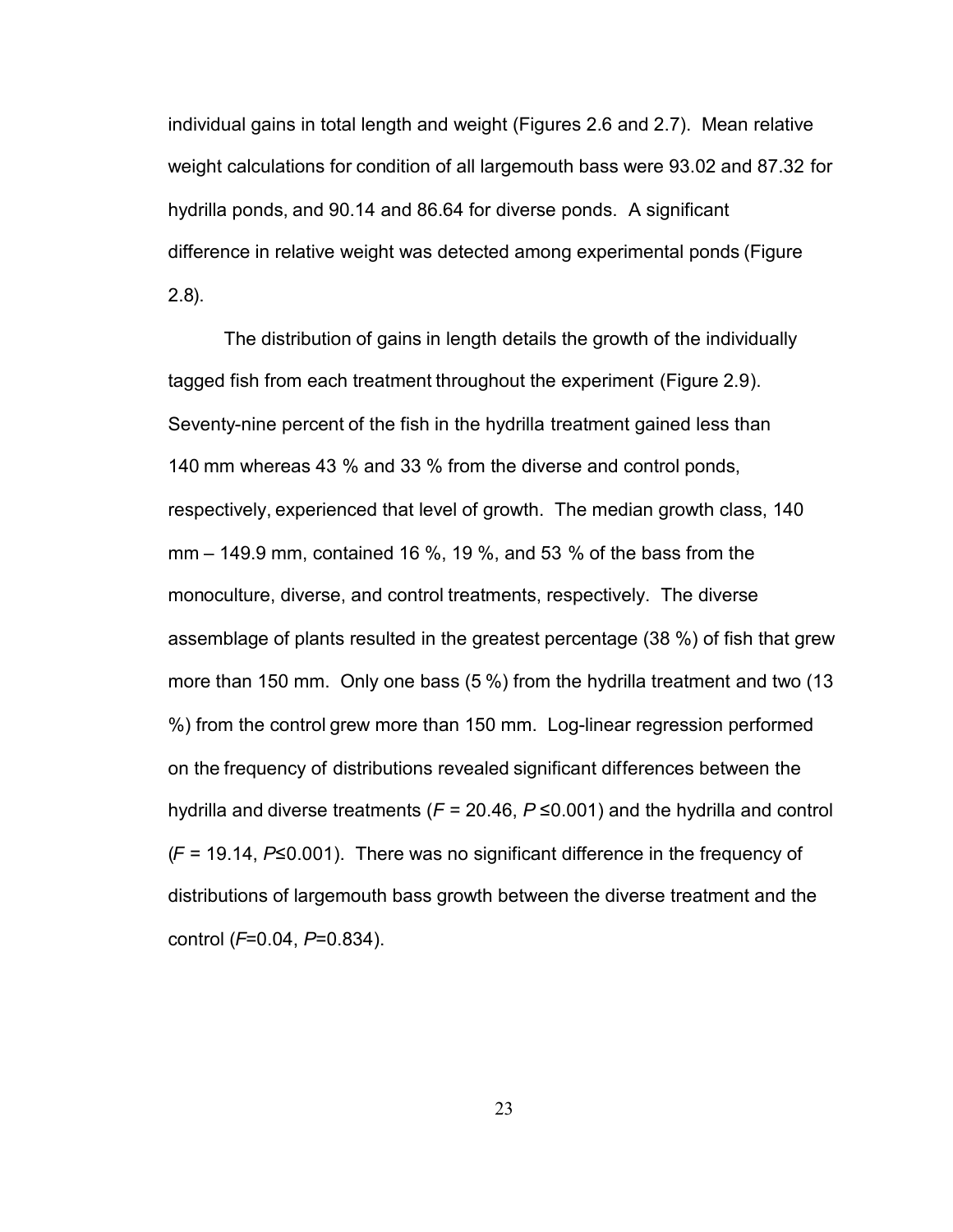

Figure 2.8. Mean relative weight of juvenile largemouth bass measured across treatments in the pond experiment at Mississippi State University from June to November 2005 (different letters indicate a significant difference and bars represent standard error).



Figure 2.9. Frequency distribution of mean gains in individual total length of juvenile largemouth bass measured across treatments in the pond experiment at Mississippi State University from June to November 2005.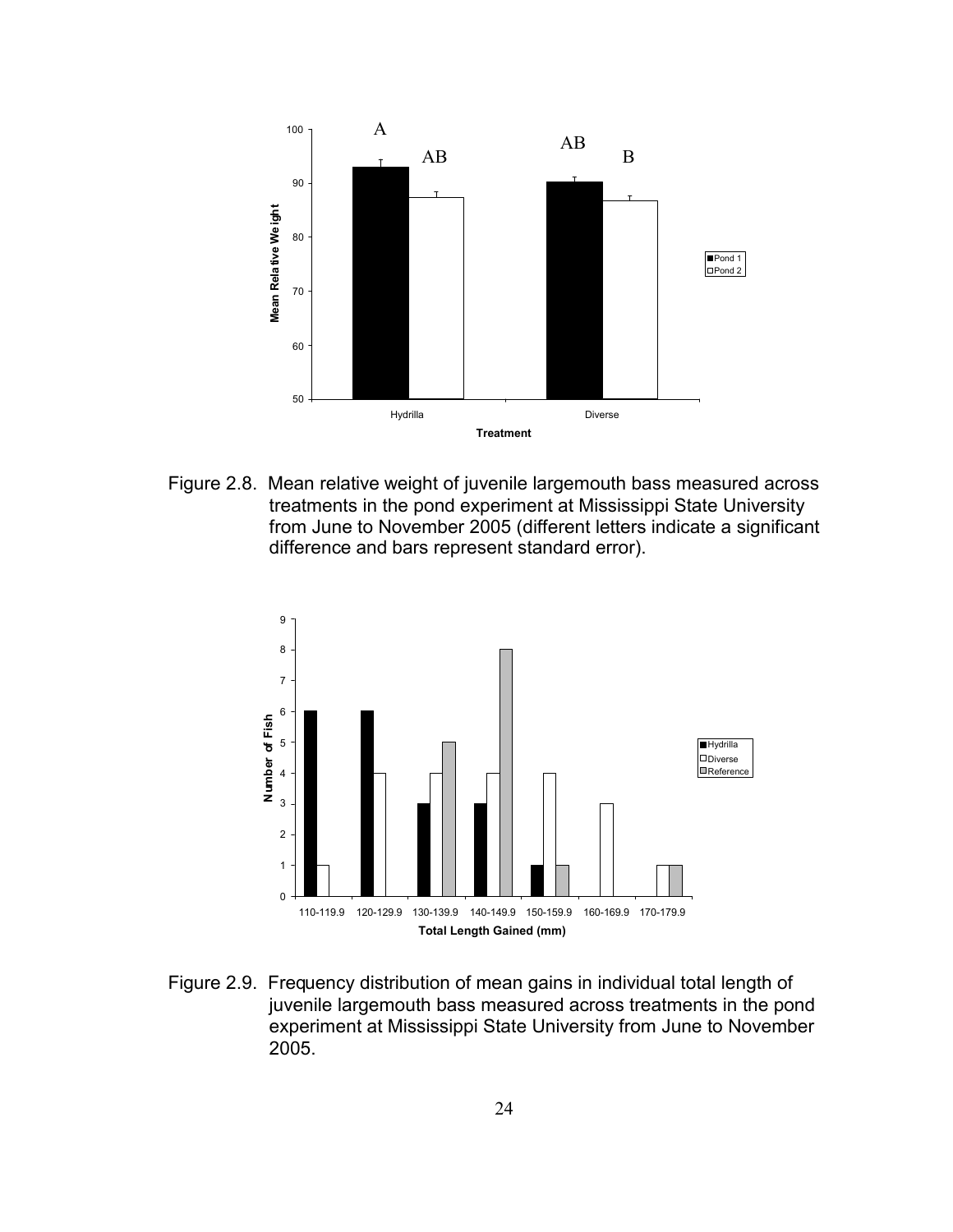

Figure 2.10. Mean dry weights of two types of food items found in each stomach of juvenile largemouth bass measured across treatments in the pond experiment at Mississippi State University from June to November 2005 (different letters indicate a significant difference and bars represent standard error).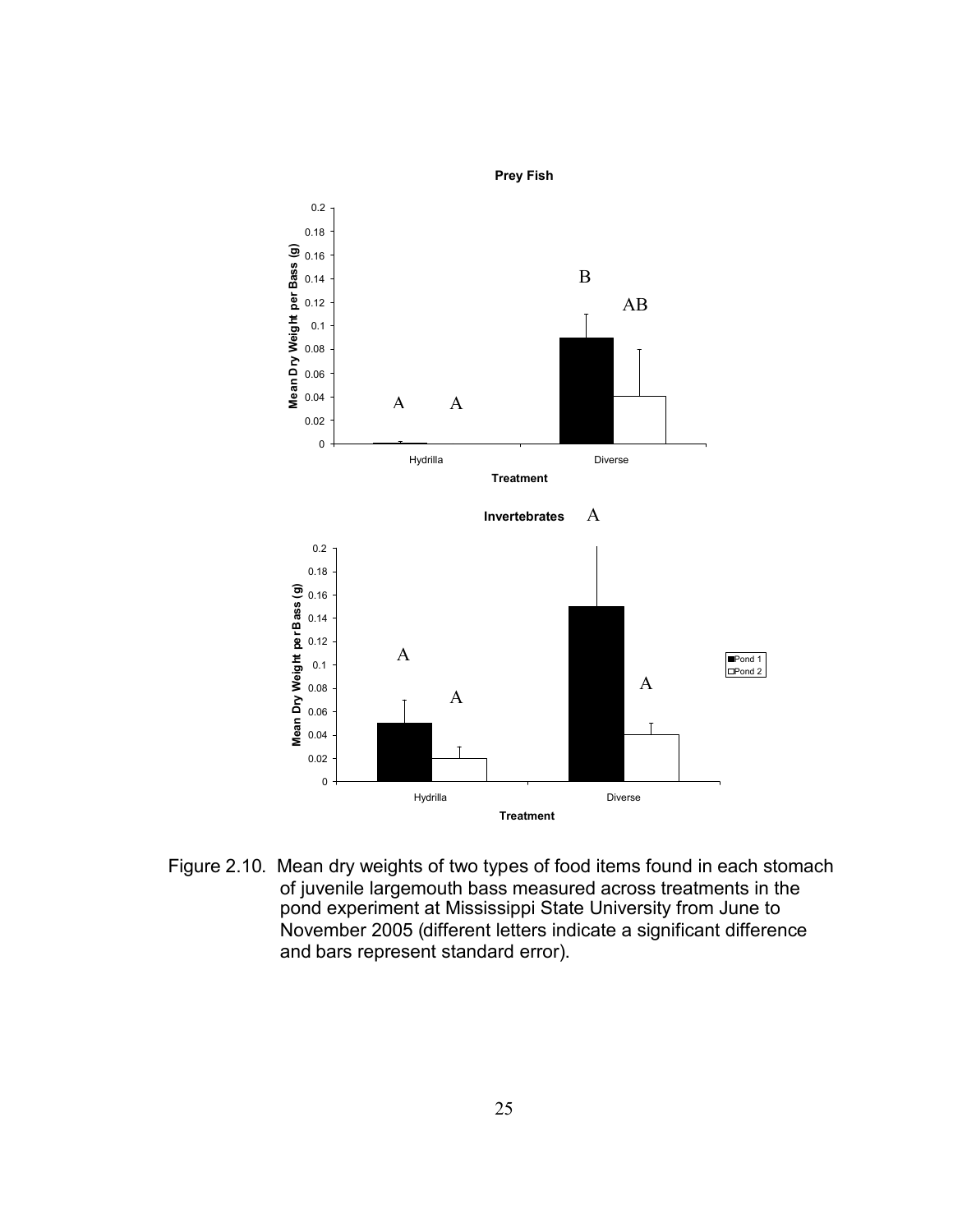*Diets* 

Mean dry weight of prey fish found in each stomach was 0.001 g and 0.000 g for hydrilla ponds, and 0.085 g and 0.061 g for diverse ponds. Prey fish dry weight was significantly higher in diverse pond 1 than both hydrilla pond 1 (P=0.013) and hydrilla pond 2 (P<0.002) (Figure 2.10). Mean dry weights of the invertebrates found in each bass stomach were 0.048 g and 0.021 g for hydrilla ponds, and 0.149 g and 0.092 g for diverse ponds. Mean invertebrate dry weights in the hydrilla ponds did not differ significantly from those in the diverse treatment (Figure 2.10).

#### **Discussion**

The nested analyses of data by pond revealed that the hydrilla ponds generally resulted in higher vegetation density, lower bass growth, and less prey fish eaten. Results also showed that Diverse Pond 2 exhibited plant coverage and density levels that fell somewhere between a monotypic hydrilla bed and a true diverse plant habitat growing in patches with large open spaces. This may explain some results of the fish growth analyses which showed that this pond was not significantly different from ponds in either treatment. However, results do show that largemouth bass living in hydrilla-dominated ponds generally experienced less growth and foraged on less fish.

A possible explanation for greater juvenile largemouth bass growth in the diverse treatment may be that their movement was unrestricted and they were able to forage freely and successfully. The increased habitat complexity of the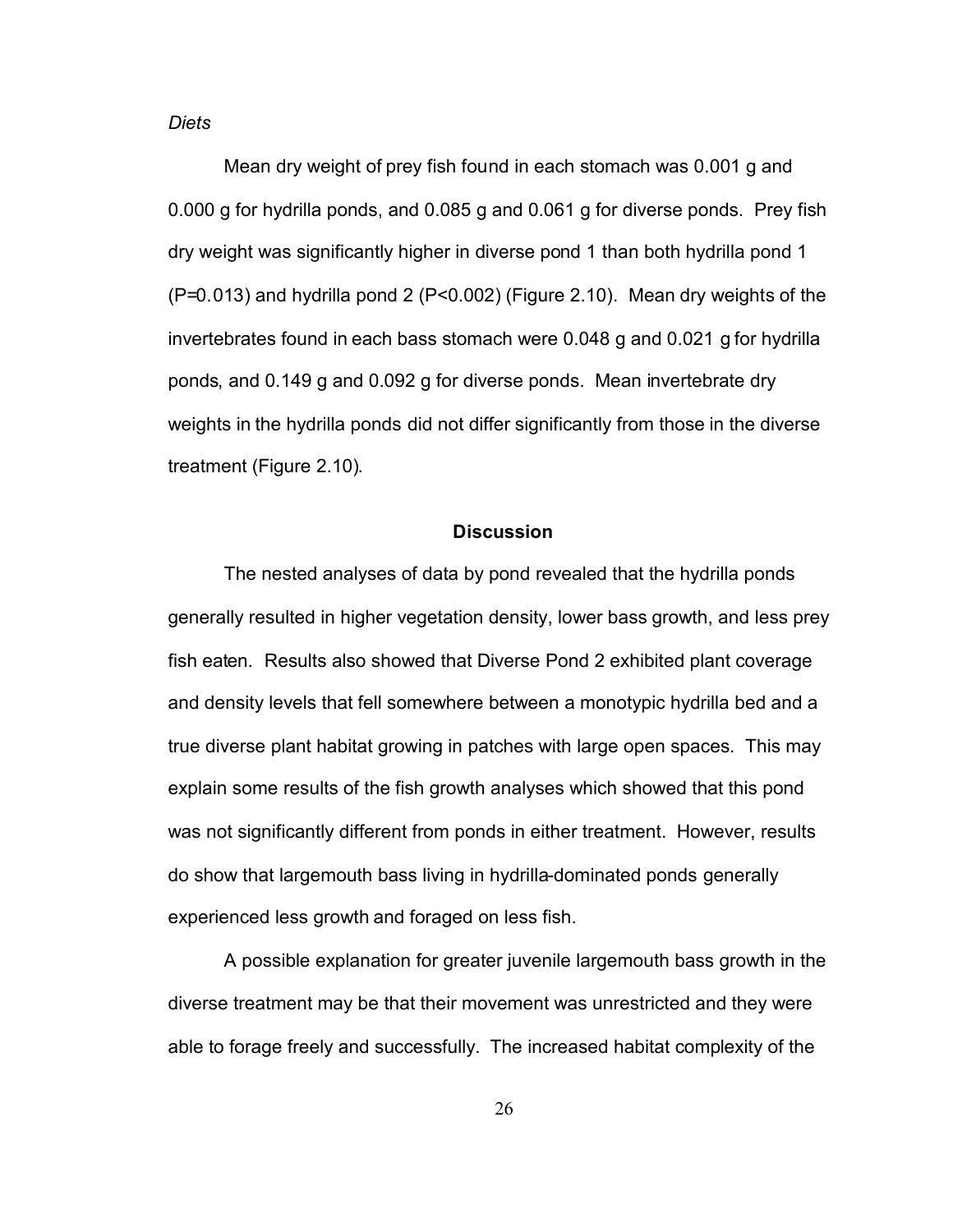hydrilla resulted in an increase of individual bass experiencing less growth. Although I did not measure for this, suppressed growth was likely caused by reduced access to prey items. Similar effects and alterations of exotic plants on largemouth bass diets and growth have been suggested (Savino and Stein 1982, Wiley et al. 1984, Dibble and Harrel 1997). It is suggested that the dense nature and complexity of invasive plants inhibits the ability of largemouth bass to move freely and thus forage successfully (Lillie and Budd 1992, Engel 1995). The impeded ability to capture quality prey items such as small fish, as well as the increased energy requirement to do so, may result in less growth and poorer condition (Colle and Shireman 1980, Dibble et al. 1996, Harrel and Dibble 2001).

Relative weight calculations for largemouth bass from both treatments revealed that there was no overall difference in the condition of the fish. Colle and Shireman (1980) reported that levels of hydrilla coverage greater than 50 % resulted in a decrease in the condition of small largemouth bass in hydrillainfested lakes. Reasons for poorer condition may be the increased refugia for prey fish and reduced predator foraging efficiency which resulted in greater abundance of small fishes and stronger competition for food such as invertebrates (Mittelbach 1988, Olson et al. 1998). Numbers of stocked forage fish were identical throughout the experimental ponds and new fish were not able to inhabit favorable vegetated areas as in a natural system. The lack of differences in condition of juvenile largemouth bass among treatments may have been a result of the controlled nature of the experiment and the missing mechanism of more small fish populating the dense vegetation to avoid predators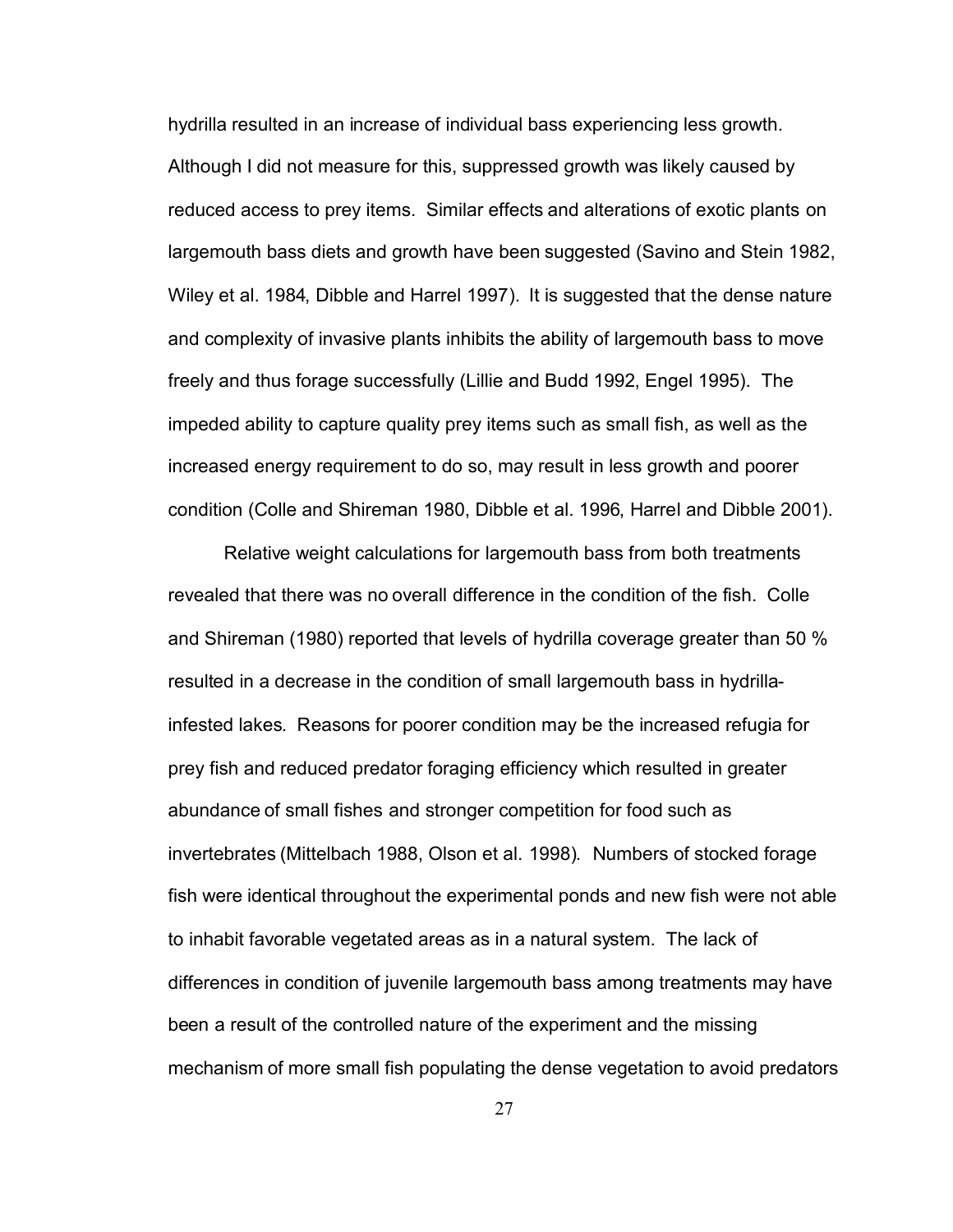and feeding on invertebrates. Juvenile largemouth bass in the hydrilla ponds may not have had to compete for food as they would have had the plant bed existed in a large system where other small fishes could inhabit the vegetation.

Stomach contents analysis showed that dry weight of prey fish found in bass stomachs was greater in the diverse plant habitat than in the dense hydrilla ponds. This supports the hypothesis that predators in dense vegetation are restricted in their ability to capture prey fish inhabiting these areas. Dibble and Harrel (1997) suggested that largemouth bass may experience differences in foraging success depending on the architecture of the vegetation they inhabit. They showed that juvenile bass diets were comprised of more prey fish than invertebrates (67 % and 33 %, respectively) in Eurasian watermilfoil, but greater amounts of invertebrates than fish (71 % and 29 %, respectively) in common pondweed. Although they are both invasive exotic plants, differences in architecture may explain why bass are able to forage predominantly on fish in the milfoil but not the hydrilla. Differences in growth forms were apparent in my experiment where both types of plant habitats had high coverage levels on the surface (Table 2.1), yet subsurface environments were different as evidenced by the different stem densities (Figure 2.1).

It is possible that the elevated growth level of the bass in the true diverse vegetation pond was a result of the plant patchiness and habitat heterogeneity which provides more edge and better foraging conditions (Trebitz et al. 1997, Unmuth et al. 1999). Bass in the dense hydrilla beds may have been restricted in movement and not able to actively search for food or ambush prey due to the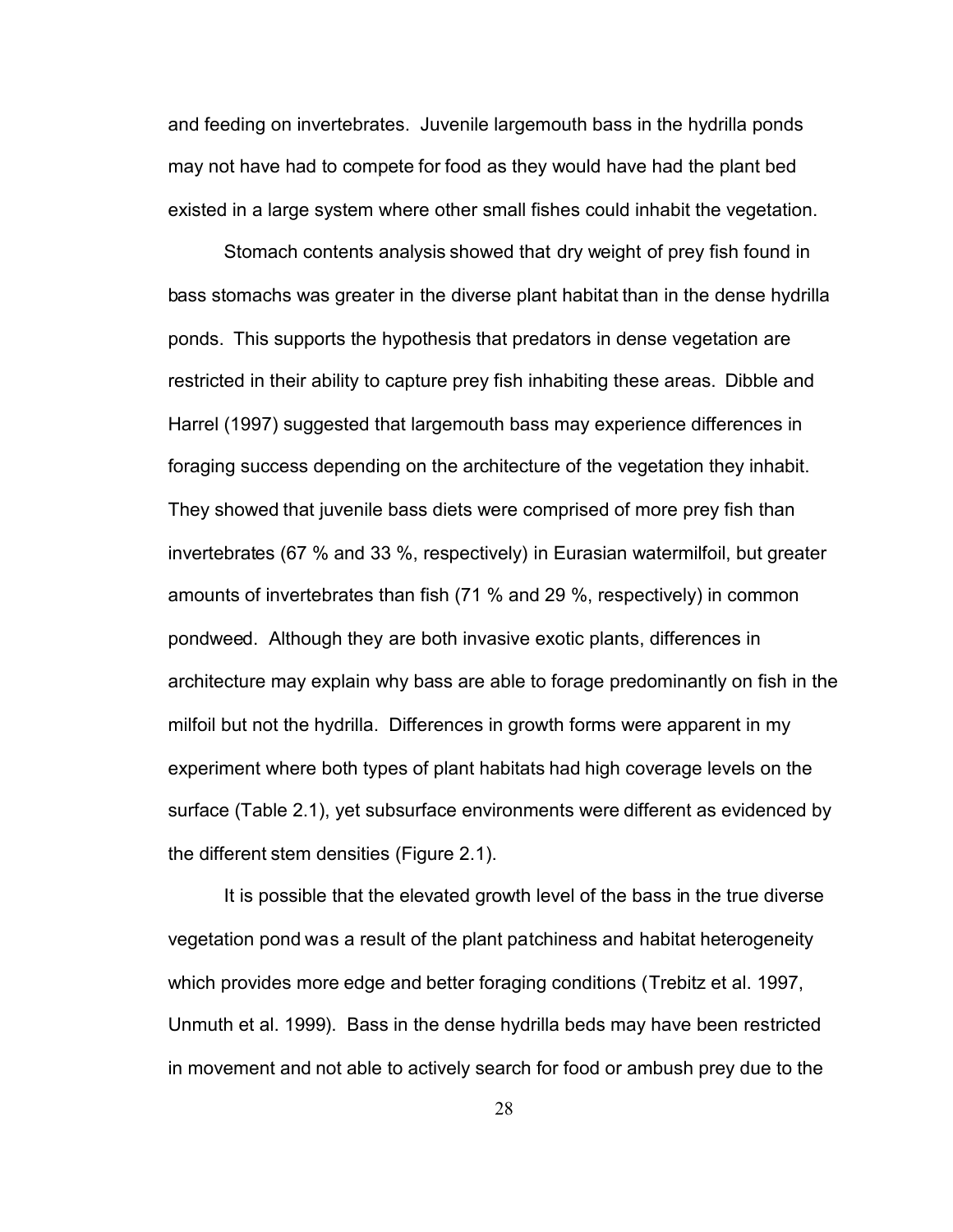lack of edge present (Engel 1995). Vegetated habitats provide small prey fish the opportunity to feed on small invertebrates while avoiding larger predators (Schramm and Jirka 1989). Due to the density of the hydrilla, invertebrates were abundant yet not readily available (Theel 2007). This may explain why invertebrates were the predominant forage item for bass in the hydrilla treatment.

Less growth of the fish in the monotypic hydrilla ponds may have been due to delayed onset of piscivory in largemouth bass as a result of highly complex habitats which others have noted in reservoirs containing dense exotic invasive plant beds (Bettoli et al. 1992). This study in Lake Conroe, Texas investigated piscivory in young-of-the-year largemouth bass when the lake was heavily and sparsely vegetated. Although it was concluded that piscivory was indeed delayed at high levels of vegetation, plant growth and complexity may not be the sole cause. It was suggested that changes in the prey fish community brought about by changes in plant abundance may explain the disparity in largemouth bass size at the onset of piscivory.

Bettoli et al. (1992) expressed the need for manipulated experiments varying vegetation complexity without altering the available prey base. In my experiment, identical numbers and species of fish comprising the forage base were stocked into each pond, regardless of treatment, and similar to the Lake Conroe experiment, I found significantly greater amounts of prey fish in bass from the treatments containing lower levels of vegetation. This suggests that the initiation of piscivory in young largemouth bass may be delayed in heavily vegetated habitats. It is possible that less encounters with forage fish reduce the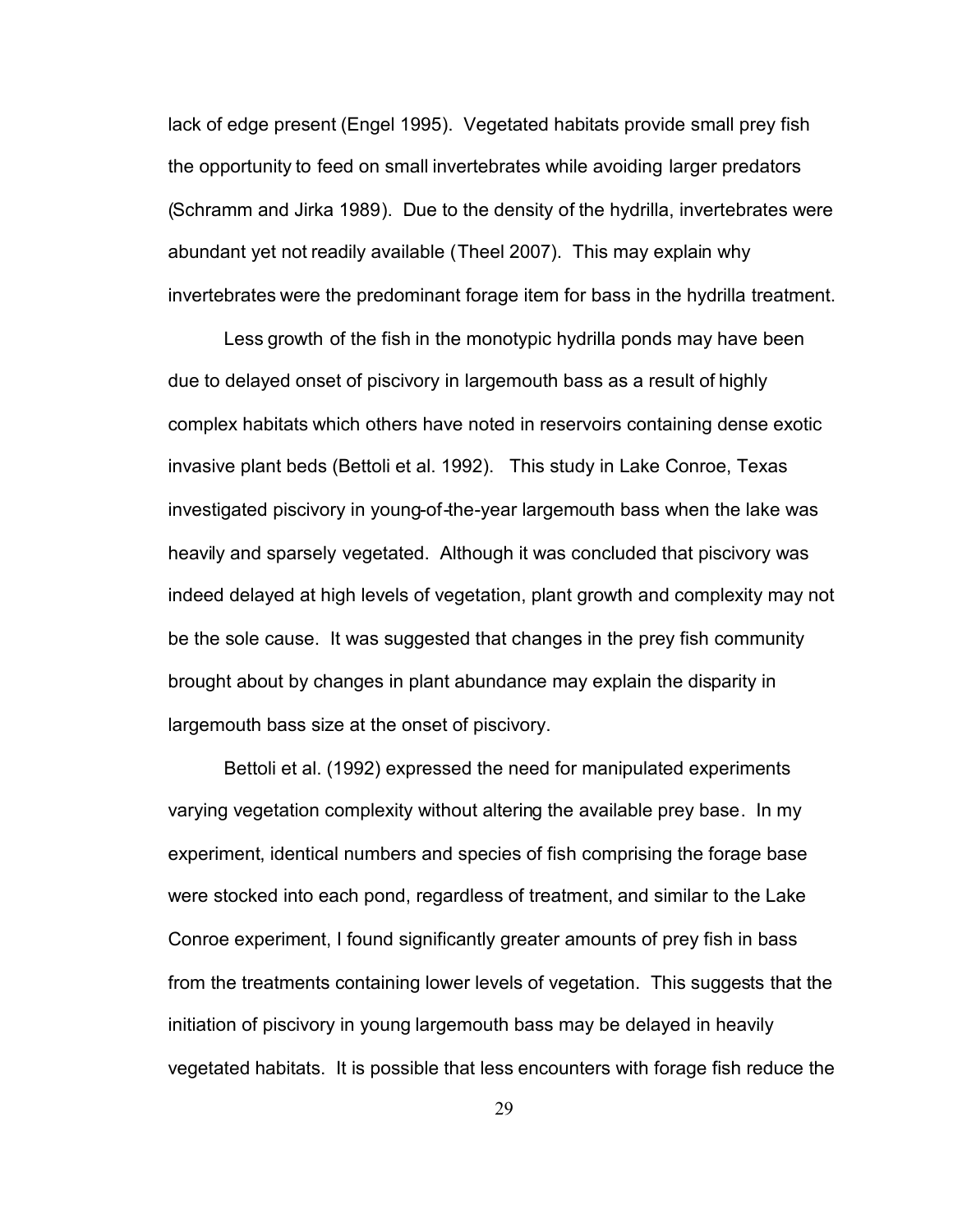opportunity to feed on quality items, forcing bass to settle for a diet largely comprised of invertebrates. However, effects of invasive plant growth on predator foraging must be further investigated at a smaller scale to better understand the mechanisms that may affect first year growth.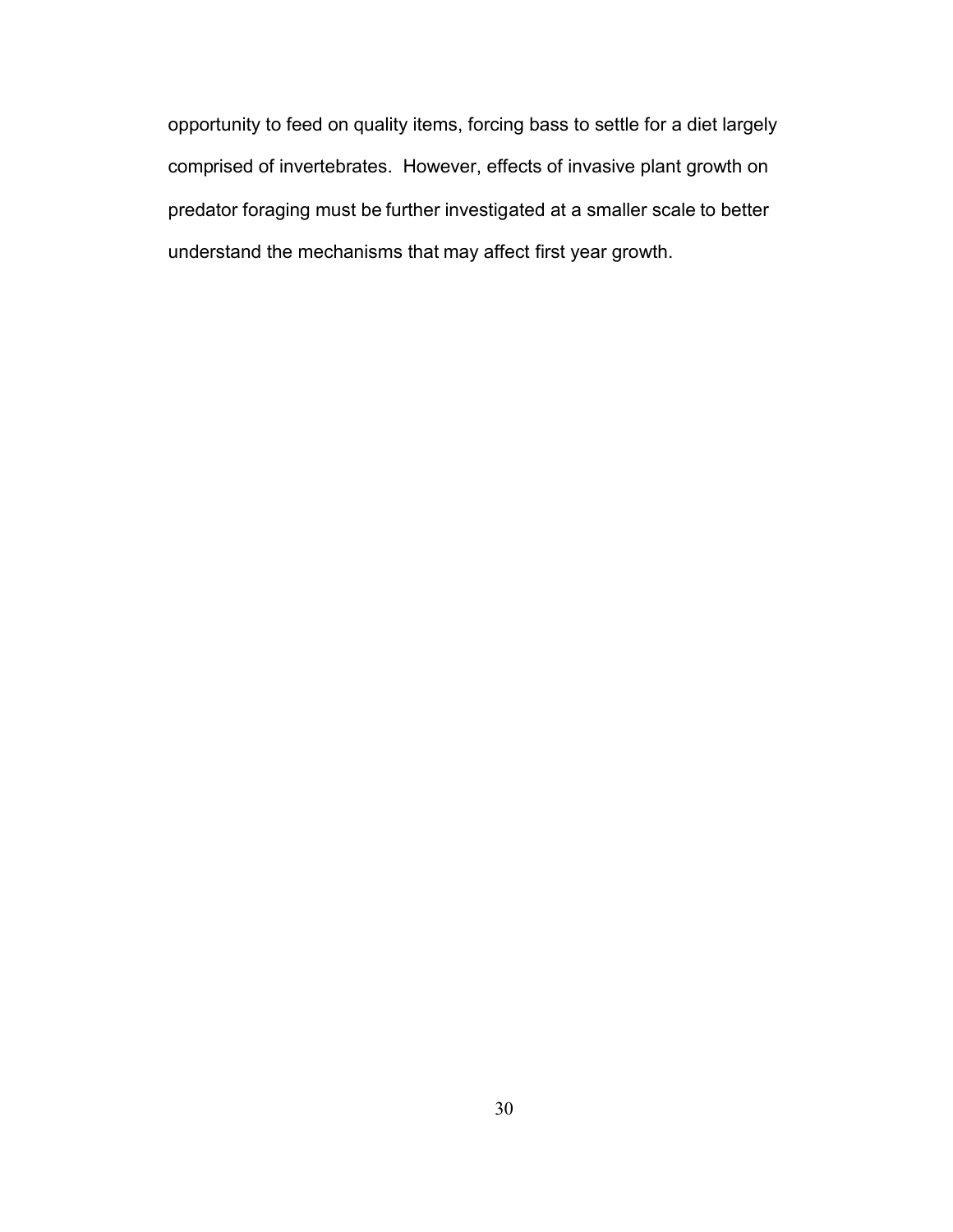#### **Literature Cited**

- Anderson, O. 1984. Optimal foraging by largemouth bass in structured environments. Ecology 65(3):851-861.
- Anderson, R. O. and R. M. Neuman. 1996. Length, weight, and associated structural indices. pages 447-482 in B. R. Murphy and D. W. Willis, editors. Fisheries Techniques, second edition. American Fisheries Society, Bethesda, Maryland.
- Barnett, B. S. and R. W. Schneider. 1974. Fish populations in dense submersed plant communities. Hyacinth Control Journal 12:12-14.
- Bettoli, P. W., M. J. Maceina, R. L. Noble and R. K. Betsill. 1992. Piscivory in largemouth bass as a function of aquatic vegetation abundance. North American Journal of Fisheries Management 12:509-516.
- Bowen, S. H. 1996. Quantitative Description of the Diet. Pages 513-532 *in* B. R. Murphy and D. W. Willis, editors. Fisheries Techniques, second edition. American Fisheries Society, Bethesda, Maryland.
- Boylen, C. W., L. W. Eichler and J. D. Madsen. 1999. Loss of native aquatic plant species in a community dominated by Eurasian watermilfoil. Hydrobiologia 415:207-211.
- Brown, S. J. and M. J. Maceina. 2002. The influence of disparate levels of submersed aquatic vegetation on largemouth bass population characteristics in a Georgia reservoir. Journal of Aquatic Plant Management 40:28-35.
- Canfield, R. H. 1941. Application of the line interception method in sampling range vegetation. Journal of Forestry 39:388-394.
- Carpenter, S. R. and D. M. Lodge. 1986. Effects of submersed macrophytes on ecosystem processes. Aquatic Botany 26:341-370.
- Colle, D. E. and J. V. Shireman. 1980. Coefficients of condition for largemouth bass, bluegill, and redear sunfish in hydrilla-infested lakes. Transactions of the American Fisheries Society 109:521-531.
- Crowder, L. B. and W. E. Cooper. 1979. Structural complexity and fish-prey interactions in ponds: a point of view. Pages 2-10 *in* D. L. Johnson and R. A. Stein, editors. Response of fish to habitat structures in standing water. American Fisheries Society, North Central Division, Special Publication 6, Bethesda, MD.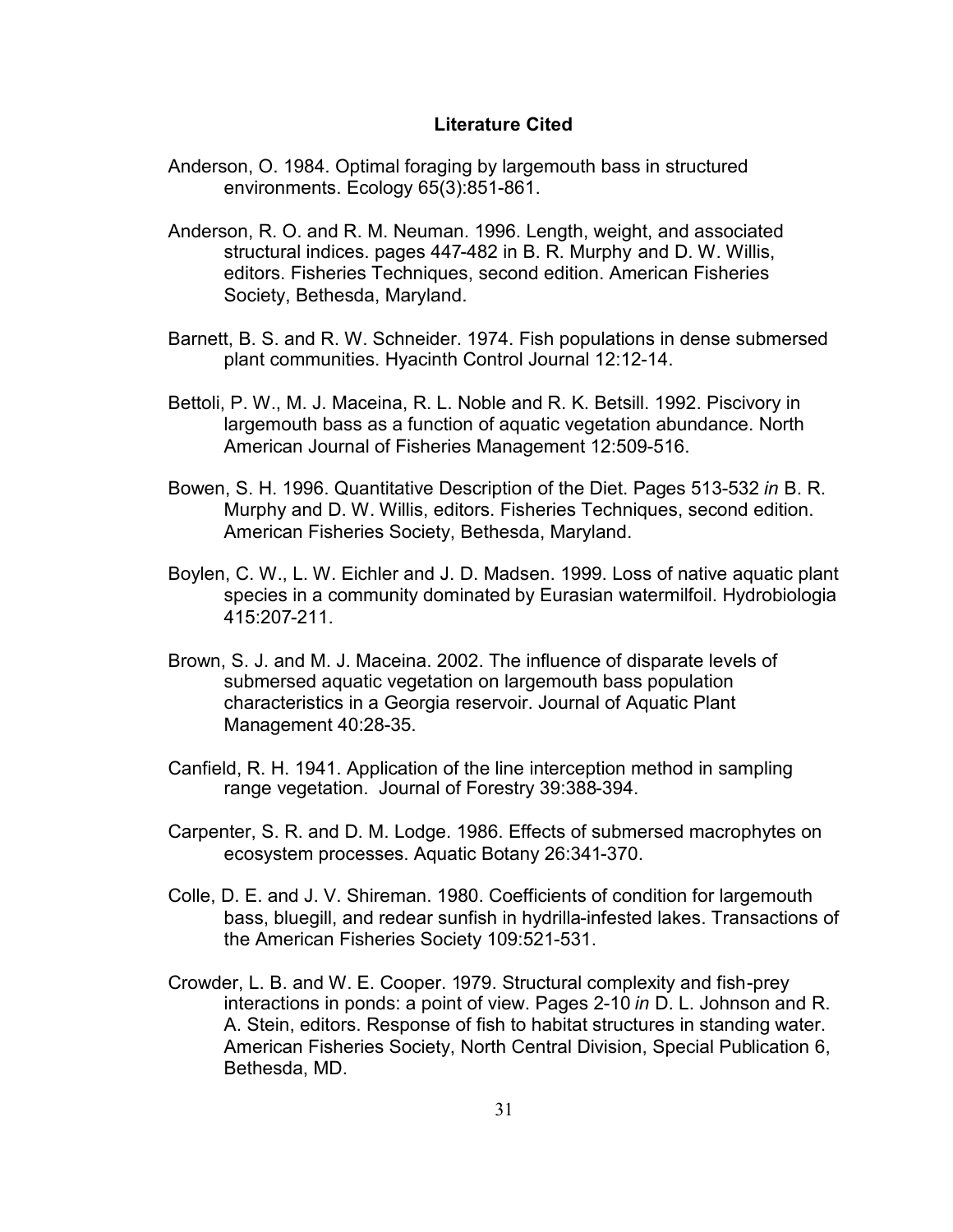- Dibble, E. D., and S. L. Harrel. 1997. Largemouth bass diets in two aquatic plant communities. Journal of Aquatic Plant Management 35:74-78.
- Dibble, E. D., K. J. Killgore, and S. L. Harrel. 1996. Assessment of fish-plant interactions. American Fisheries Society Symposium 16: 357-372.
- Engel, S. 1995. Eurasian watermilfoil as a fishery management tool. Fisheries Management 20(3):20-27.
- Gotceitas, V. and P. Colgan. 1989. Predator foraging success and habitat complexity: quantitative test of the threshold hypothesis. Oecologia 80:158-166.
- Gutreuter, S. J. and R. O. Anderson. 1985. Importance of body size to the recruitment process in largemouth bass populations. Transactions of the American Fisheries Society 114:317-327.
- Harrel, S. L., and E. D. Dibble. 2001. Foraging efficiency of juvenile bluegill, *Lepomis macrochirus*, among different vegetated habitats. Environmental Biology of Fishes 62: 441-553.
- Hoyer, M. V. and D. E. Canfield, Jr. 1996. Largemouth bass abundance and aquatic vegetation in Florida lakes: an empirical analysis. Journal of Aquatic Plant Management 34:23-32.
- Hunt, J. and C. A. Annett. 2002. Effects of habitat manipulation on reproductive success of individual largemouth bass in an Ozark reservoir. North American Journal of Fisheries Management 22:1201-1208.
- Hyslop, E. J. 1980. Stomach contents analysis-a review of methods and their application. Journal of Fish Biology 17:411-429.
- Keast, A. 1984. The introduced aquatic macrophyte, *Myriophyllum spicatum*, as habitat for fish and their invertebrate prey. Canadian Journal of Zoology 62:1289-1303.
- Killgore, K. J., R. P. M. II, and N. B. Rybicki. 1989. Distribution and abundance of fishes associated with submersed aquatic plants in the Potomac River. North American Journal of Fisheries Management 9:101-111.
- Lillie, R. A. and J. Budd. 1992. Habitat architecture of *Myriophyllum spicatum* L. as an index to habitat quality for fish and macroinvertebrates. Journal of Freshwater Ecology 7:113-125.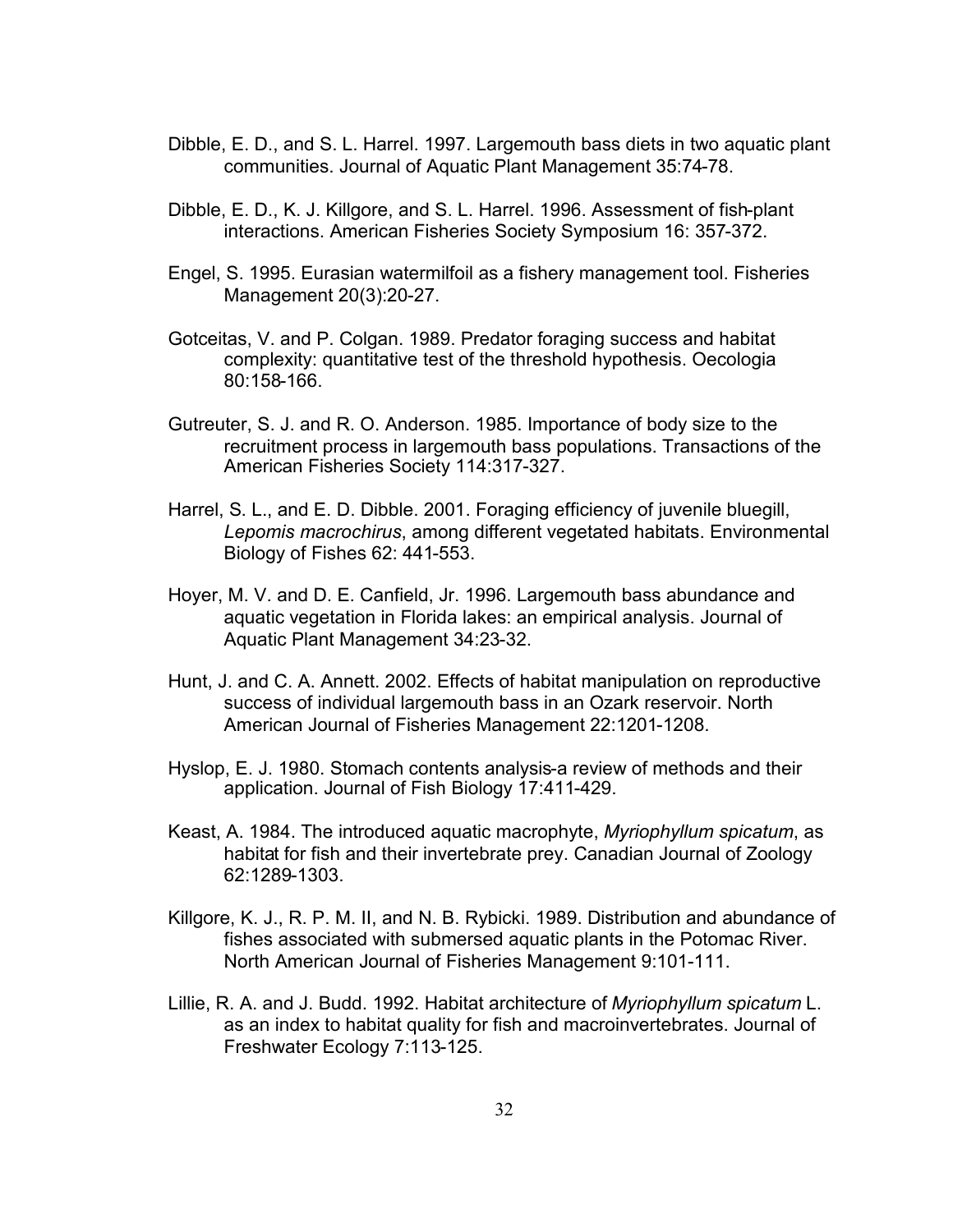- Littell, R. C., G. A. Milliken, W. W. Stroup, R. D. Wolfinger, and O. Schabenberger. 2006. SAS for Mixed Models Second Edition. SAS Institute, Inc.
- Madsen, J. D., J. W. Sutherland, J. A. Bloomfield, L. W. Eichler and C. W. Boylen. 1991. The decline of native vegetation under dense Eurasian Milfoil canopies. Journal of Aquatic Plant Management 29:94-99.
- Meals, K. O. and L. E. Miranda. 1991. Variability in abundance of age-0 centrarchids among littoral habitats of flood control reservoirs in Mississippi. North American Journal of Fisheries Management 11:298- 304.
- Mittelbach, G. G. 1988. Competition among refuging sunfishes and effects of fish density on littoral zone invertebrates. Ecology 69:614-623.
- Nichols, S. A. 1994. Evaluation of invasions and declines of submersed macrophytes for the upper Great Lakes region. Lake and Reservoir Management 10:29-33.
- Olson, M. H. and coauthors. 1998. Managing macrophytes to improve fish growth: a multi-lake experiment. Fisheries Management 23(2):6-12.
- Pothoven, S. A., B. Vondracek and D. L. Pereira. 1999. Effects of vegetation removal on Bluegill and largemouth bass in two Minnesota lakes. North American Journal of Fisheries Management 19:748-757.
- Savino, J. F. and R. A. Stein. 1982. Predator-prey interaction between largemouth bass and bluegills as influenced by simulated, submersed vegetation. Transactions of the American Fisheries Society 111:255-266.
- Savino, J. F., E. A. Marschall and R. A. Stein. 1992. Bluegill growth as modified by plant density: an exploration of underlying mechanisms. Oecologia 89:153-160.
- Schramm, H. L. Jr, and K. J. Jirka. 1989. Epiphytic macroinvertebrates as a food resource for bluegills in Florida lakes. Transactions of the American Fisheries Society 118:416-426.
- Schramm, H. L. Jr., K. J. Jirka, and M. V. Hoyer. 1987. Epiphytic macroinvertebrates on dominant macrophytes in two central Florida lakes. Journal of Freshwater Ecology 4: 151-161.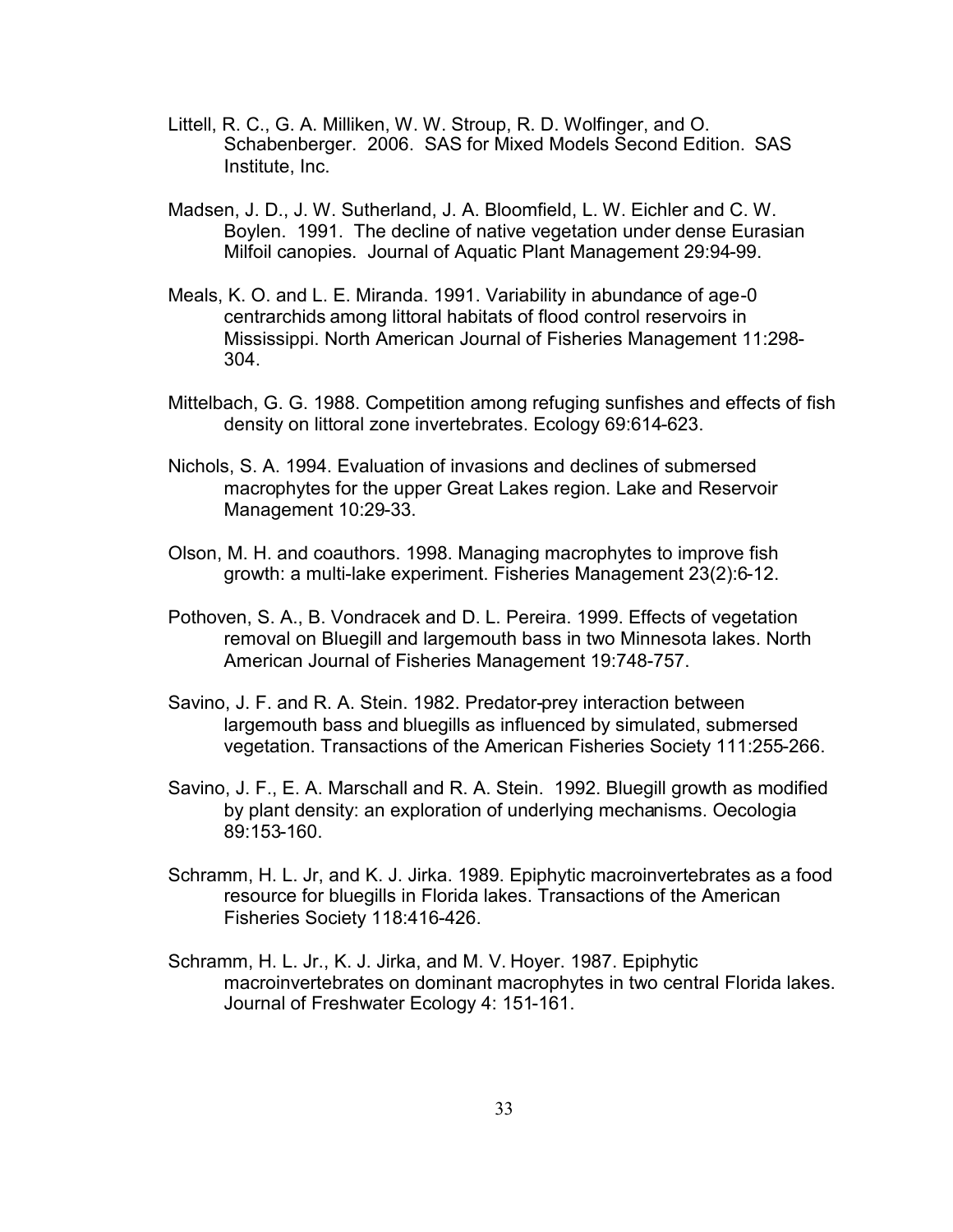- Serafy, J. E., R. M. Harrell and L. M. Hurley. 1994. Mechanical removal of Hydrilla in the Potomac River, Maryland: local impacts on vegetation and associated fishes. Journal of Freshwater Ecology 9:135-143.
- Tate, W. B., M. S. Allen, R. A. Myers, E. J. Nagid, and J. R. Estes. 2003. Relation of age-0 largemouth bass abundance to hydrilla coverage and water level at Lochloosa and Orange Lakes, Florida. North American Journal of Fisheries Management 23:251-257.
- Theel, H. J. 2007. Habitat alteration by hydrilla and its effect on macroinvertebrate community structure and bluegill foraging efficiency. Masters Thesis. Mississippi State University, Starkville, Mississippi.
- Titus, J. E. and M. S. Adams. 1979. Coexistence and the comparative light relations of the submersed macrophytes *Myriophyllum spicatum* L. and *Vallisneria americana* Michx. Oecologia 40:273-286.
- Trebitz, A., S. Carpenter, P. Cunningham, B. Johnson, R. Lillie, D. Marshall, T. Martin, R. Narf, T. Pellett, S. Stewart, C. Storlie, and J. Unmuth. 1997. A model of bluegill-largemouth bass interactions in relation to aquatic vegetation and its management. Ecological Modelling 94:139-156.
- Unmuth, J. M. L., M. J. Hansen and T. D. Pellett. 1999. Effects of mechanical harvesting of Eurasian watermilfoil on largemouth bass and bluegill populations in Fish Lake, Wisconsin. North American Journal of Fisheries Management 19:1089-1098.
- Valley, R. D. and M. T. Bremigan. 2002. Effects of macrophyte bed architecture on largemouth bass foraging: implications of exotic macrophyte invasions. Transactions of the American Fisheries Society 131:234-244.
- Wiley, M. J., R. W. Gorden, S. W. Waite and T. Powless. 1984. The relationship between aquatic macrophytes and sport fish production in Illinois ponds: a simple model. North American Journal of Fisheries Management 4:111- 119.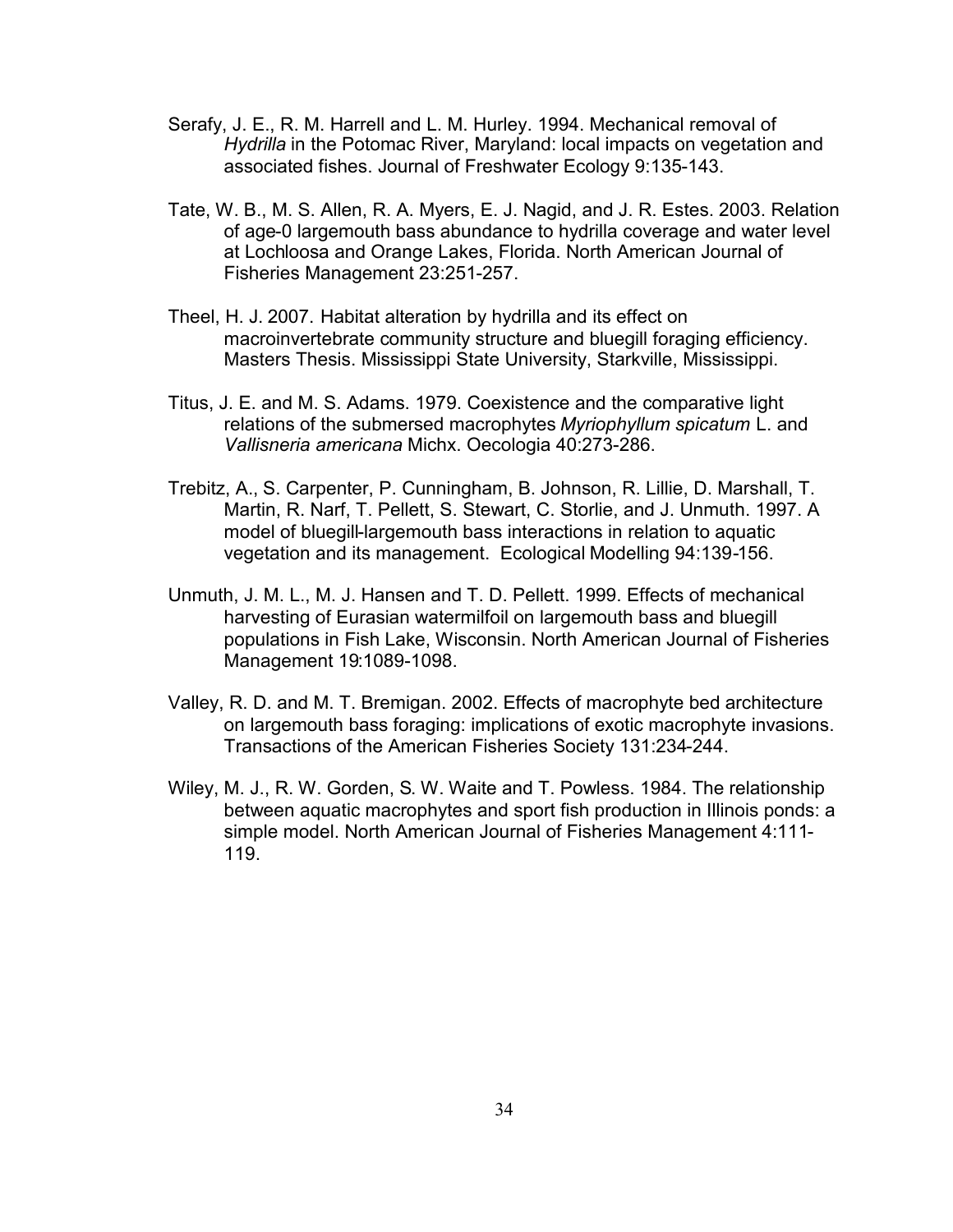#### CHAPTER III

# AN EXPERIMENTAL SIMULATION OF A NON-NATIVE MACROPHYTE INVASION ON JUVENILE LARGEMOUTH BASS FORAGING HABITAT

#### **Introduction**

Increased occurrences of exotic aquatic plant infestations have provided a need for field and laboratory experiments investigating their impacts on fish. The structural components of vegetated habitats differ with plant type and morphology (Dibble et al. 1996). This variation in growth form results in different levels of complexity which affects fish foraging behavior and ultimately growth (Savino and Stein 1982, Anderson 1984, Bettoli et al. 1992).

Most of the field research in this area has been conducted in large water bodies and intended to determine if presence of invasive plants affects fish abundance, size, or condition (Colle and Shireman 1980, Hoyer and Canfield 1996, Brown and Maceina 2002, Tate et al. 2003). Some laboratory experiments have investigated behavioral responses of fish to increased levels of stem density and coverage, including patch selection and foraging efficiency (Savino and Stein 1982, Anderson 1984, Gotceitas and Colgan 1987, Gotceitas and Colgan 1989, Savino and Stein 1989, Gotceitas 1990, Hayse and Wissing 1996, Valley and Bremigan 2002). These procedures used either string or plastic plants to simulate varying levels of habitat complexity. Excluding the experiment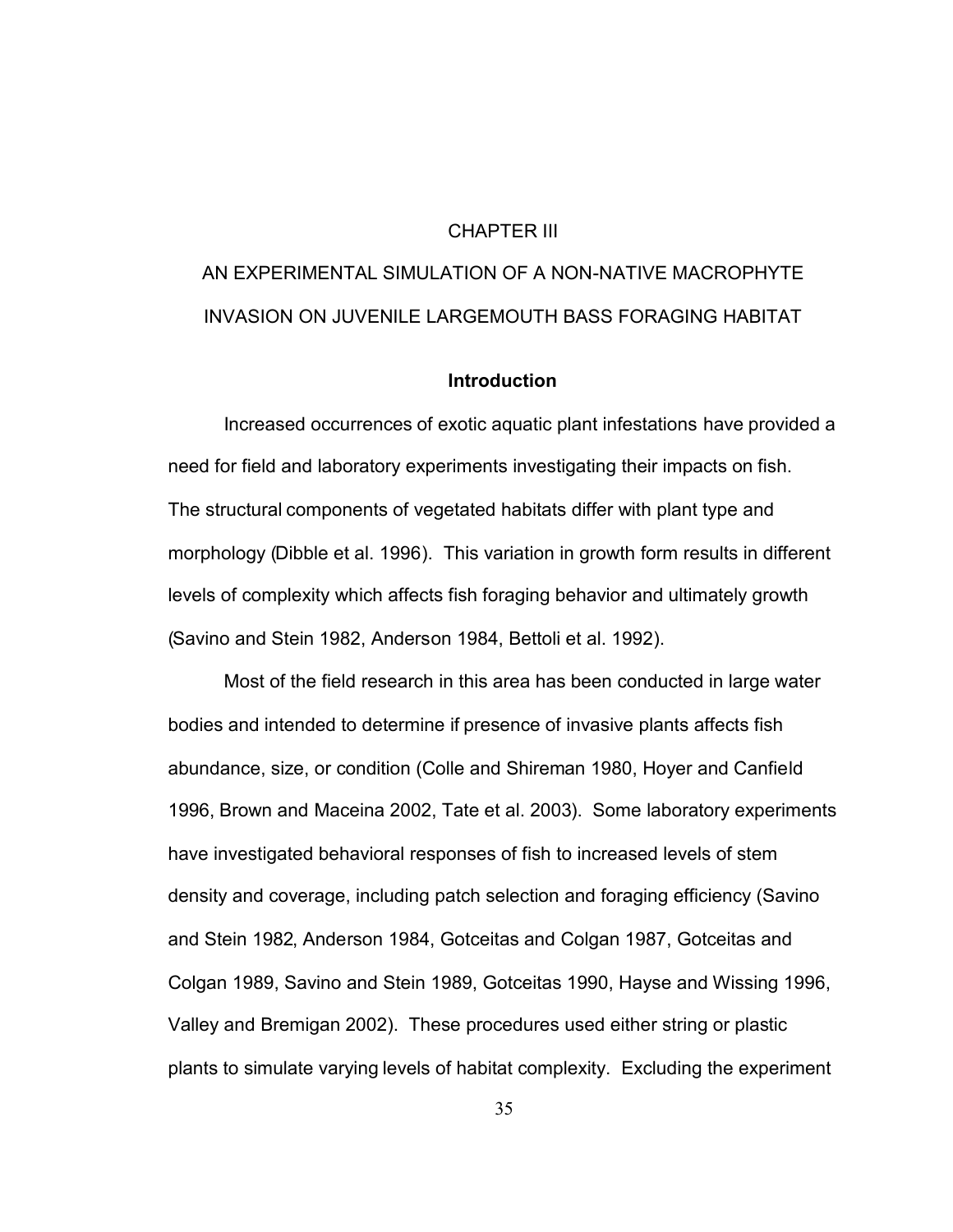that used artificial plants (Anderson 1984), this research does not address the impact of dense exotic plant growth on fish behavior.

I am aware of no previous laboratory research that has incorporated live plants in a simulated invasion of an exotic species in an effort to determine the actual mechanisms that result in suppressed juvenile largemouth bass growth. Such research experiments could lead to a better understanding of why invasive macrophytes, such as hydrilla, have negative effects on fish. I designed an aquarium experiment to simulate the invasion of hydrilla (*Hydrilla verticillata*) in a habitat previously occupied by a mix of vegetation and to quantify the effects on largemouth bass foraging. I hypothesized that a shift in plants from a diverse assemblage to a dense hydrilla monoculture would decrease the ability of largemouth bass to feed on small fish.

#### **Methods**

#### *Aquarium design*

This experiment was conducted in an aquarium laboratory at Mississippi State University using a 130 gallon aquarium (180cm X 75cm X 24.5cm). The experimental arena in this aquarium was 50.8cm X 75cm X 24.5cm. The process was designed to mimic what happens in aquatic systems when hydrilla is introduced and becomes established. This procedure consisted of a treatment of different species compositions of vegetated habitat that simulated hydrilla invasion: (1) 0% hydrilla / 100% diverse vegetation, (2) 25% hydrilla / 75% diverse vegetation, (3) 50% hydrilla / 50% diverse vegetation, (4) 75% hydrilla /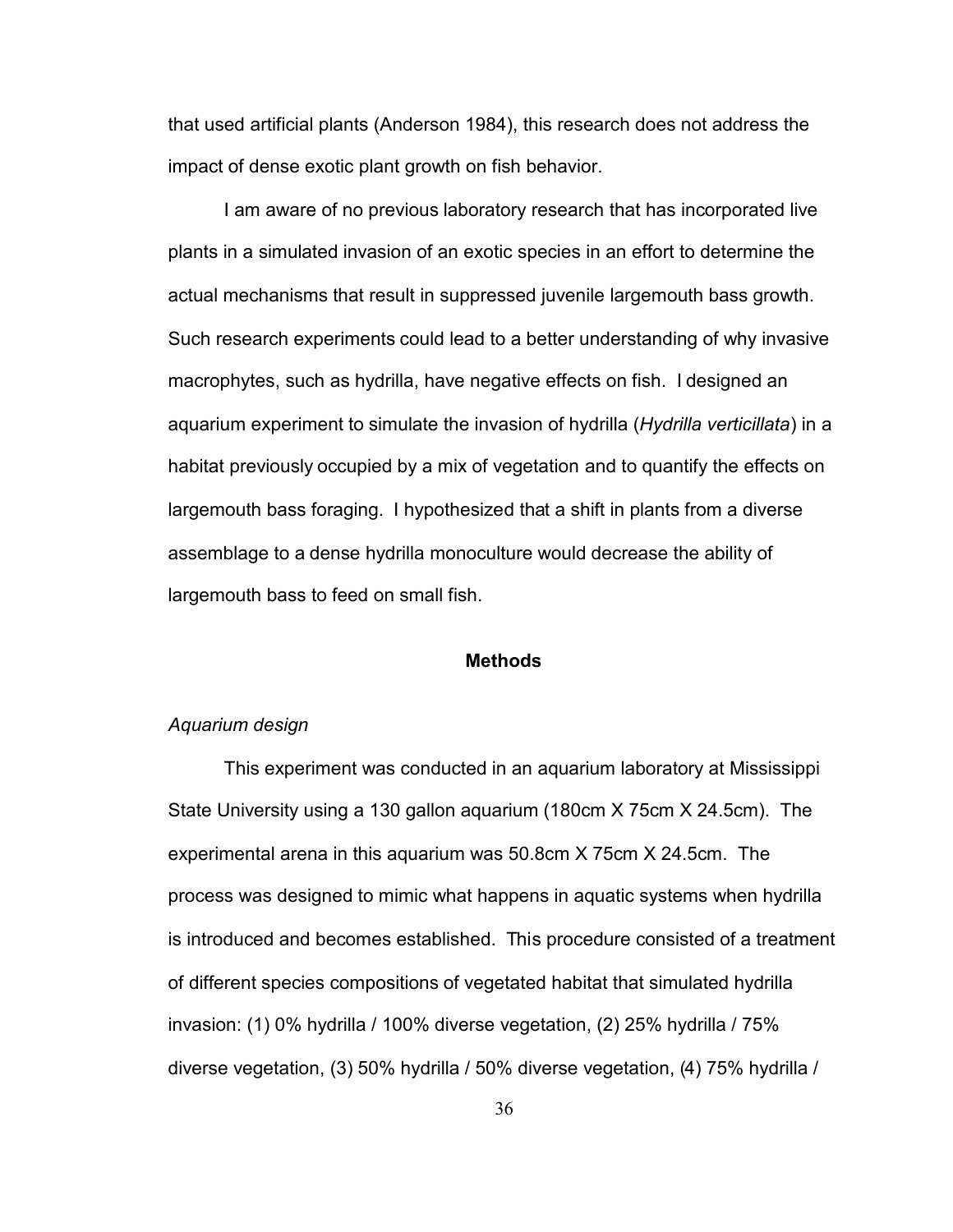25% diverse vegetation, (5) 100% hydrilla, (6) 300% hydrilla, and (7) control (no vegetation). The composition of the 100% diverse vegetation treatment was based on Teels et al. (1976) and stem density resembled what I had measured in the ponds planted with the diverse assemblage of vegetation in the previous experiment (Chapter II). The treatment of diverse vegetation consisted of fragrant water lily (*Nymphaea odorata*), large leaf pondweed (*Potamogeton nodosus*), and coontail (*Ceratophyllum demersum*), all native plant species common to aquatic systems of the southeastern United States. For the purposes of this experiment, 22 stems were present in the experimental arena. Stem density was defined as a basal unit and stems were connected at the bottom of the plant near the root. The 100% hydrilla treatment remained at the same stem density as the 100% diverse treatment, only all stems present were hydrilla. In the 300% hydrilla treatment the stem density was tripled and thus resembled the dense, monotypic growth that is usually associated with hydrilla (Tate et al. 2003).

All vegetation used in this experiment was collected from the Noxubee National Wildlife Refuge and the Tennessee-Tombigbee Waterway in Mississippi. Plants were propagated and grown in large pools in a greenhouse prior to being placed in the aquarium. To avoid using soil or gravel, a grid was fitted on the bottom and contained 66 different points. Points were randomly selected and a stem was attached to each point. Points selected more than once were given multiple stems.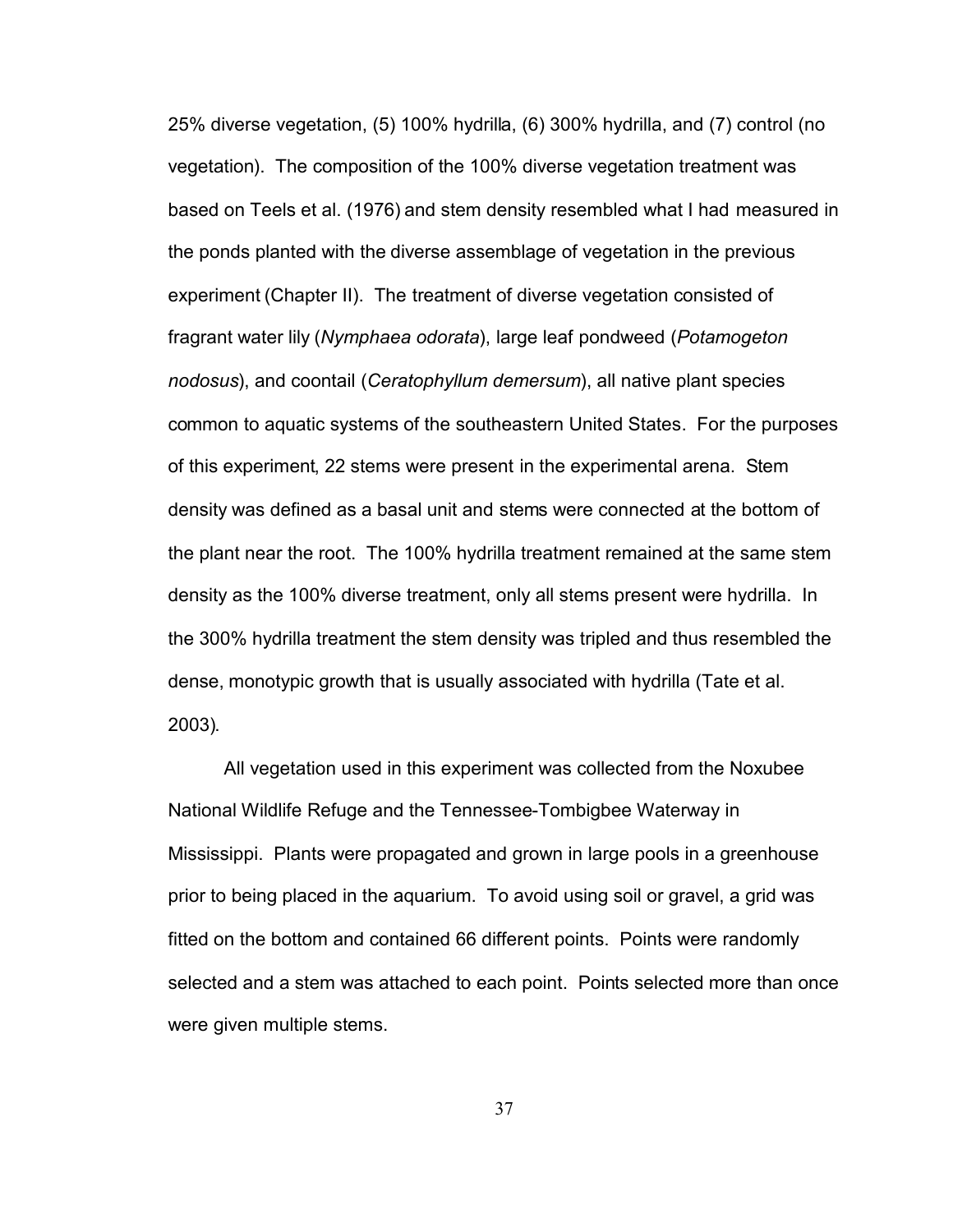#### *Predators and prey*

Juvenile largemouth bass (range = 81-99 mm total length) were obtained from a local hatchery to serve as the predator in this foraging experiment. Mosquitofish *Gambusia affinis* (range = 29-40 mm total length) were obtained from local ponds and creeks to serve as the prey fish for this procedure. The bass were held in a 100 gallon aquarium containing the three plant species present in the diverse treatment to resemble a natural surrounding. The mosquitofish were kept in two 20 gallon aquaria prior to introducing them into the experimental arena.

#### *Foraging ability*

The six treatments and the control were replicated 15 times each during the experiment. Valley and Bremigan (2002) conducted a power analysis and determined that 13 replicates were necessary to achieve significant results for a similar experiment. The experiment was divided into three trials, each composed of the same six treatments and a control, to avoid changes in architecture due to plants dying and deteriorating. Fresh plants and a separate randomization of stems were used for each trial to maintain density and species composition, and also to assure that the bass would not become conditioned to the environment. Five replicates of each treatment and control were performed in each trial. Predators were used only once per treatment in each trial so that they would not learn the layout of the vegetation and thus have a predatory advantage.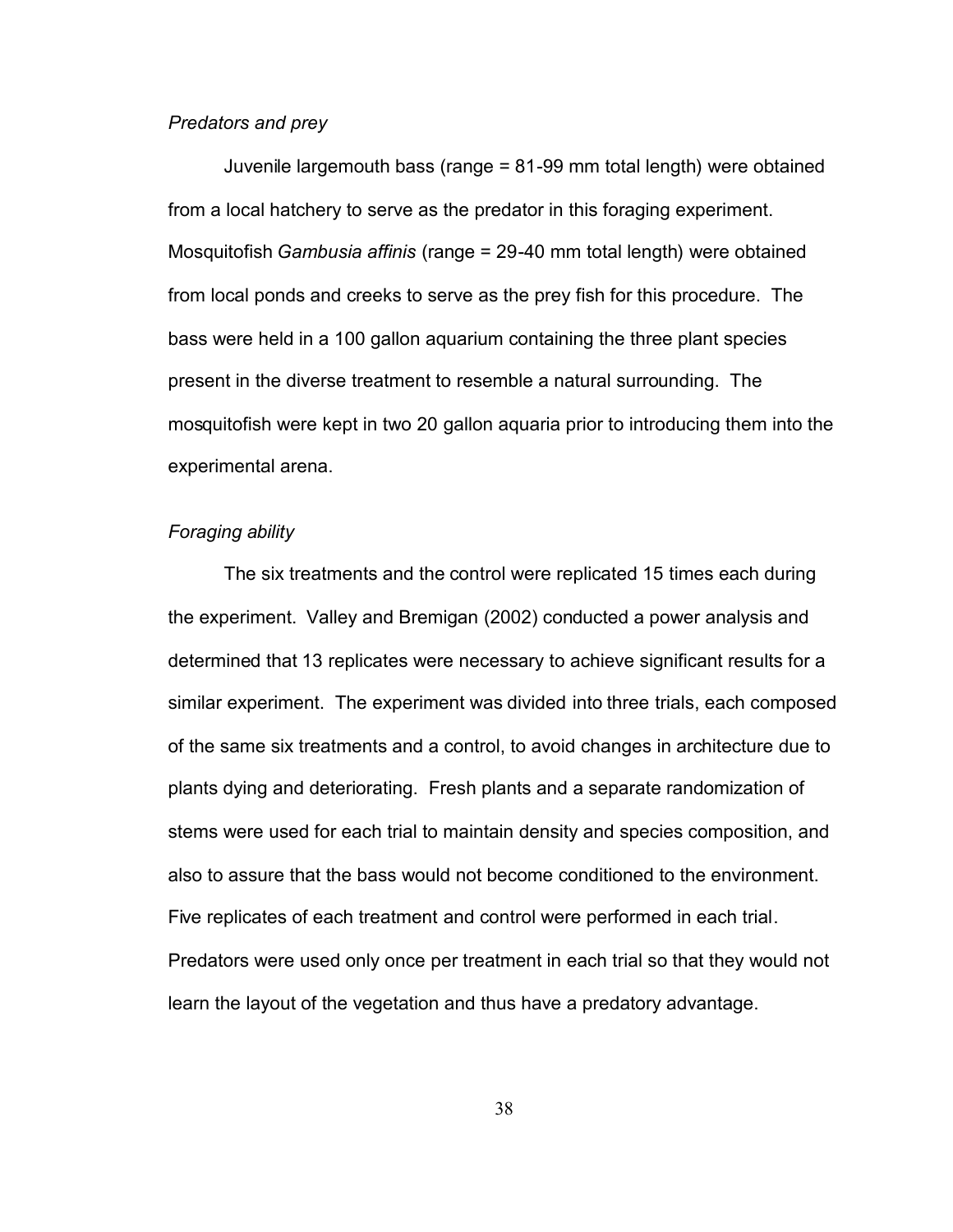For each replicate three largemouth bass, starved for 24 hours (Savino and Stein 1989), and three mosquitofish were placed into separate sides of the prepared experimental arena 20 minutes prior to the start of videography (Anderson 1984). These areas were separated by a divider, allowed the fish equal amounts of time to acclimate to the surroundings, and prevented them from seeing each other before the divider was raised. When the acclimation period was over, the divider was removed and videography began. Each replicate was allowed to run until all prey fish were captured or 30 minutes had elapsed (Gotceitas and Colgan 1989).

For this experiment, foraging ability of largemouth bass was quantified by number of mosquitofish captured per bout, number of attempts per capture, number of feeding attempts that did not result in a capture, and amount of time required to capture each prey fish (Savino and Stein 1982, Gotceitas and Colgan 1989). This time included such behaviors (as described by Savino and Stein 1982) as: (1) following: moving and orienting to prey; (2) pursuit: following prey at burst speed; (3) attack: making contact with prey; and (4) capture: engulfing and handling prey. To record accurate measurements, videography was used in a manner similar to the methods used by Anderson (1984) to classify observations and measure time elapsed. A black curtain was used to enclose the aquarium and video unit in an effort to reduce distractions that may excite or stress the fish.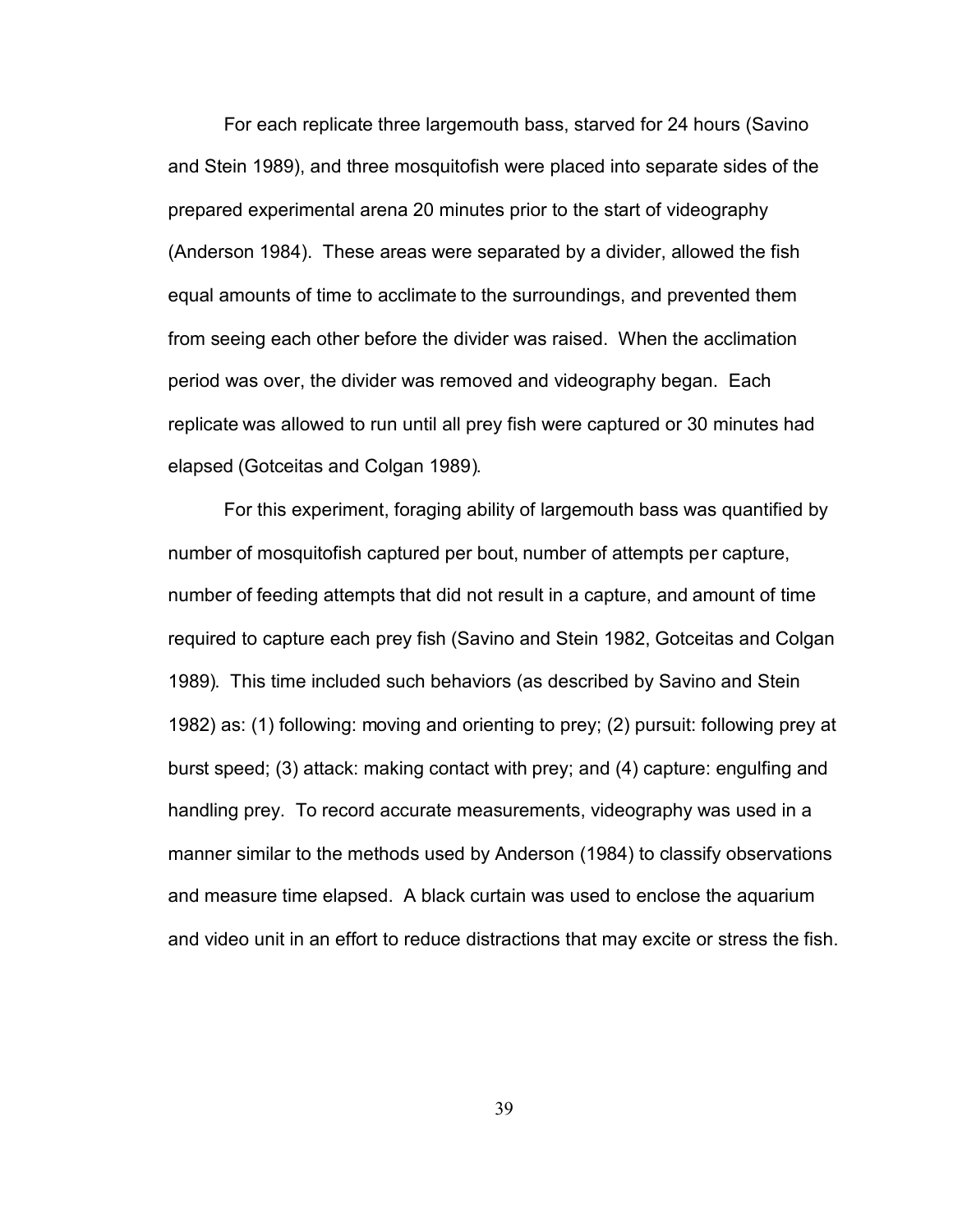#### *Statistical analyses*

Data were organized and analyzed by treatment (% hydrilla). Significant differences between treatments were tested using a one-way analysis of variance in SAS. Measurements analyzed included number of prey captured, non-capture attempts, time required for each capture, and attempts per capture. All tests were conducted at a 95% confidence level.

#### **Results**

The mean number of captures per replicate ranged from 1.73 to 2.87

(Table 3.1). Significant differences between several treatments were detected, in

particular that between the 100 % and 300 % hydrilla habitats (F=21.29,

P≤0.001) (Figure 3.1 and Table 3.2). Mean attempts per capture ranged from

1.33 to 2.67 (Table 3.1), and significant differences were noted between some

treatments, most notably the 0 % (diverse) and 100 % hydrilla treatments

(F=4.45, P=0.038) (Figure 3.2 and Table 3.2).

| Treatment    | Forage Parameters |            |              |             |  |  |  |  |
|--------------|-------------------|------------|--------------|-------------|--|--|--|--|
|              | Captures          | Attempts / | Time $(s)$ / | Non-capture |  |  |  |  |
| (% Hydrilla) | / Bout            | Capture    | Capture      | Attempts    |  |  |  |  |
| 0            | 2.00              | 1.50       | 4.17         | 2.13        |  |  |  |  |
| 25           | 2.00              | 1.39       | 3.81         | 1.80        |  |  |  |  |
| 50           | 1.87              | 2.07       | 6.18         | 4.54        |  |  |  |  |
| 75           | 2.20              | 2.35       | 6.03         | 4.07        |  |  |  |  |
| 100          | 2.87              | 2.09       | 5.30         | 3.73        |  |  |  |  |
| 300          | 1.73              | 2.67       | 7.89         | 5.53        |  |  |  |  |
| Control      | 2.80              | 1.33       | 2.71         | 0.53        |  |  |  |  |

Table 3.1. Mean values for juvenile largemouth bass foraging parameters measured across six treatment levels of hydrilla composition and a control during the aquarium foraging experiment conducted at Mississippi State University December 2005 to March 2006.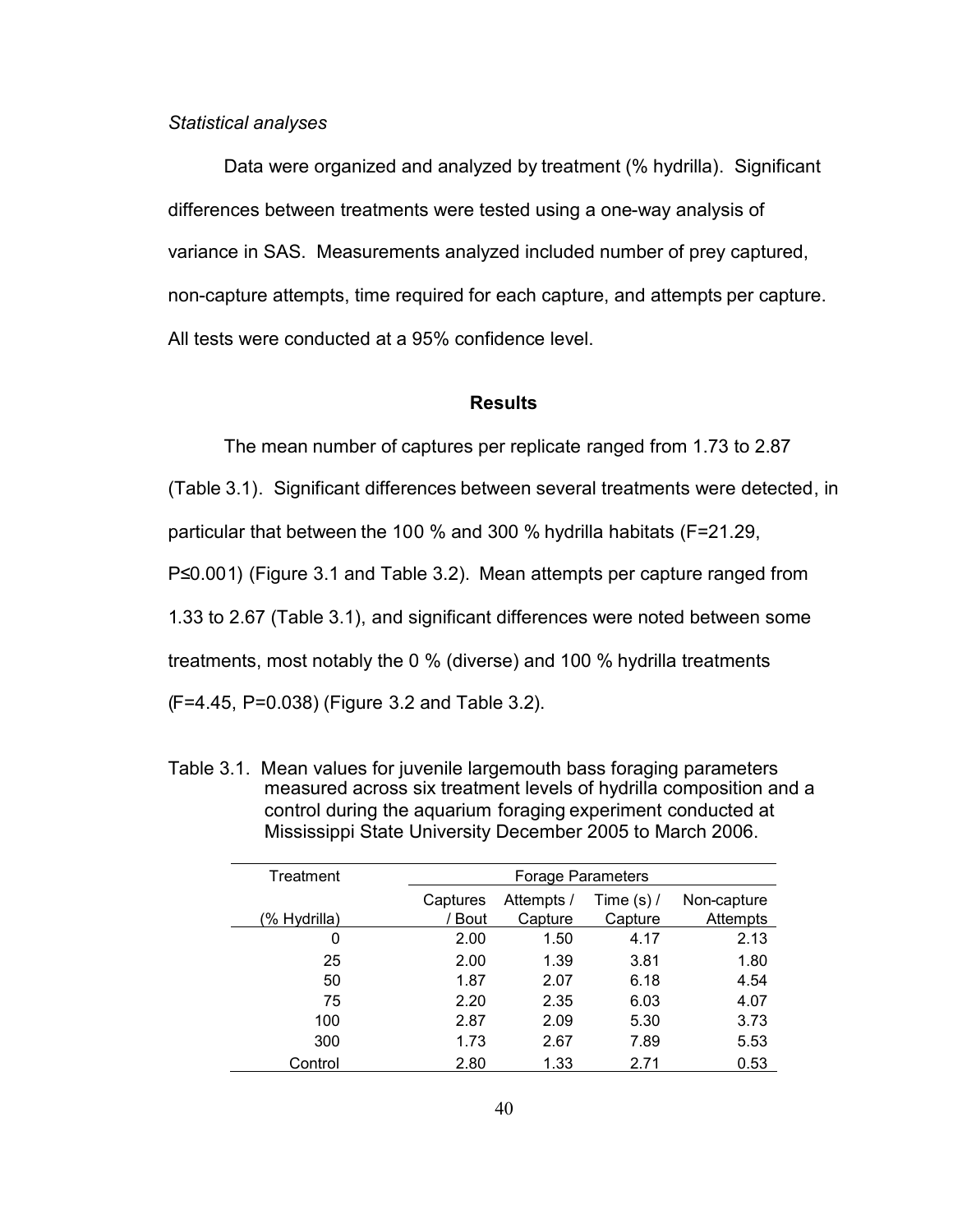Table 3.2. Analysis of variance results for juvenile largemouth bass foraging parameters measured across six treatment levels of hydrilla composition and a control during the aquarium foraging experiment conducted at Mississippi State University from December 2005 to March 2006.

| <b>Treatment</b>     | Captures / Bout |            | Attempts/Capture |            | Non-Capture<br><b>Attempts</b> |            | Time/Capture |            |
|----------------------|-----------------|------------|------------------|------------|--------------------------------|------------|--------------|------------|
| Comparison           | F               |            | F                |            | F                              |            | F            |            |
| (% Hydrilla)         | value           | p-value    | value            | p-value    | value                          | p-value    | value        | p-value    |
| $0 \times 25$        | 0.00            | 1.000      | 0.37             | 0.545      | 0.20                           | 0.655      | 0.74         | 0.392      |
| $0 \times 50$        | 0.19            | 0.667      | 4.32             | $*0.042$   | 3.99                           | 0.056      | 11.31        | $*0.001$   |
| $0 \times 75$        | 0.46            | 0.505      | 9.30             | $*0.003$   | 4.25                           | $*<0.049$  | 10.17        | $*0.002$   |
| $0 \times 100$       | 16.21           | $*$ <0.001 | 4.45             | $*0.038$   | 1.86                           | 0.183      | 4.77         | $*0.032$   |
| $0 \times 300$       | 0.79            | 0.382      | 9.63             | $*0.003$   | 9.89                           | $*$ <0.004 | 15.41        | $*$ <0.001 |
| $0 \times$ no plants | 12.92           | $*<0.002$  | 0.74             | 0.393      | 6.29                           | $*0.018$   | 13.64        | $*$ <0.001 |
| 25 x 50              | 0.17            | 0.682      | 6.86             | $*0.011$   | 7.17                           | $*0.012$   | 15.18        | $*$ <0.001 |
| 25 x 75              | 0.41            | 0.526      | 13.03            | $*$ <0.001 | 7.32                           | $*<0.012$  | 14.11        | $*$ <0.001 |
| 25 x 100             | 13.44           | $*0.001$   | 6.80             | $*0.011$   | 3.12                           | 0.088      | 8.06         | $*0.006$   |
| 25 x 300             | 0.71            | 0.406      | 7.52             | $*0.008$   | 14.06                          | $*<0.001$  | 18.62        | $*<0.001$  |
| 25 x no plants       | 10.84           | $*<0.003$  | 0.07             | 0.792      | 7.00                           | $*0.013$   | 7.20         | $*0.009$   |
| 50 x 75              | 1.05            | 0.313      | 0.70             | 0.405      | 0.02                           | 0.893      | 0.04         | 0.839      |
| 50 x 100             | 15.59           | $*<0.001$  | 0.00             | 0.948      | 0.03                           | 0.870      | 1.82         | 0.182      |
| 50 x 300             | 0.16            | 0.688      | 1.54             | 0.22       | 2.03                           | 0.165      | 2.49         | 0.121      |
| 50 x no plants       | 12.94           | $*<0.002$  | 8.86             | $*0.004$   | 23.19                          | $*$ <0.001 | 39.44        | $*<0.001$  |
| 75 x 100             | 7.69            | $*$ <0.010 | 0.68             | 0.412      | 0.07                           | 0.790      | 1.39         | 0.242      |
| 75 x 300             | 2.14            | 0.154      | 0.48             | 0.493      | 1.62                           | 0.213      | 3.40         | 0.070      |
| 75 x no plants       | 5.91            | $*<0.022$  | 16.73            | $*$ <0.001 | 22.09                          | $*<0.001$  | 38.65        | $*<0.001$  |
| 100 x 300            | 21.29           | $*$ <0.001 | 1.80             | 0.184      | 1.78                           | 0.193      | 8.33         | **0.005    |
| 100 x no plants      | 0.23            | 0.638      | 9.27             | $*0.003$   | 9.66                           | *0.004     | 29.75        | $*$ <0.001 |
| 300 x no plants      | 17.92           | $*$ <0.001 | 12.82            | $*$ <0.001 | 29.25                          | $*<0.001$  | 38.3         | $*$ <0.001 |

 $*$  denotes significant difference at  $\alpha$  = 0.05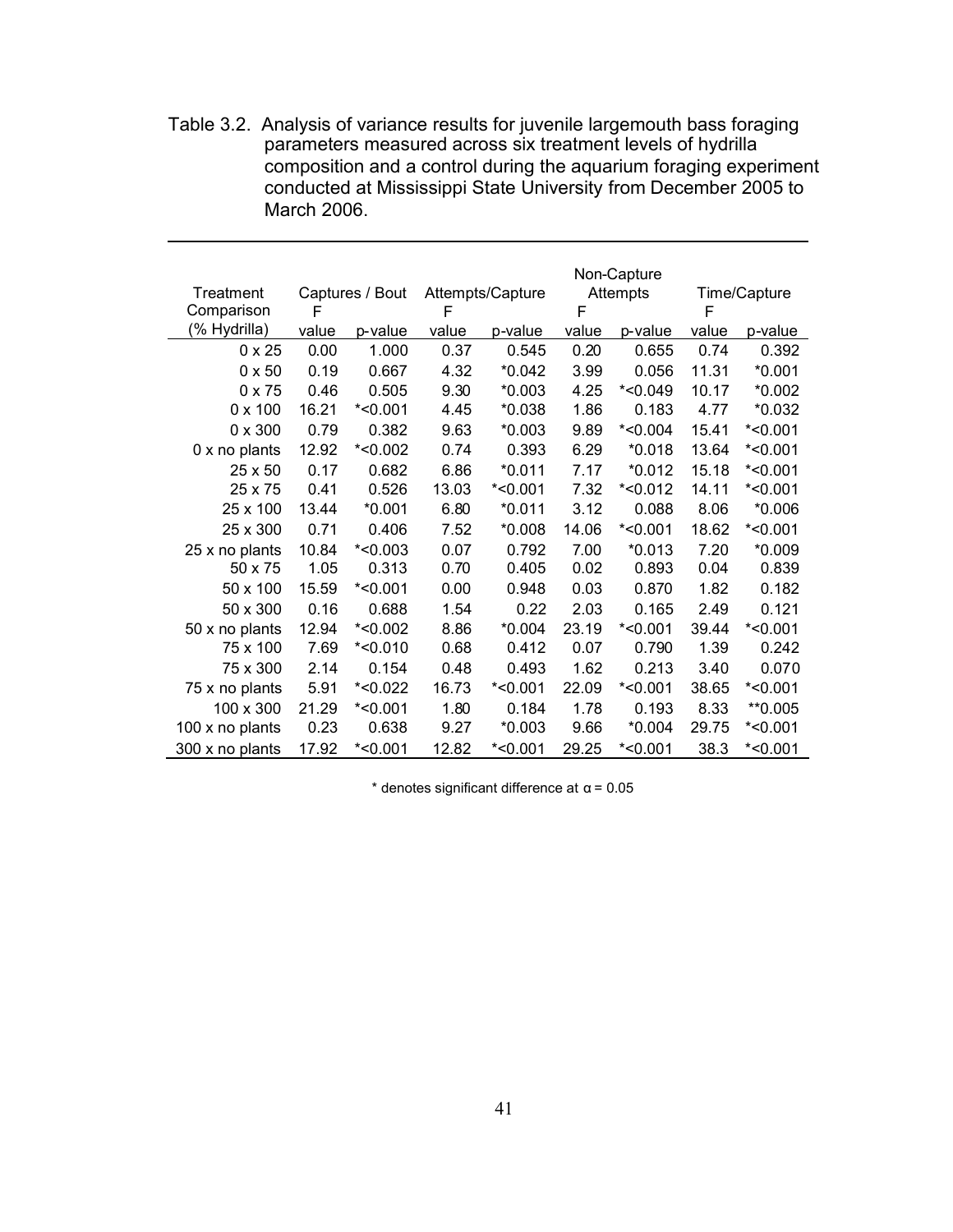

Figure 3.1. Mean numbers of mosquitofish captured by juvenile largemouth bass measured across six treatment levels of hydrilla composition and a control during the aquarium foraging experiment conducted at Mississippi State University December 2005 to March 2006 (different letters indicate a significant difference and bars represent standard error).



Figure 3.2. Mean numbers of attempts per capture of mosquitofish by juvenile largemouth bass measured across six treatment levels of hydrilla composition and a control during the aquarium foraging experiment conducted at Mississippi State University December 2005 to March 2006 (different letters indicate a significant difference and bars represent standard error).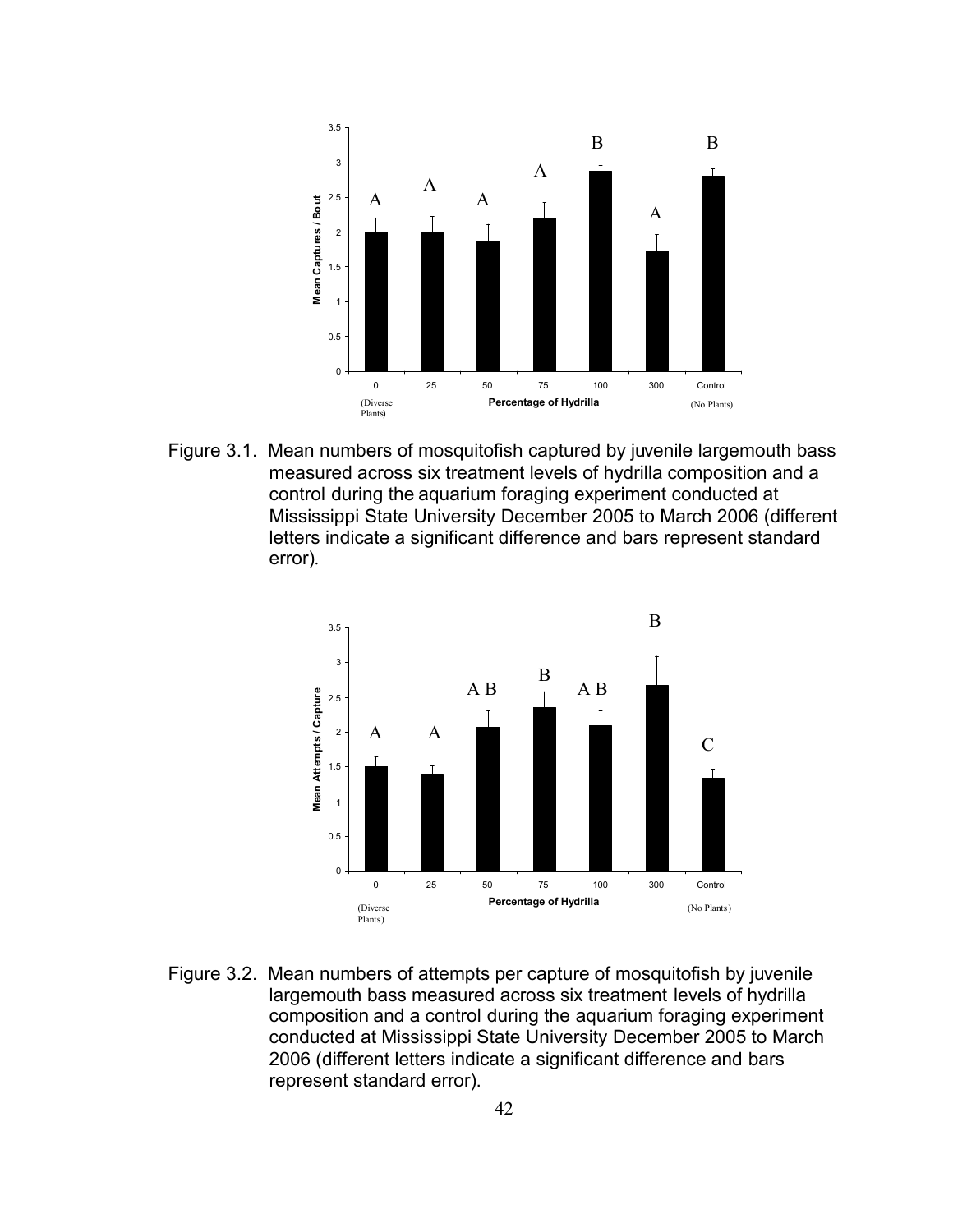

Figure 3.3. Mean numbers of attempts to capture mosquitofish by juvenile largemouth bass that never resulted in a catch measured across six treatment levels of hydrilla composition and a control during the aquarium foraging experiment conducted at Mississippi State University December 2005 to March 2006 (different letters indicate a significant difference and bars represent standard error).



Figure 3.4. Mean time (s) required to capture a mosquitofish by juvenile largemouth bass measured across six treatment levels of hydrilla composition and a control during the aquarium foraging experiment conducted at Mississippi State University December 2005 to March 2006 (different letters indicate a significant difference and bars represent standard error).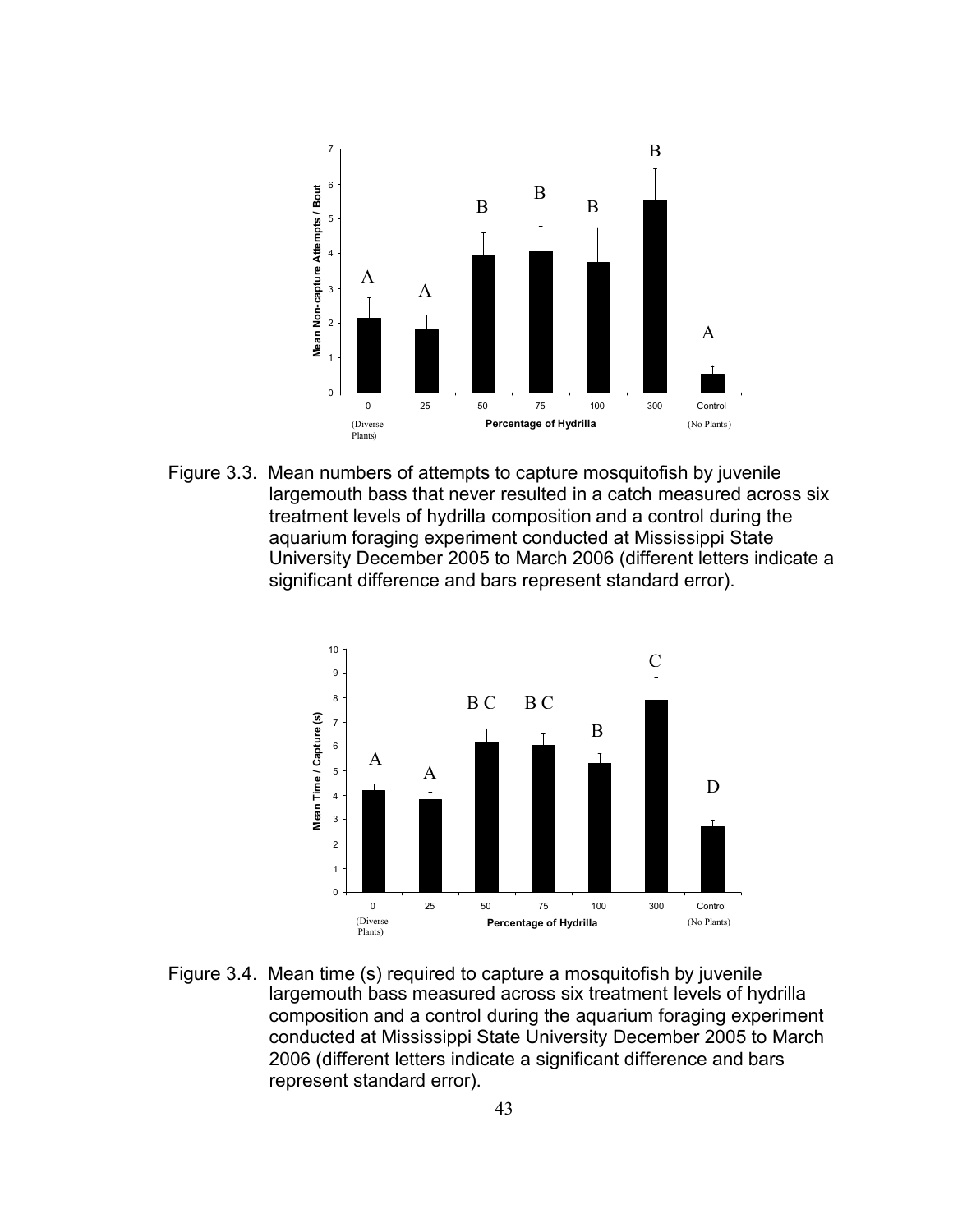Mean number of feeding attempts in a replicate that never resulted in a fish capture ranged from 0.53 to 5.53 (Table 3.1). Significant differences in non-capture attempts were detected, notably those between the 25 % and 300 % treatments (F=14.06, P=0.008) and the 0 % (diverse) and 300 % hydrilla (F=9.89, P=0.0039) (Figure 3.3 and Table 3.2). Mean capture times ranged from 2.71 s to 7.89 s (Table 3.1). Several treatments differed significantly, particularly the 0 % and 300 % treatments (F=15.41, P<0.001) and the 25 % and 300 % treatments (F=18.62, P<0.001) (Figure 3.4 and Table 3.2).

#### **Discussion**

When at the same stem density as a diverse plant bed, hydrilla did not provide adequate refuge for prey species and did not inhibit predator movement. The hydrilla at this level appeared to provide a favorable environment for predator foraging. On the other hand, the 300 % hydrilla treatment resulted in an average number of captures per bout that was 11 % less than in any other treatment. This stem density simulated a very structurally complex vegetated environment, similar to naturally occurring hydrilla beds (Colle and Shireman 1980, Nichols 1994) and appeared to provide a poor foraging habitat for the bass.

Number of feeding attempts required by the bass to capture a prey fish was approximately 31 % less in the diverse (0 %) and 25 % hydrilla treatments than in any other simulated habitat. These were the habitats containing the least amount of hydrilla. The complex architecture of this growth was either not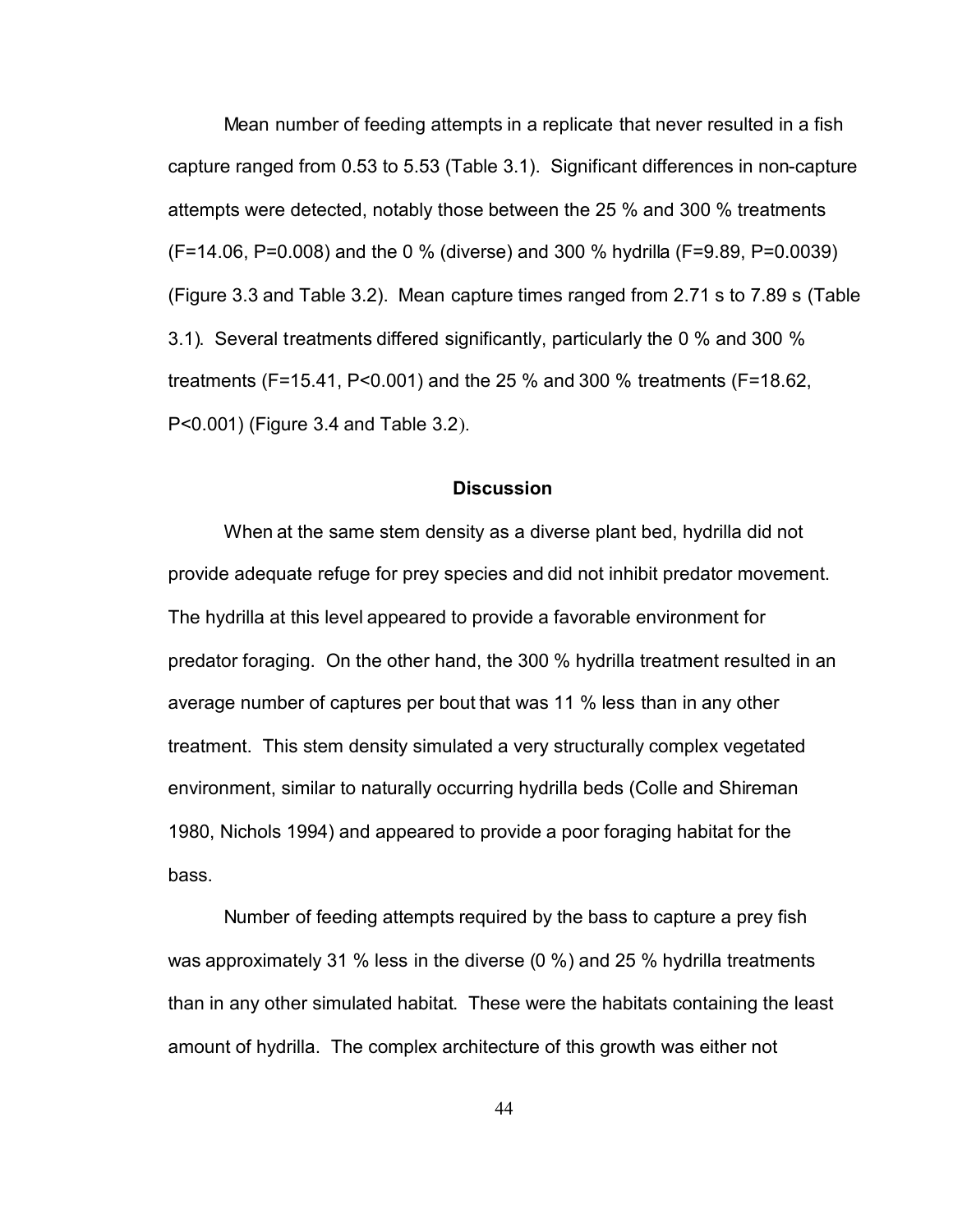present or minimal. This suggests that this habitat provided less obstruction and more favorable area for the bass attempting to capture the mosquitofish which accounted for the greater capture rate. Others have suggested similar relationships between fish and vegetated habitats that affect chances for a successful outcome in foraging (Colle and Shireman 1980, Killgore et al. 1989, Olson et al. 1998). Largemouth bass required 11 % more attempts to capture a forage fish in the 300% hydrilla treatment than in any other habitat. The dense nature of this habitat made it difficult for the predator to accurately strike at its prey. The lack of open areas in the plant growth forced bass to chase the smaller *Gambusia* through the vegetation where stems and leaves prevented the opportunity for a clean strike, requiring repeated attempts to capture the prey.

Amount of time required for a largemouth bass to catch forage fish was 9 % less in the habitat containing slight hydrilla levels (25 %) than in the others, except for the control. It appeared that the fish were able to identify, pursue, and capture prey with ease due to the lack of obstructions from plant growth and no refuge for the *Gambusia* to escape to. On the other hand, habitat simulating the maximum infestation (300% hydrilla) resulted in a mean capture time 22 % greater than any other as could be expected (Crowder and Cooper 1979, Engel 1995). Increased habitat complexity appeared to decrease the maneuverability of the predator and probably contributed to an increased ratio of unsuccessful feeding attempts per capture which reflects an increased difficulty of capturing prey and thus would have required more time.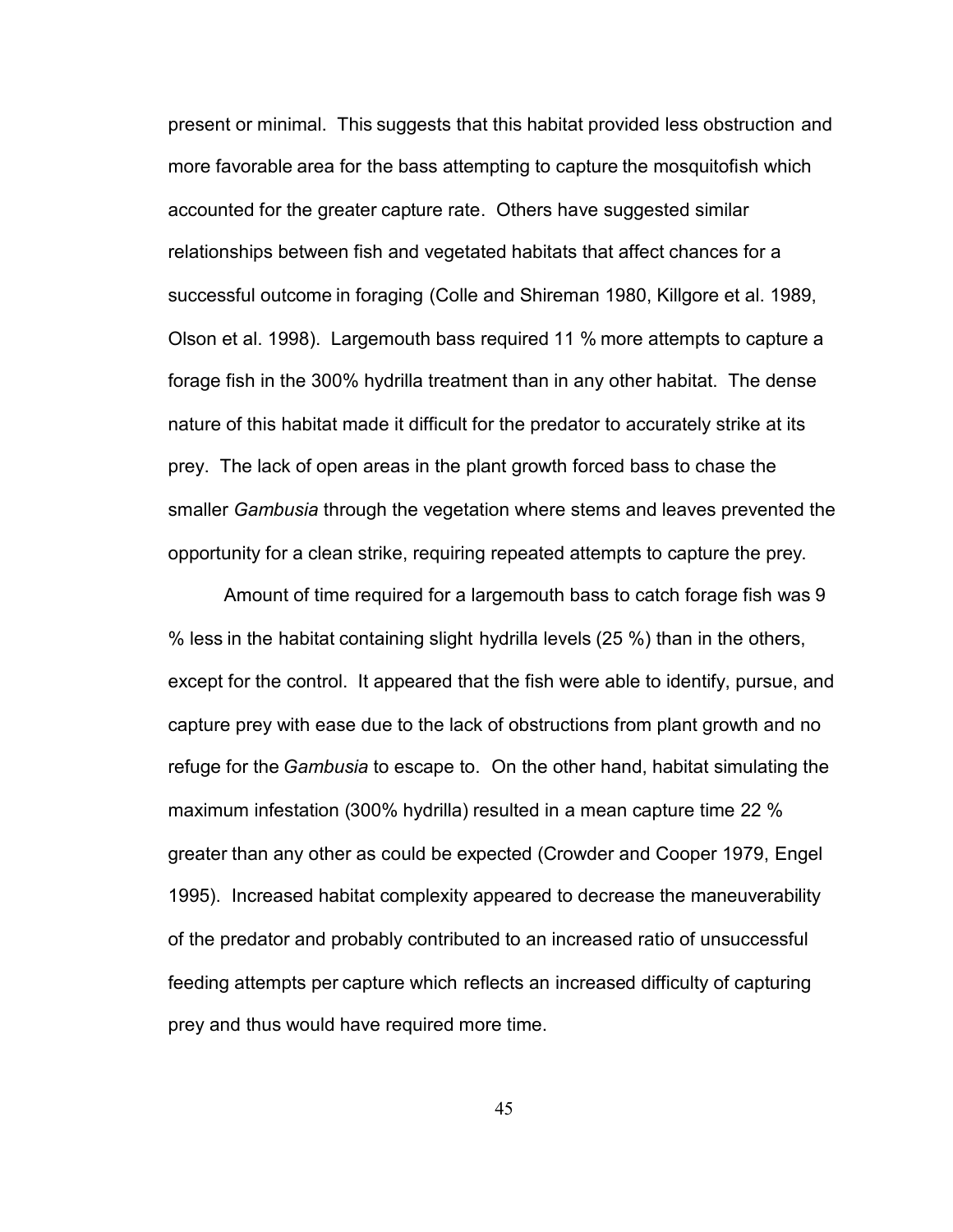A diverse plant environment (0 % hydrilla) or one simulating a new or slight infestation (25 % hydrilla) resulted in mean numbers of non-capture attempts approximately 47 % less than any other except the control (no plants). Low levels of habitat complexity and absence of refugia may be the reason. The largemouth bass appeared to be less impeded in these simulated habitats and rarely failed in their attempts to capture prey. Conversely, average number of unsuccessful attempts in the 300% hydrilla habitat was 18 % greater than in the others. High plant density and small spaces did not provide clear striking opportunities for the bass, and their limited mobility allowed the mosquitofish to distance themselves and hide among the plant growth.

Number of non-capture attempts, or strikes that never result in a capture, may be a very important factor when trying to determine why invasive plant growth results in slower largemouth bass growth. Increases in time required and number of attempts needed to capture a prey fish increases the amount of energy used and can decrease the overall gain in energy from that food item (Diana 1995). Lesser gains result in less energy available for growth. However, this can be even more detrimental when the food item is never ingested. Energywise it is costly for a fish to expend energy chasing and attempting to capture prey that are never consumed. This decrease in foraging ability may explain the delay in the onset of piscivory in young-of-the-year largemouth bass inhabiting large beds of invasive vegetation (Bettoli et al. 1992).

By simulating changes in vegetated habitat I was able to experimentally evaluate how a hydrilla invasion impacted foraging ability of juvenile largemouth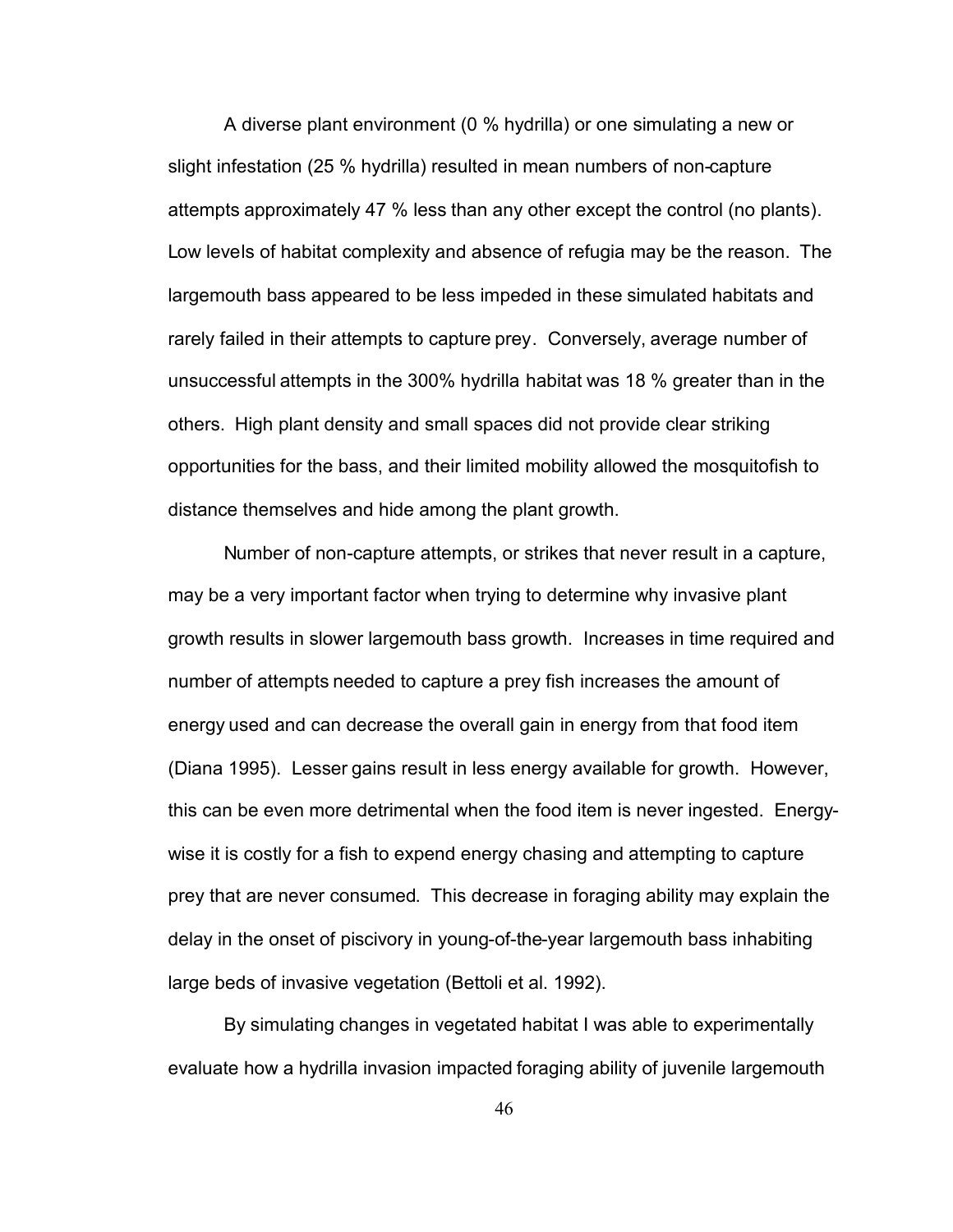bass. The plant-free habitat provided the most efficient foraging opportunities due to a lack of physical obstructions caused by stem complexity, and refuge for prey. Treatments containing a mix of native plants and the low levels of hydrilla provided moderate complexity with open areas which are conducive to pursuing and capturing forage fish (Colle and Shireman 1980, Killgore et al. 1989, Olson et al. 1998). The 100 % hydrilla environment provided these advantages as well, and did not include the broad leaves of the native plants that are a source of refuge for the mosquitofish. The diverse native plant habitat also provided moderate complexity with open areas in which the bass could feed. However, the prey species in this experiment is a top-dweller (Ross 2001) and tended to seek refuge in the upper part of the water column. Water lily and pondweed stems included floating leaves that provided refuge for the *Gambusia* during and after pursuit by a bass. The presence of hydrilla at naturally occurring levels severely impacted the ability of bass to capture forage fish. Habitat complexity hindered predator mobility resulting in less captures with more attempts that required more time.

Results from this experiment have shown that hydrilla-infested environments may decrease the overall ability of largemouth bass to capture mosquitofish. Future investigations conducted at this level of the fish-plant interaction could further explain the reasons for poor bass growth and why the increases in abundance of small-sized fish are frequently observed (Mittelbach 1988, Olson et al. 1998) in large beds of invasive aquatic vegetation such as hydrilla. Incorporating other types of forage fish common to the largemouth bass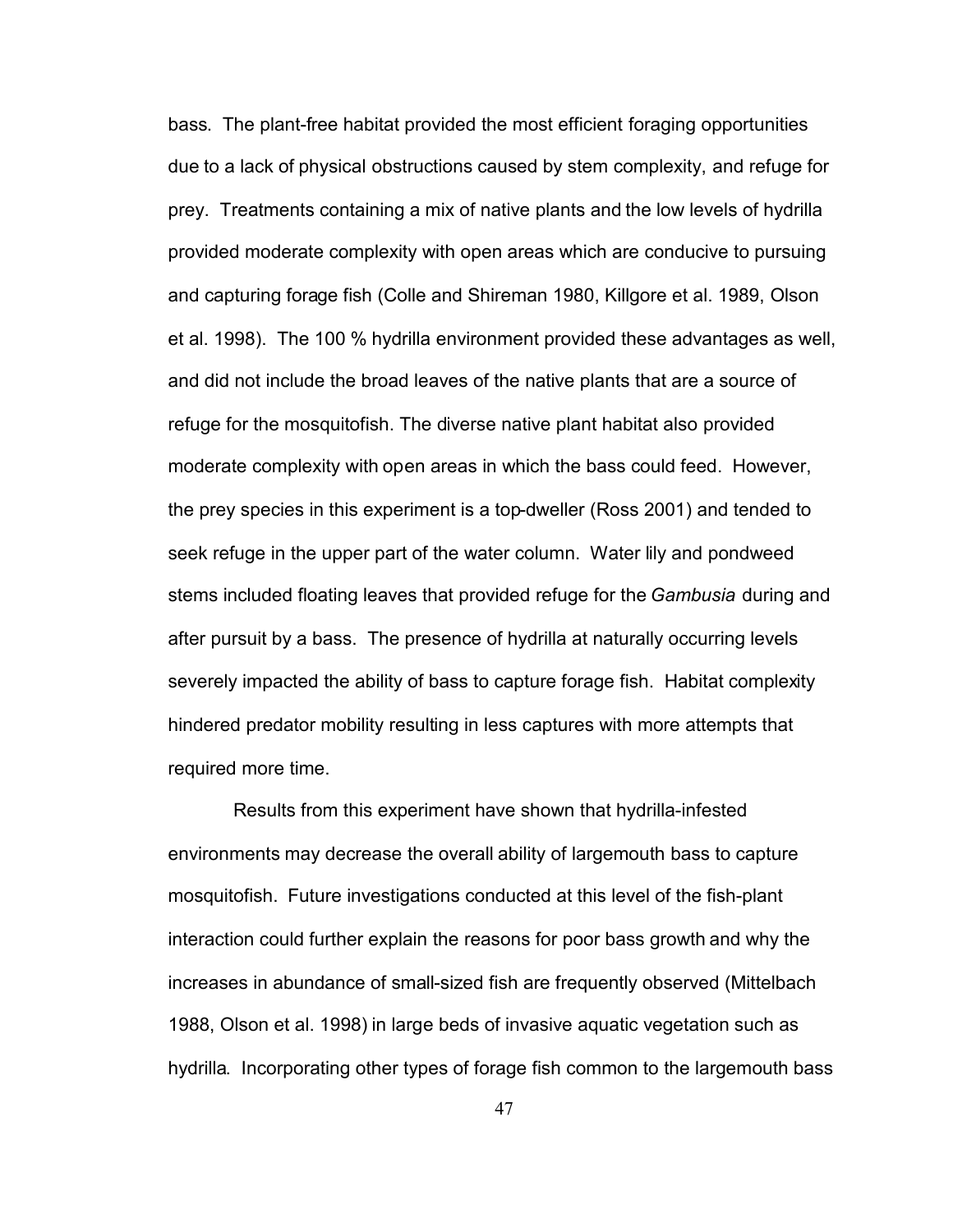diet could answer possible variations in results due to prey morphology and behavior. Different prey species are likely to be affected by the increased habitat complexity in different ways. This may enhance or detract from a bass' ability to forage, depending on what type of fish is being targeted.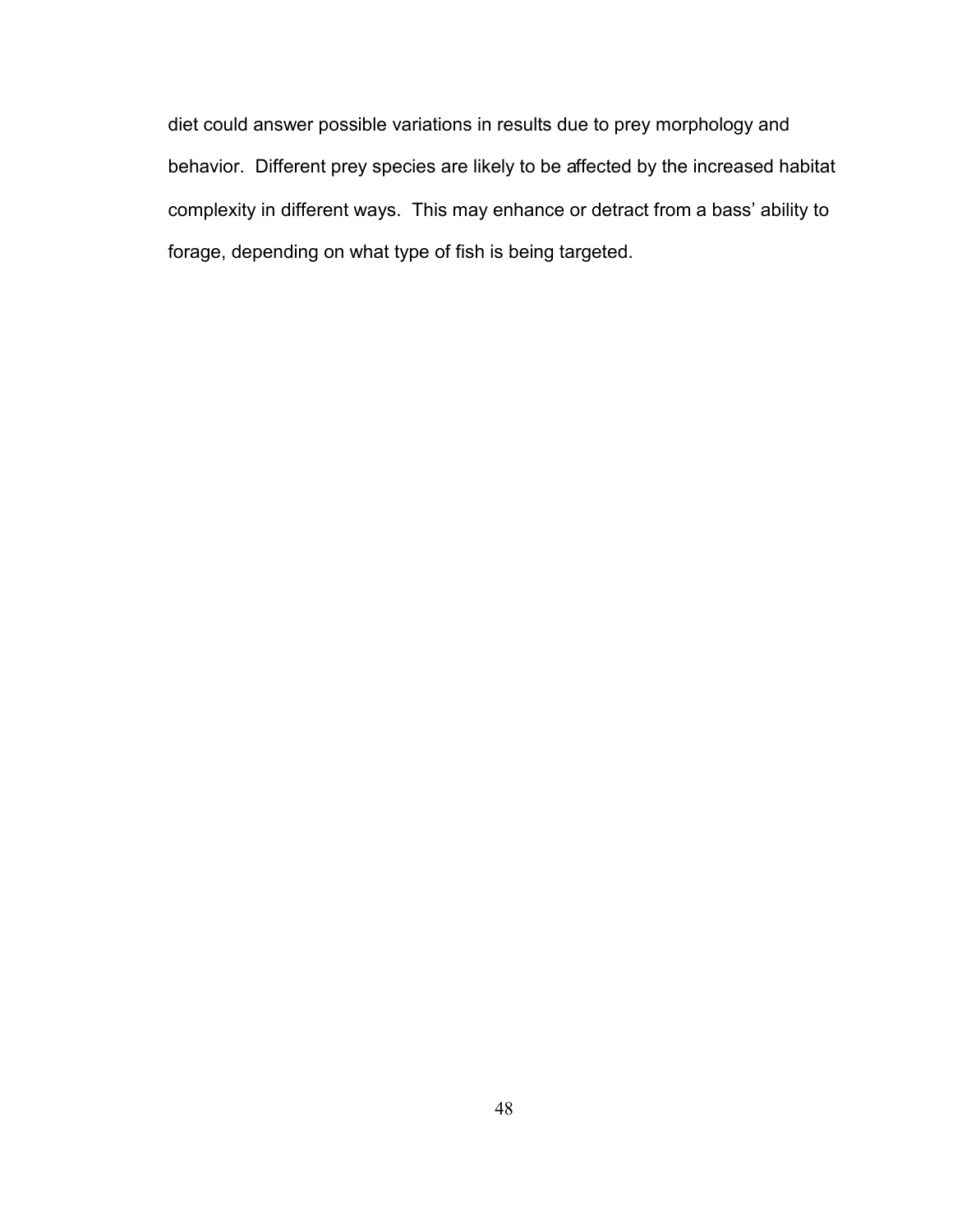#### **Literature Cited**

- Anderson, O. 1984. Optimal foraging by largemouth bass in structured environments. Ecology 65(3):851-861.
- Bettoli, P. W., M. J. Maceina, R. L. Noble, and R. K. Betsill. 1992. Piscivory in largemouth bass as a function of aquatic vegetation abundance. North American Journal of Fisheries Management 12:509-516.
- Brown, S. J., and M. J. Maceina. 2002. The influence of disparate levels of submersed aquatic vegetation on largemouth bass population characteristics in a Georgia reservoir. Journal of Aquatic Plant Management 40:28-35.
- Colle, D. E., and J. V. Shireman. 1980. Coefficients of condition for largemouth bass, bluegill, and redear sunfish in hydrilla-infested lakes. Transactions of the American Fisheries Society 109:521-531.
- Crowder, L. B., and W. E. Cooper. 1979. Structural complexity and fish-prey interactions in ponds: a point of view. Pages 2-10 *in* D. L. Johnson and R. A. Stein, editors. Response of fish to habitat structures in standing water. American Fisheries Society, North Central Division, Special Publication 6, Bethesda, MD.
- Diana, J. S. 1995. Optimal foraging and patch use. Pages 213-233 *in* Biology and Ecology of Fishes. Biological Sciences Press.
- Dibble, E. D., K. J. Killgore and G. O. Dick. 1996. Measurement of plant architecture in seven aquatic plants. Journal of Freshwater Ecology 11: 311-318.
- Gotceitas, V. 1990. Variation in plant stem density and its effects on foraging success of juvenile bluegill sunfish. Environmental Biology of Fishes 27:63-70.
- Gotceitas, V., and P. Colgan. 1987. Selection between densities of artificial vegetation by young bluegills avoiding predation. Transactions of the American Fisheries Society 116:40-49.
- Gotceitas, V., and P. Colgan. 1989. Predator foraging success and habitat complexity: quantitative test of the threshold hypothesis. Oecologia 80:158-166.
- Hayse, J. W., and T. E. Wissing. 1996. Effects of stem density of artificial vegetation on abundance and growth of age-0 bluegills and predation by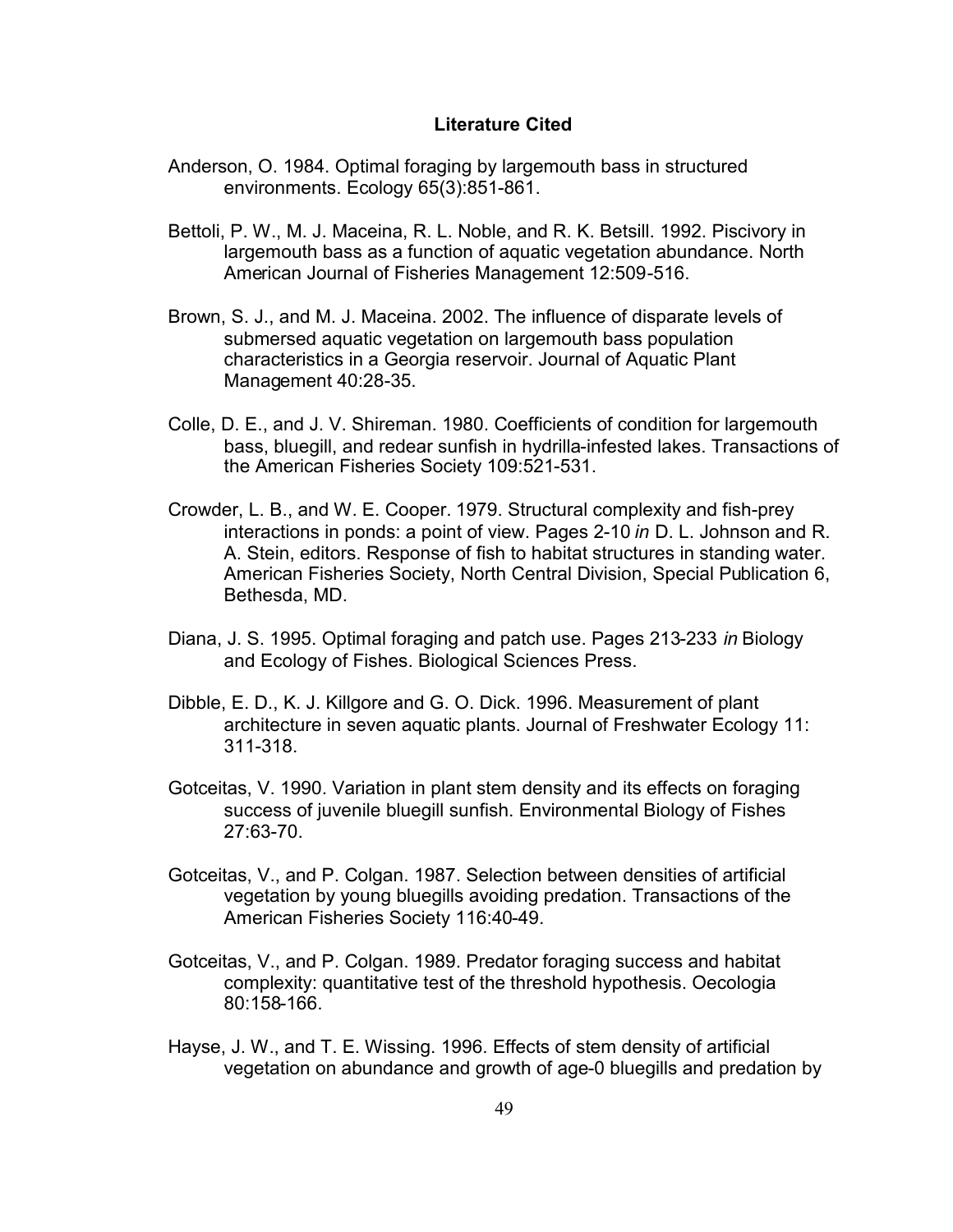largemouth bass. Transactions of the American Fisheries Society 125:422-433.

- Hoyer, M. V., and D. E. Canfield, Jr. 1996. Largemouth bass abundance and aquatic vegetation in Florida lakes: an empirical analysis. Journal of Aquatic Plant Management 34:23-32.
- Killgore, K. J., R. P. Morgan II, and N. B. Rybicki. 1989. Distribution and abundance of fishes associated with submersed aquatic plants in the Potomac River. North American Journal of Fisheries Management 9:101- 111.
- Mittelbach, G. G. 1988. Competition among refuging sunfishes and effects of fish density on littoral zone invertebrates. Ecology 69:614-623.
- Nichols, S. A. 1994. Evaluation of invasions and declines of submersed macrophytes for the upper Great Lakes region. Lake and Reservoir Management 10:29-33.
- Olson, M. H., and coauthors. 1998. Managing macrophytes to improve fish growth: a multi-lake experiment. Fisheries Management 23(2):6-12.
- Ross, S. T. 2001. The Inland Fishes of Mississippi. University Press of Mississippi. Pages 213-233.
- Savino, J. F., and R. A. Stein. 1982. Predator-prey interaction between largemouth bass and bluegills as influenced by simulated, submersed vegetation. Transactions of the American Fisheries Society 111:255-266.
- Savino, J. F., and R. A. Stein. 1989. Behavioural interactions between fish predators and their prey: effects of plant density. Animal Behaviour 37:311-321.
- Tate, W. B., M. S. Allen, R. A. Myers, E. J. Nagid, and J. R. Estes. 2003. Relation of age-0 largemouth bass abundance to hydrilla coverage and water level at Lochloosa and Orange Lakes, Florida. North American Journal of Fisheries Management 23:251-257.
- Teels, B. M., G. Anding, D. H. Arner, E. D. Norwood, and D. E. Wesley. 1976. Aquatic plant-invertebrate and waterfowl associations in Mississippi. Southeastern Association of Game and Fish Commissioners Thirteenth Annual Conference, Pages 610-615.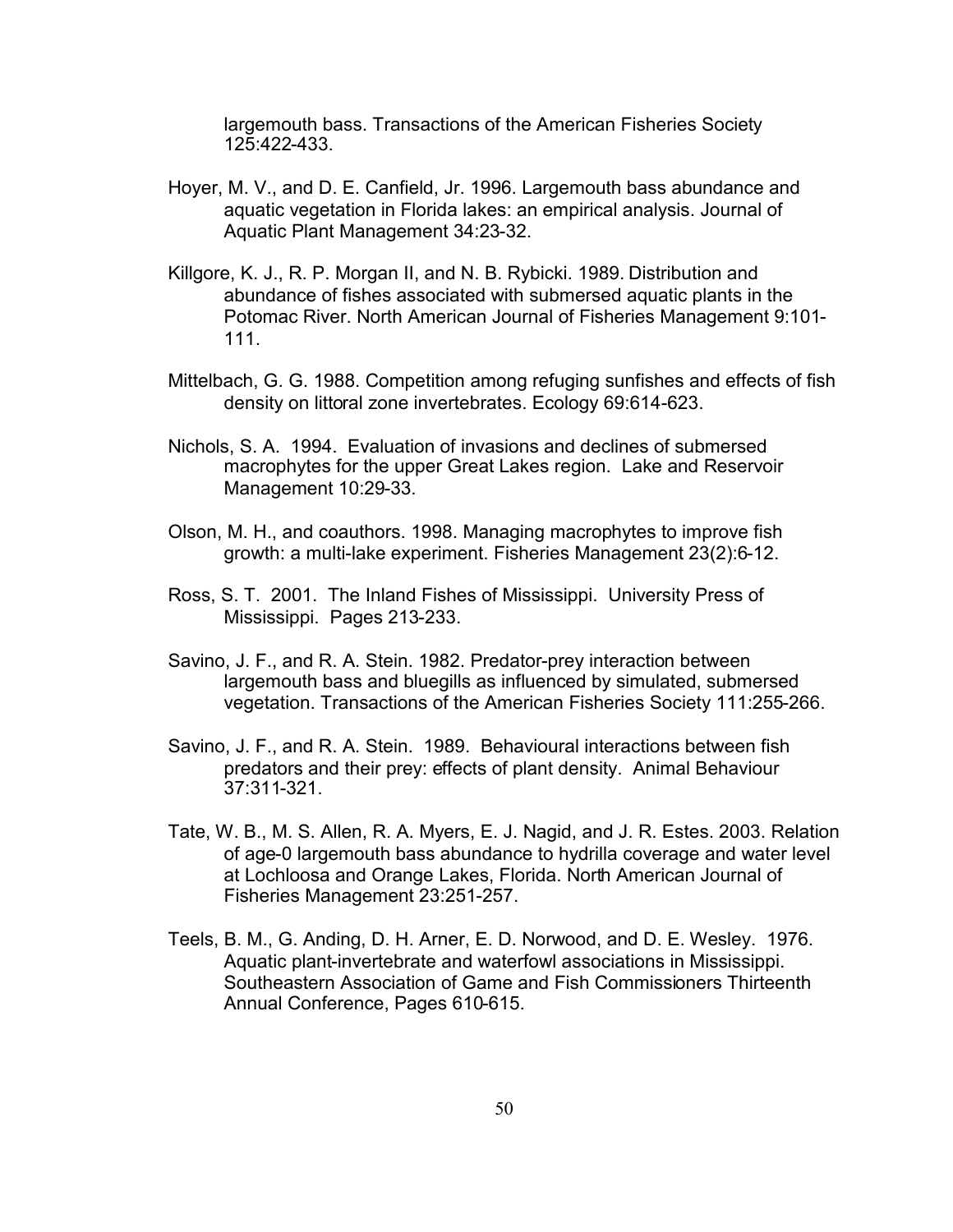Valley, R. D., and M. T. Bremigan. 2002. Effects of macrophyte bed architecture on largemouth bass foraging: implications of exotic macrophyte invasions. Transactions of the American Fisheries Society 131:234-244.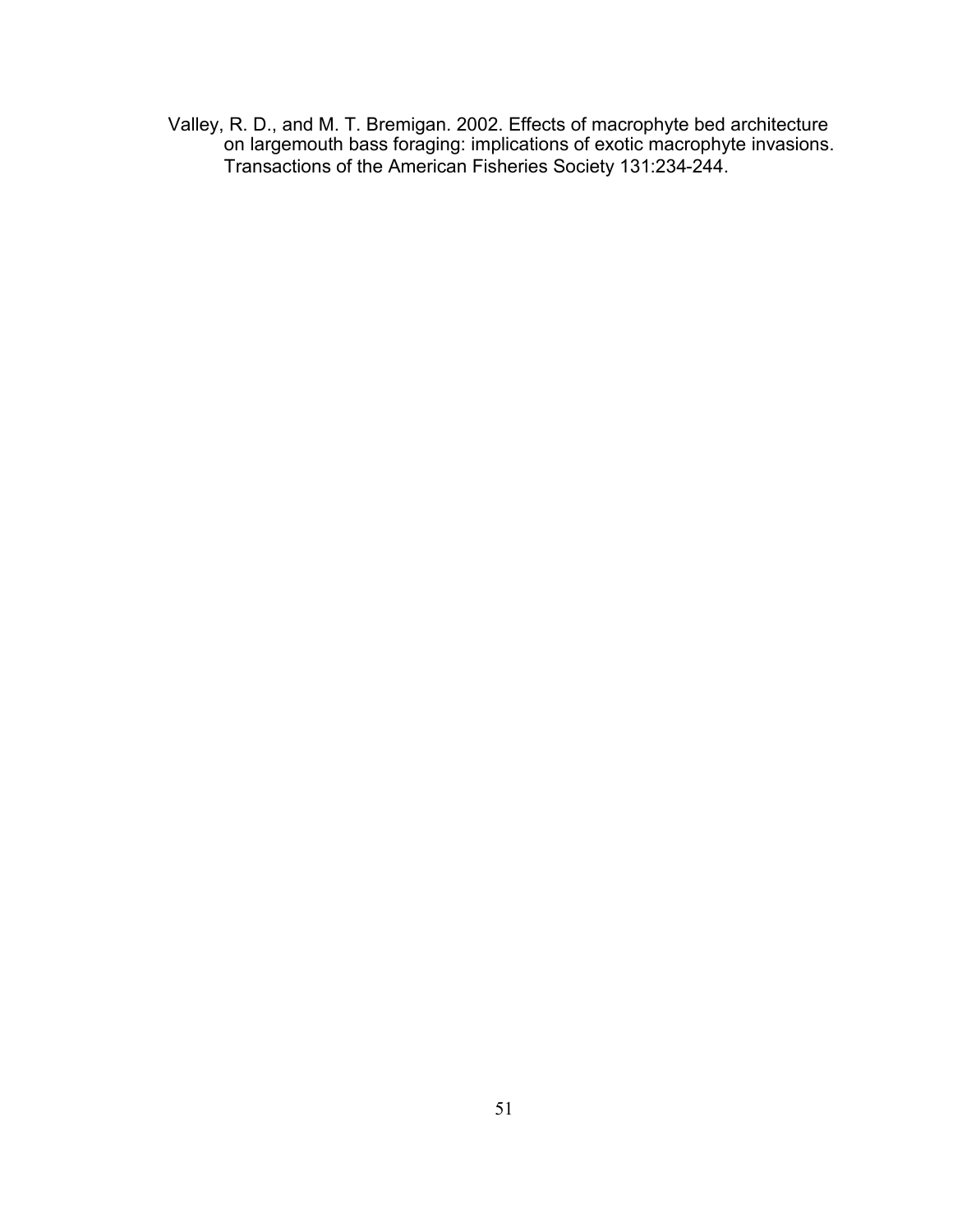### CHAPTER IV

#### CONCLUSIONS

I compared the effects of hydrilla growth and native macrophytes on littoral zone habitat as well as juvenile largemouth bass growth, condition, and ability to forage. These two experiments were conducted at different scales to test the hypothesis that shifts in plant beds from a diversity of natives to a monotypic stand of invasive growth would impact juvenile largemouth bass. My work explained these effects by using methods that have not previously been used, including use and manipulation of natural plants, not artificial ones, and individually tagging juvenile bass to track growth in an effort to learn how growth is distributed among individuals within the population rather than calculating a mean increase in growth.

Aquatic plant infestations have drawn much interest from the research community recently, especially in areas concerning fish abundance, behavior, and growth (Dibble et al. 1996, Brown and Maceina 2002, Valley and Bremigan 2002). Much of this previous work has occurred in plant beds found in large lakes, or in aquaria with plastic plants or other artificial habitats (Colle and Shireman 1980, Savino and Stein 1982, Anderson 1984, Gotceitas and Colgan 1987 and 1989, Savino and Stein 1989, Gotceitas 1990, Hayse and Wissing 1996, Hoyer and Canfield, Jr. 1996, Brown and Maceina 2002, Valley and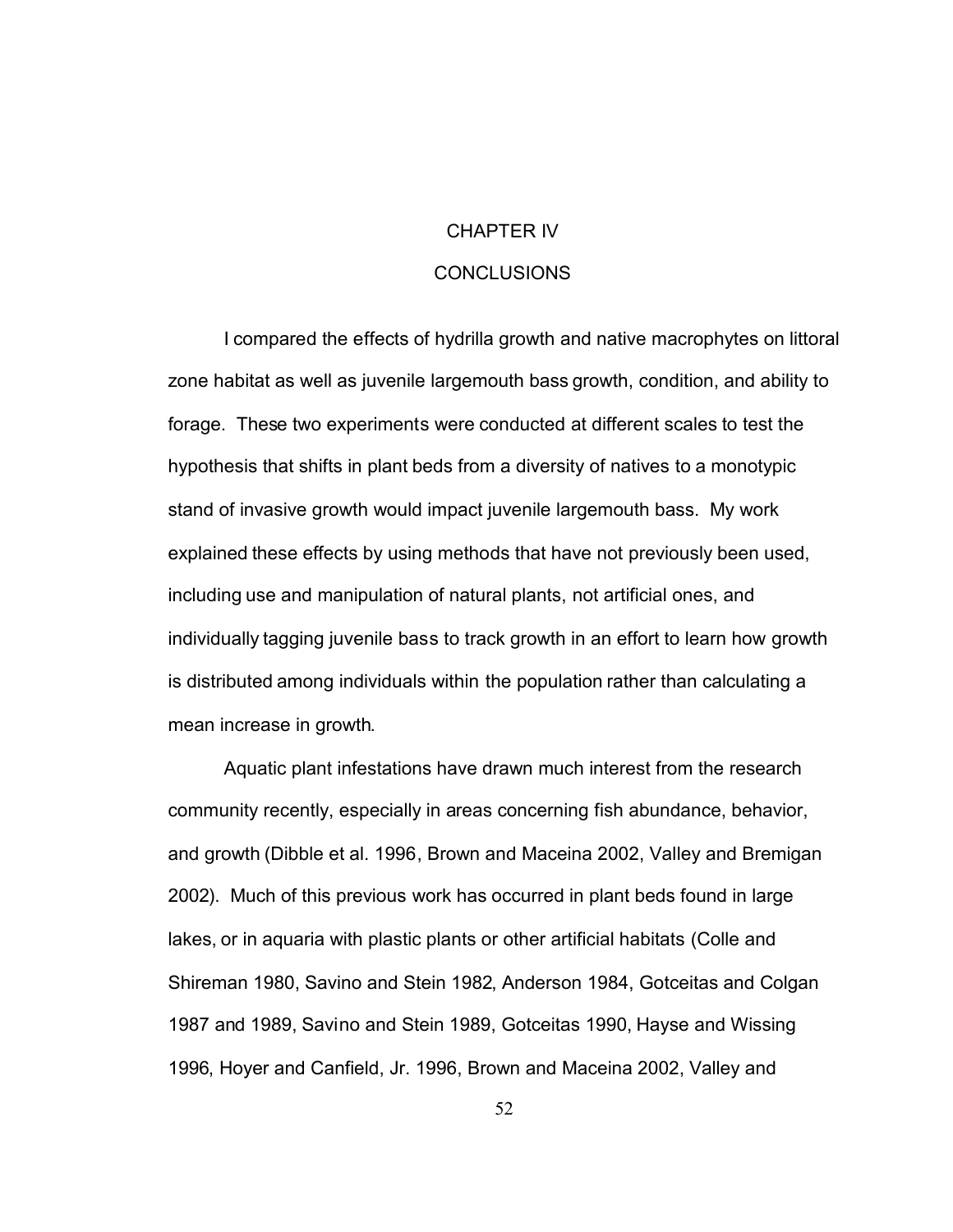Bremigan 2002, Tate et al. 2003). Similar to my work, these efforts predominantly focused on whether invasive exotic plants affected fish communities, behavior, size, or condition. I analyzed stomach contents to investigate if differences in growth were a function of the forage items that bass were able to capture in each environment. I also simulated a hydrilla invasion in aquaria using natural plants to most accurately replicate littoral zone habitats found in natural systems. Aspects of juvenile bass foraging behavior were measured to explain how this plant growth affects their ability to capture small fish. Impacted ability to capture forage fish may explain fluctuations in growth and condition that exist in these two different habitats.

My pond experiment showed that dense hydrilla beds may affect bass growth and foraging when compared to littoral zone habitats containing a mix of native plant species. Juvenile bass growth was less in the hydrilla, experiencing less than those in the diverse habitat. The reduced size of bass in the hydrilla ponds is likely a result of increased difficulty in capturing small fish (Crowder and Cooper 1979). This is evident in the stomach contents analysis which showed that bass from the diverse treatment contained significantly more fish and greater dry weights of prey fish than those in the hydrilla treatment. These results support previous speculation that the onset of piscivory is delayed in bass inhabiting dense, complex vegetation (Bettoli et al. 1992). These findings suggested that this was probably a result of the predator being restricted in capturing prey. The effect of hydrilla on this mechanism may explain the reduced fish growth commonly detected in habitats dominated by this plant.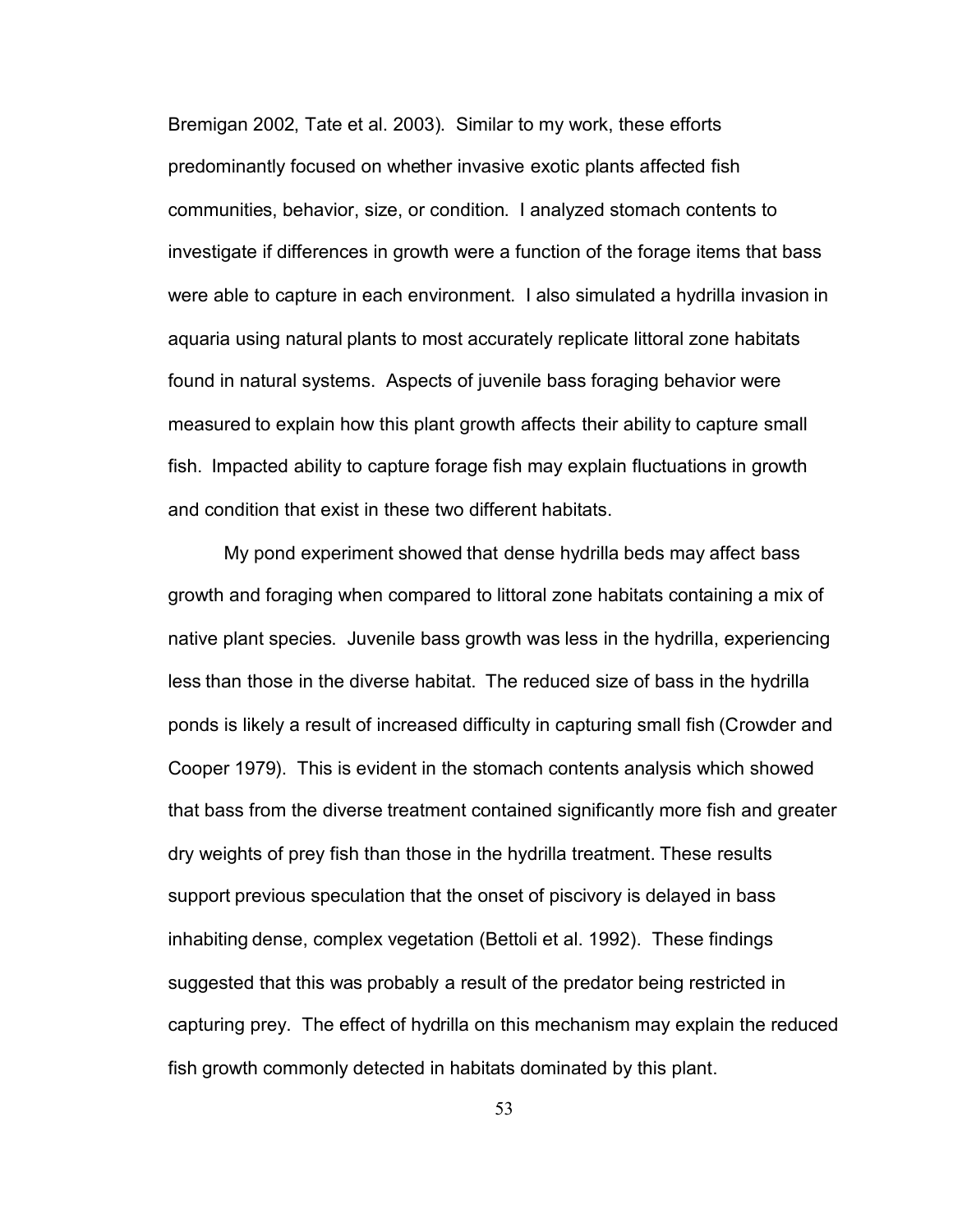The condition of juvenile largemouth bass did not differ between treatments in the ponds and may have been a result of the controlled nature of the experiment. Ecological mechanisms may have been interrupted, such as the increase in abundance of small fish in dense plant beds which can decrease the amount of invertebrates available (Mittelbach 1988, Olson et al. 1998) and cause poorer condition (Colle and Shireman 1980). An influx of more fish into the dense hydrilla was not possible, thus competitive interactions were not as strong and juvenile bass condition not suppressed as it may have been in a large natural system.

My aquarium experiment was designed to explain why juvenile bass grew more slowly, and ate fewer forage fish in the hydrilla treatment. Four aspects of the foraging process were quantified using videography. Average number of prey fish captured, number of forage attempts per capture, amount of time required to capture prey, and number of strikes that never result in a capture were measured for seven different vegetation levels simulating a hydrilla invasion in a native, diverse plant bed. Each of these foraging parameters was significantly less in the treatment containing hydrilla at naturally occurring levels. A lack of open areas forced chases where high numbers of stems and leaves prevented clean strikes (Savino and Stein 1982, Engel 1995, Valley and Bremigan 2002), increasing number of strikes necessary for success, thus increasing amount of time spent on each prey item. More time required and numbers of strikes needed to capture prey results in a greater amount of energy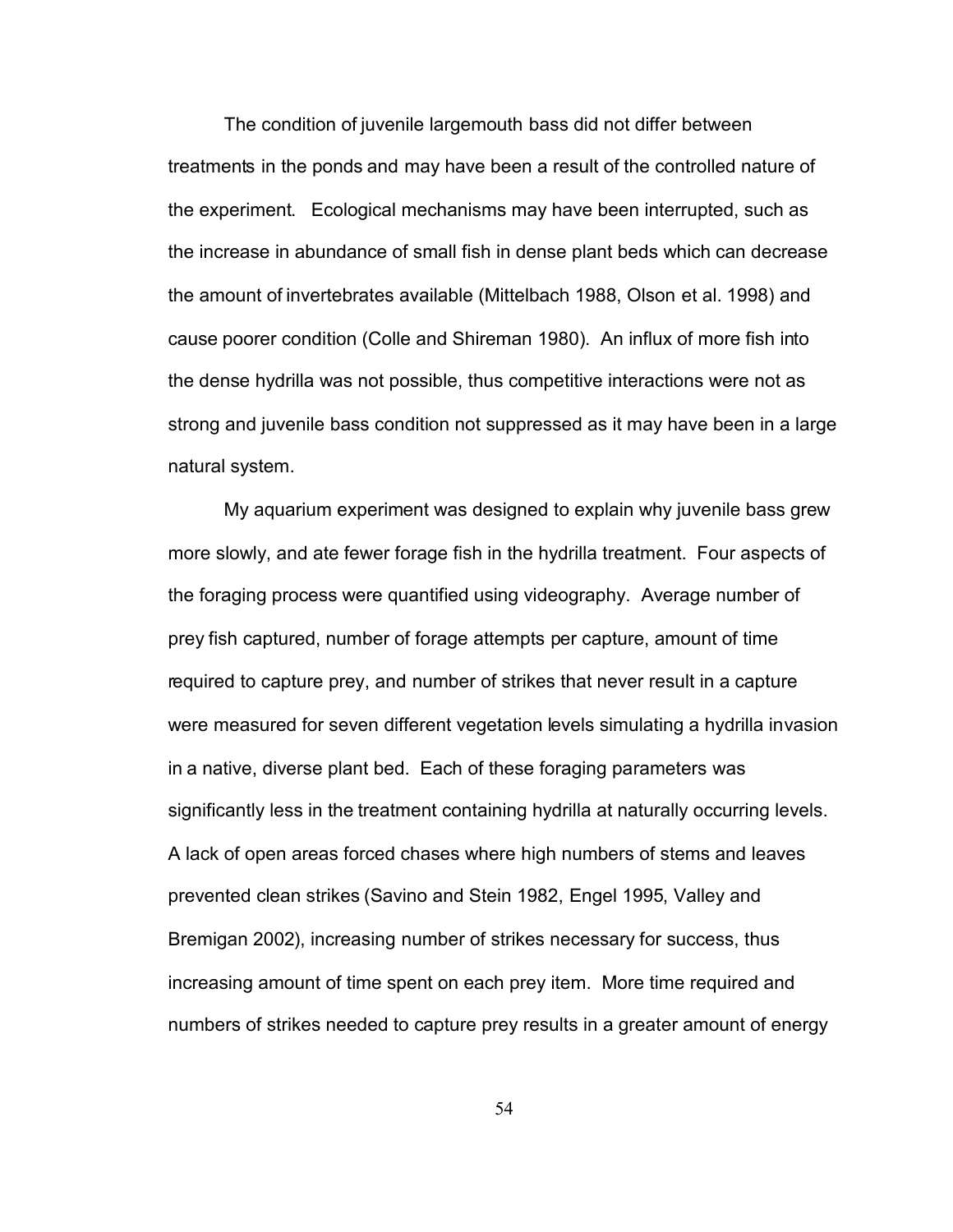used which would decrease the overall gain in energy from a food item (Savino and Stein 1982, Anderson 1984).

A 100% hydrilla treatment provided a favorable foraging habitat as long as the stem density was consistent with that of native plant beds. Unfortunately, hydrilla does not remain at this level for very long, and quickly becomes an extremely dense and complex bed that impedes fish movement (Colle and Shireman 1980, Nichols 1994). To fully understand how largemouth bass growth and foraging is disrupted by aquatic weeds, we must continue to explore these mechanisms by incorporating various types of prey and vegetation into experiments such as those that I have conducted. Different fish species should behave differently in these vegetated habitats, and plant types will offer variations of habitat complexities which can alter how predators feed and how efficient it is. Similar work is warranted to further explain the effects of invasive macrophytes on fish and to explain how they are impacted.

My work has provided some insight to the mechanisms that govern fish growth in aquatic environments that are invaded by hydrilla. Complexity of the habitat increases and forage items are less available. Juvenile largemouth bass experienced poorer capture rates and longer chase times when feeding on forage fish. This results in diets composed mostly of invertebrates which leads to slower bass growth ultimately caused by the dense and complex architecture of the invasive exotic hydrilla.

Knowledge gained from my research is applicable in managing aquatic systems containing largemouth bass, and also those infested with hydrilla.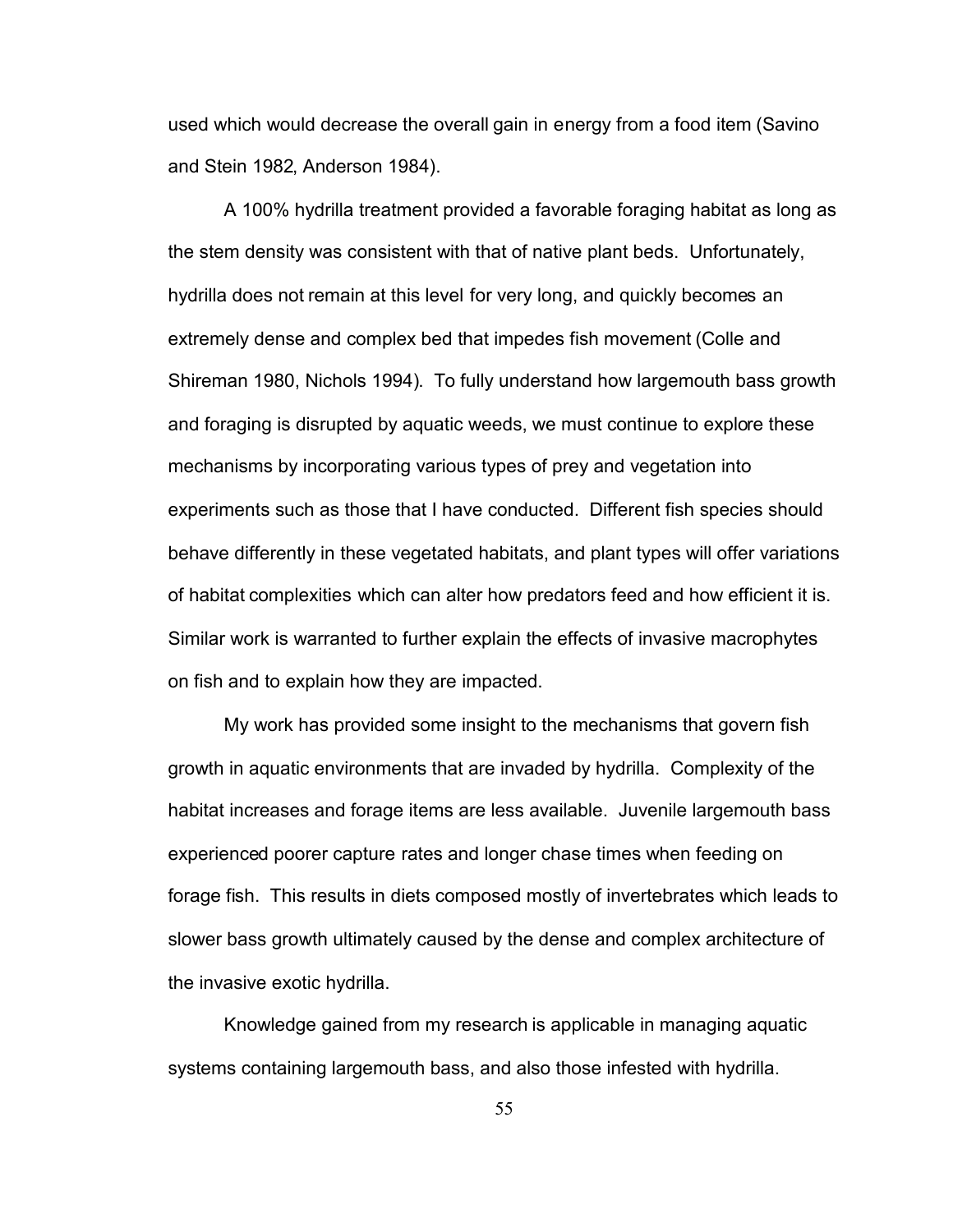Water bodies with vegetated littoral zones, especially small ponds, should provide an optimal growing and foraging habitat for juvenile bass provided that the plants present consist of a variety of native growth. If areas containing large hydrilla beds can be altered in a manner that decreases density and complexity of the environment or increases amount of open areas and edge, foraging conditions for bass may improve, as should growth. Greater growth rates usually mean bigger bass and happier anglers or pond owners.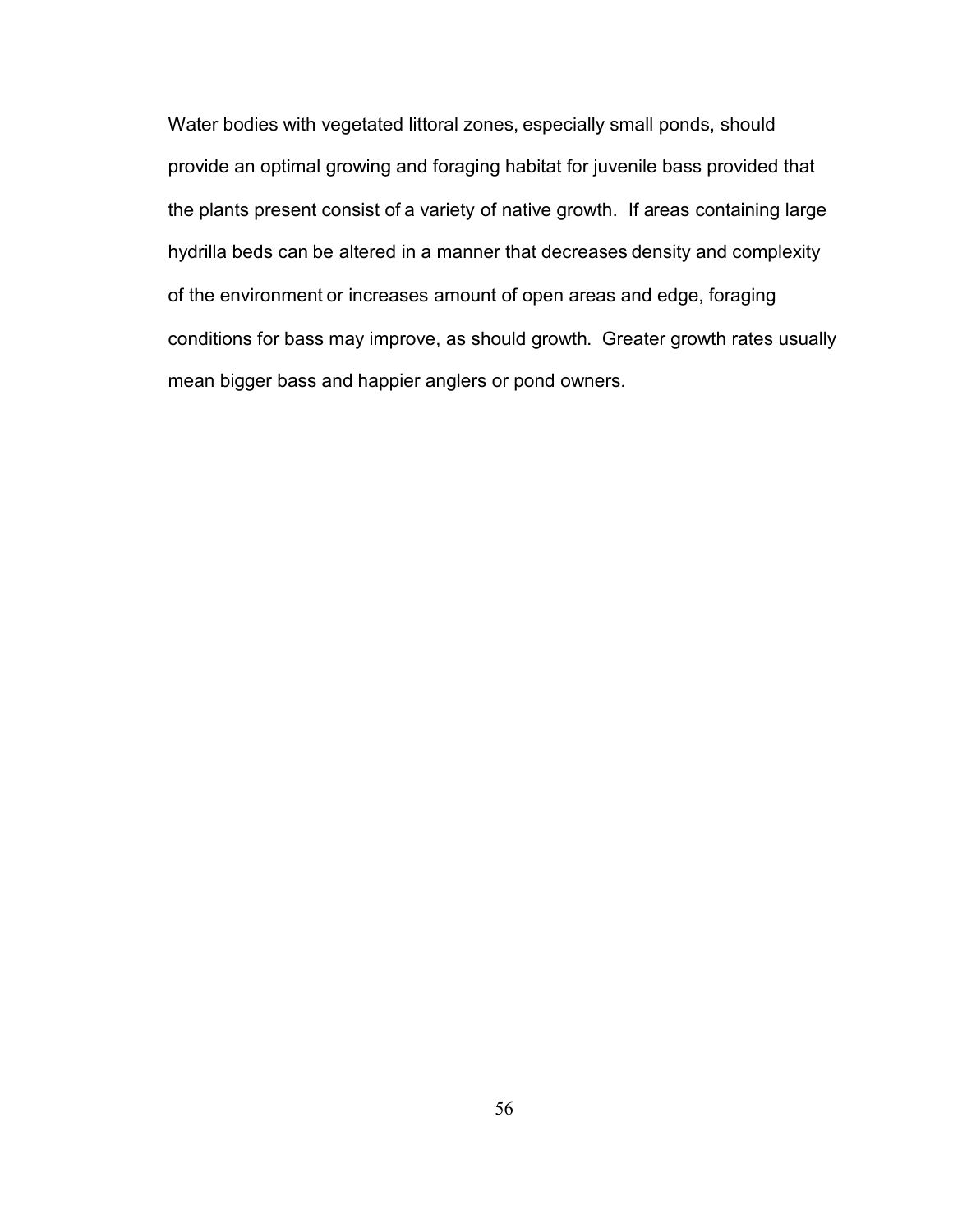#### **Literature Cited**

- Anderson, O. 1984. Optimal foraging by largemouth bass in structured environments. Ecology 65(3):851-861.
- Bettoli, P. W., M. J. Maceina, R. L. Noble and R. K. Betsill. 1992. Piscivory in largemouth bass as a function of aquatic vegetation abundance. North American Journal of Fisheries Management 12:509-516.
- Brown, S. J. and M. J. Maceina. 2002. The influence of disparate levels of submersed aquatic vegetation on largemouth bass population characteristics in a Georgia reservoir. Journal of Aquatic Plant Management 40:28-35.
- Colle, D. E., and J. V. Shireman. 1980. Coefficients of condition for largemouth bass, bluegill, and redear sunfish in hydrilla-infested lakes. Transactions of the American Fisheries Society 109:521-531.
- Crowder, L. B. and W. E. Cooper. 1979. Structural complexity and fish-prey interactions in ponds: a point of view. Pages 2-10 *in* D. L. Johnson and R. A. Stein, editors. Response of fish to habitat structures in standing water. American Fisheries Society, North Central Division, Special Publication 6, Bethesda, MD.
- Dibble, E. D., K. J. Killgore, and S. L. Harrel. 1996. Assessment of fish-plant interactions. American Fisheries Society Symposium 16: 357-372.
- Engel, S. 1995. Eurasian watermilfoil as a fishery management tool. Fisheries Management 20(3):20-27.
- Gotceitas, V. 1990. Variation in plant stem density and its effects on foraging success of juvenile bluegill sunfish. Environmental Biology of Fishes 27:63-70.
- Gotceitas, V., and P. Colgan. 1987. Selection between densities of artificial vegetation by young bluegills avoiding predation. Transactions of the American Fisheries Society 116:40-49.
- Gotceitas, V. and P. Colgan. 1989. Predator foraging success and habitat complexity: quantitative test of the threshold hypothesis. Oecologia 80:158-166.
- Hayse, J. W., and T. E. Wissing. 1996. Effects of stem density of artificial vegetation on abundance and growth of age-0 bluegills and predation by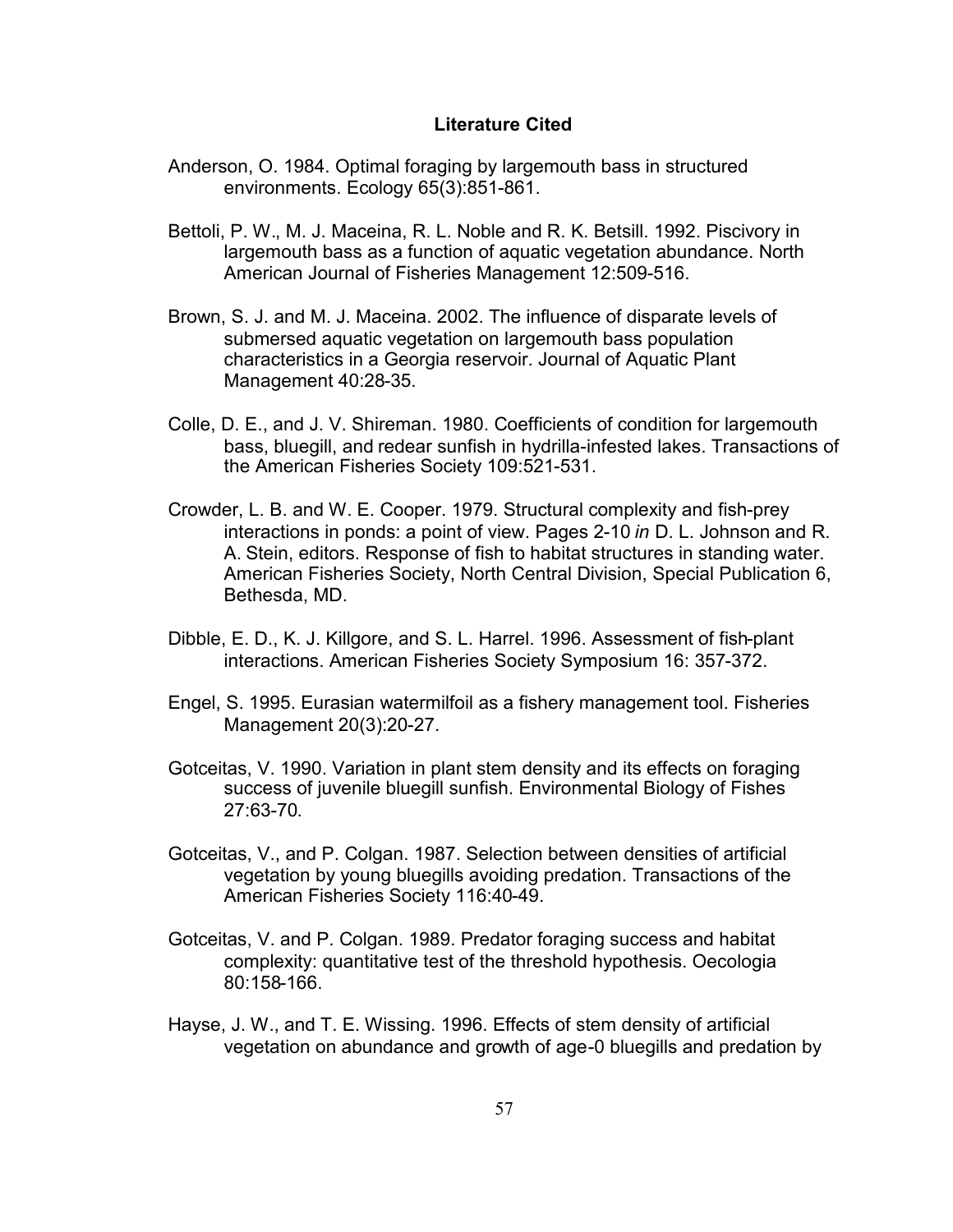largemouth bass. Transactions of the American Fisheries Society 125:422-433.

- Hoyer, M. V. and D. E. Canfield, Jr. 1996. Largemouth bass abundance and aquatic vegetation in Florida lakes: an empirical analysis. Journal of Aquatic Plant Management 34:23-32.
- Mittelbach, G. G. 1988. Competition among refuging sunfishes and effects of fish density on littoral zone invertebrates. Ecology 69:614-623.
- Nichols, S. A. 1994. Evaluation of invasions and declines of submersed macrophytes for the upper Great Lakes region. Lake and Reservoir Management 10:29-33.
- Olson, M. H., and coauthors. 1998. Managing macrophytes to improve fish growth: a multi-lake experiment. Fisheries Management 23(2):6-12.
- Savino, J. F., and R. A. Stein. 1982. Predator-prey interaction between largemouth bass and bluegills as influenced by simulated, submersed vegetation. Transactions of the American Fisheries Society 111:255-266.
- Savino, J. F., and R. A. Stein. 1989. Behavioural interactions between fish predators and their prey: effects of plant density. Animal Behaviour 37:311-321.
- Tate, W. B., M. S. Allen, R. A. Myers, E. J. Nagid, and J. R. Estes. 2003. Relation of age-0 largemouth bass abundance to hydrilla coverage and water level at Lochloosa and Orange Lakes, Florida. North American Journal of Fisheries Management 23:251-257.
- Valley, R. D., and M. T. Bremigan. 2002. Effects of macrophyte bed architecture on largemouth bass foraging: implications of exotic macrophyte invasions. Transactions of the American Fisheries Society 131:234-244.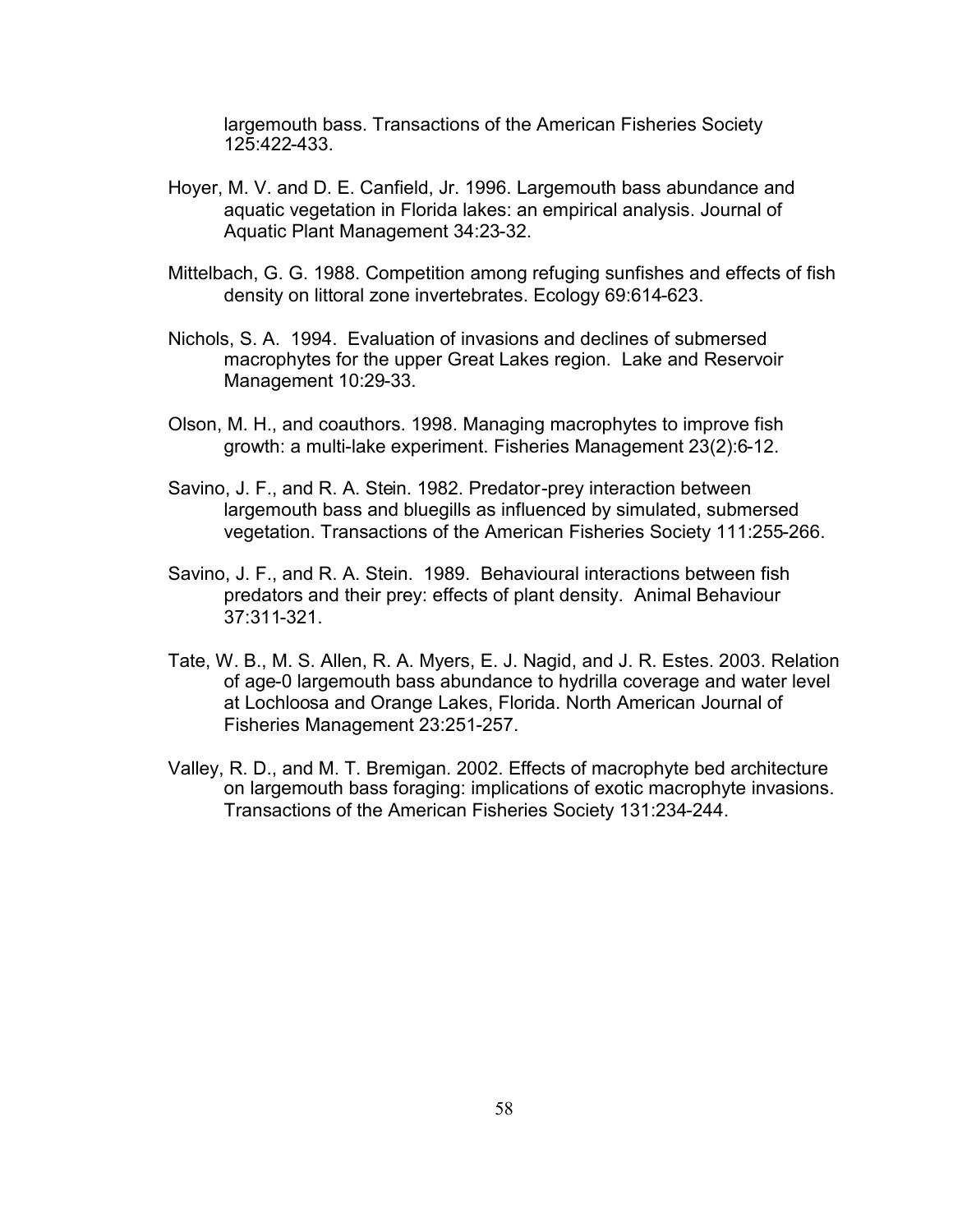# APPENDIX A

# STATISTICAL COMPARISONS OF DATA COLLECTED FROM THE POND

## EXPERIMENT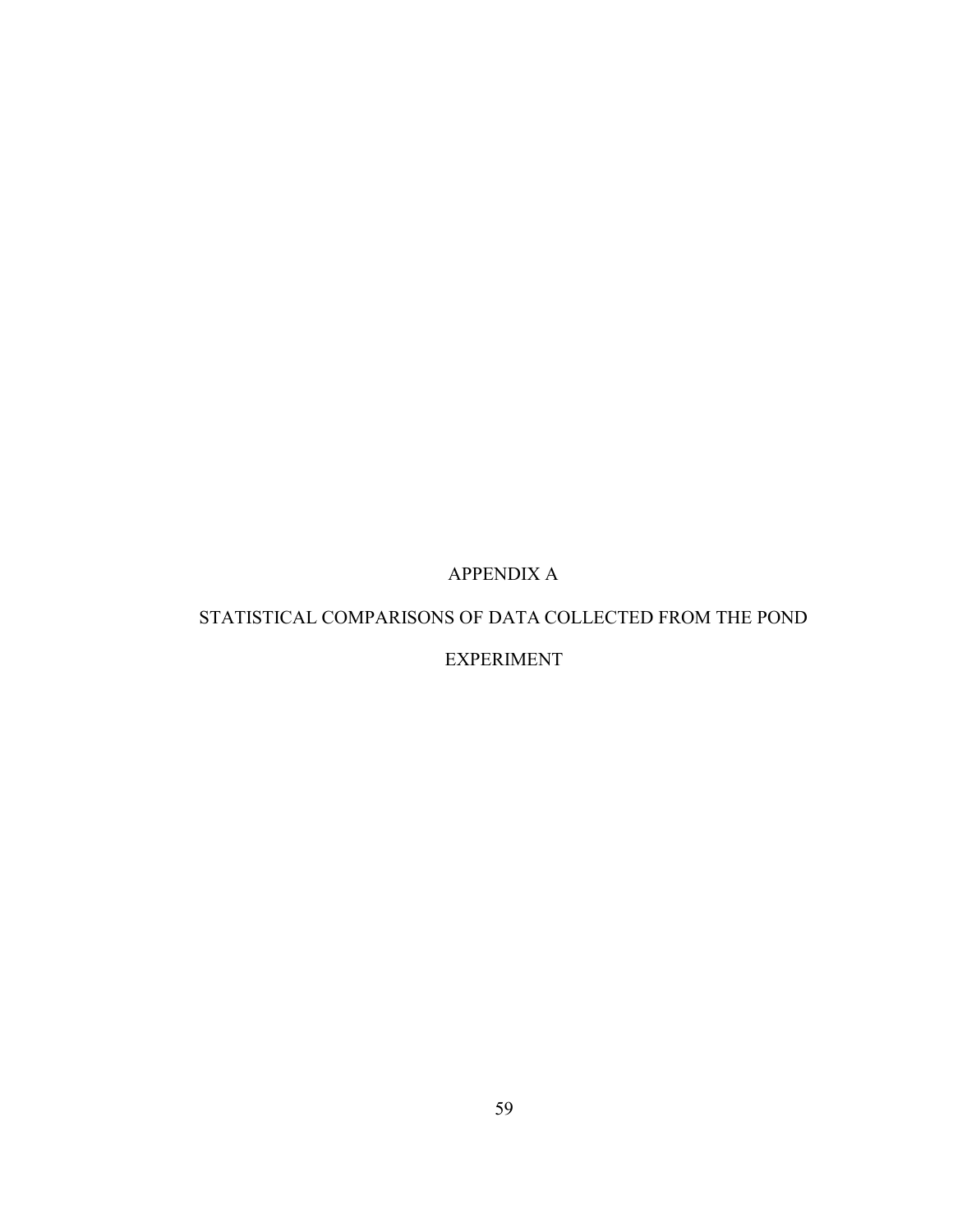Table A.1. Analysis of variance results for aquatic plant coverage and stem density measured across treatments in the pond experiment at Mississippi State University from July to October 2005.

|                             | <b>Plant Coverage</b> |               |         | <b>Stem Density</b> |
|-----------------------------|-----------------------|---------------|---------|---------------------|
| <b>Treatment Comparison</b> | F-value               | p-value       | F-value | p-value             |
| Monoculture x Diverse       | 14.24                 | $*$ <0.001    | 16.58   | $*$ <0.001          |
| Monoculture x Control       | 363.42                | $*$ <0.001    | 39.03   | $*$ <0.001          |
| Diverse x Control           | 256.28                | $*$ < $0.001$ | 304.18  | $*$ <0.001          |

 $*$  denotes significant difference at  $\alpha$  = 0.05

Table A.2. Mean values for water quality parameters measured across treatments in the pond experiment at Mississippi State University from July to October 2005.

|                |       |      | Specific     | <b>Dissolved</b> |
|----------------|-------|------|--------------|------------------|
| Treatment      | Temp  | рH   | Conductivity | Oxygen           |
| Monoculture    | 24.39 | 8.99 | 170.40       | 5.70             |
| Control        | 25.30 | 8.48 | 192.88       | 5.84             |
| <b>Diverse</b> | 25.10 | 8.29 | 171.53       | 5.33             |

Table A.3. Analysis of variance results for water quality parameters measured across treatments in the pond experiment at Mississippi State University from July to October 2005.

|                             |       |       |       |          |              | Specific |        | <b>Dissolved</b> |
|-----------------------------|-------|-------|-------|----------|--------------|----------|--------|------------------|
|                             | Temp  |       | рH    |          | Conductivity |          | Oxygen |                  |
|                             | F     | D-    |       | D-       |              | p-       |        | p-               |
| <b>Treatment Comparison</b> | value | value | value | value    | value        | value    | value  | value            |
| Monoculture x Diverse       | O 11  | 0.746 | 8.30  | $*0.007$ | 0.02         | 0.892    | 0.18   | 0.675            |
| Monoculture x Reference     | በ 17  | 0.682 | 6.89  | $*0.014$ | 12.30        | $*0.002$ | 0.04   | 0.848            |
| Diverse x Reference         | 0.01  | 0.921 | 0.77  | 0.390    | 9.14         | $*0.005$ | 0.32   | 0.573            |

\* denotes significant difference at α = 0.05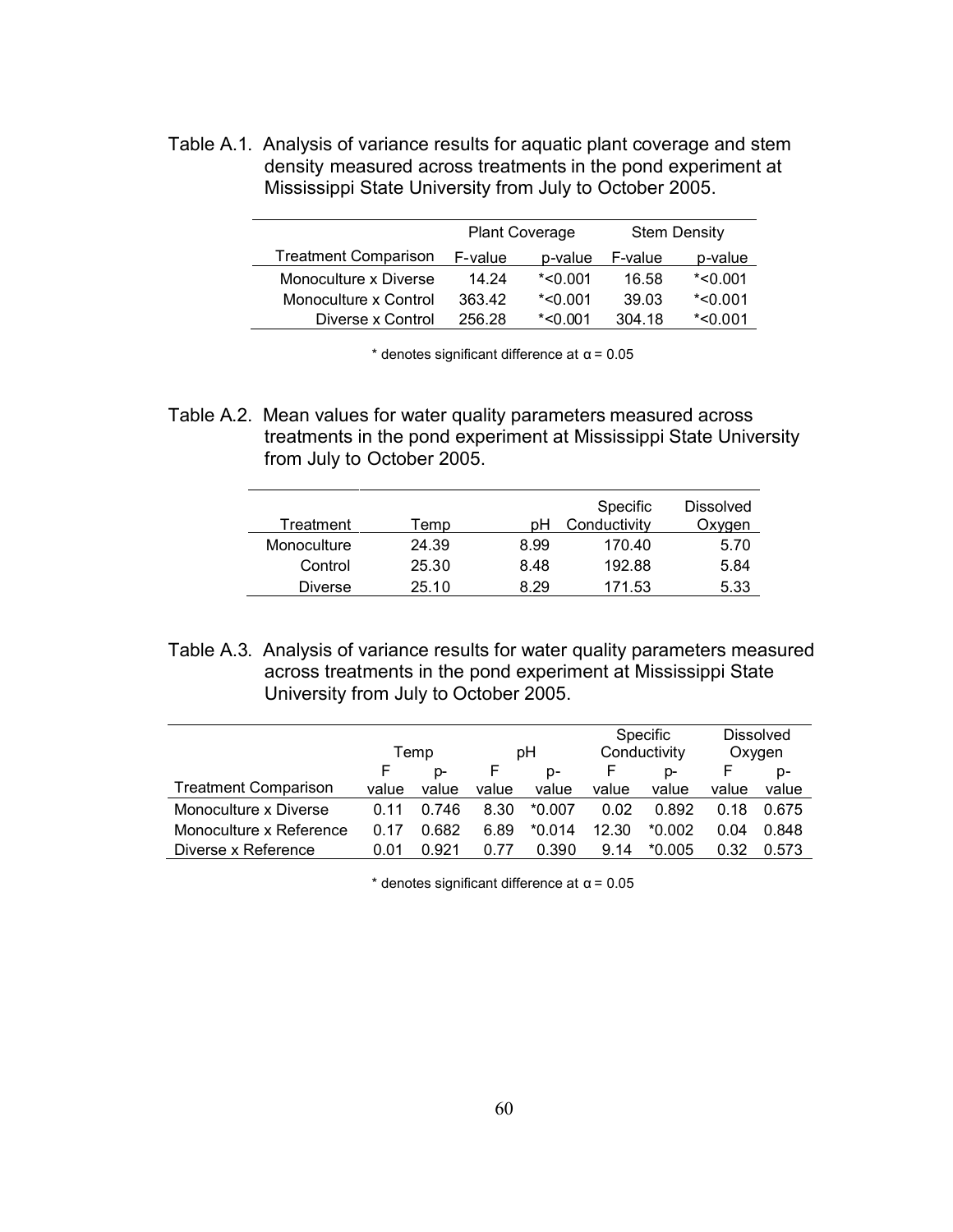Table A.4. Analysis of variance results for total length (mm) and weight (g) of juvenile largemouth bass measured across treatments in the pond experiment at Mississippi State University from June to November 2005.

|                             | Total Length |            | Weight  |            |
|-----------------------------|--------------|------------|---------|------------|
| <b>Treatment Comparison</b> | F-value      | p-value    | F-value | p-value    |
| Monoculture x Diverse       | 44.84        | $*$ <0.001 | 36.36   | $*$ <0.001 |
| Monoculture x Control       | 29.51        | $*$ <0.001 | 18.19   | $*$ <0.001 |
| Diverse x Control           | 3.35         | 0.070      | 6.84    | $*0.010$   |

 $*$  denotes significant difference at  $\alpha$  = 0.05

Table A.5. Analysis of variance results for individual gains in total length (mm) and weight (g) of tagged largemouth bass measured across treatments in the pond experiment at Mississippi State University from June to November 2005.

|                             | Total Length |            | Weight  |            |
|-----------------------------|--------------|------------|---------|------------|
| <b>Treatment Comparison</b> | F-value      | p-value    | F-value | p-value    |
| Monoculture x Diverse       | 14.87        | $*$ <0.001 | 11.99   | $*0.001$   |
| Monoculture x Control       | 20.42        | $*$ <0.001 | 25.39   | $*$ <0.001 |
| Diverse x Control           | 0.04         | 0.846      | 0.00    | 0.991      |

 $*$  denotes significant difference at  $\alpha$  = 0.05

Table A.6. Analysis of variance results for relative weights  $(W<sub>r</sub>)$  of tagged largemouth bass measured across treatments in the pond experiment at Mississippi State University from June to November 2005.

|                             |         | <b>Relative Weight</b> |  |  |
|-----------------------------|---------|------------------------|--|--|
| <b>Treatment Comparison</b> | F-value | p-value                |  |  |
| Monoculture x Diverse       | 0.60    | 0.441                  |  |  |
| Monoculture x Control       | 9.45    | $*$ <0.003             |  |  |
| Diverse x Control           | 6.35    | $*0.013$               |  |  |

 $*$  denotes significant difference at  $\alpha$  = 0.05